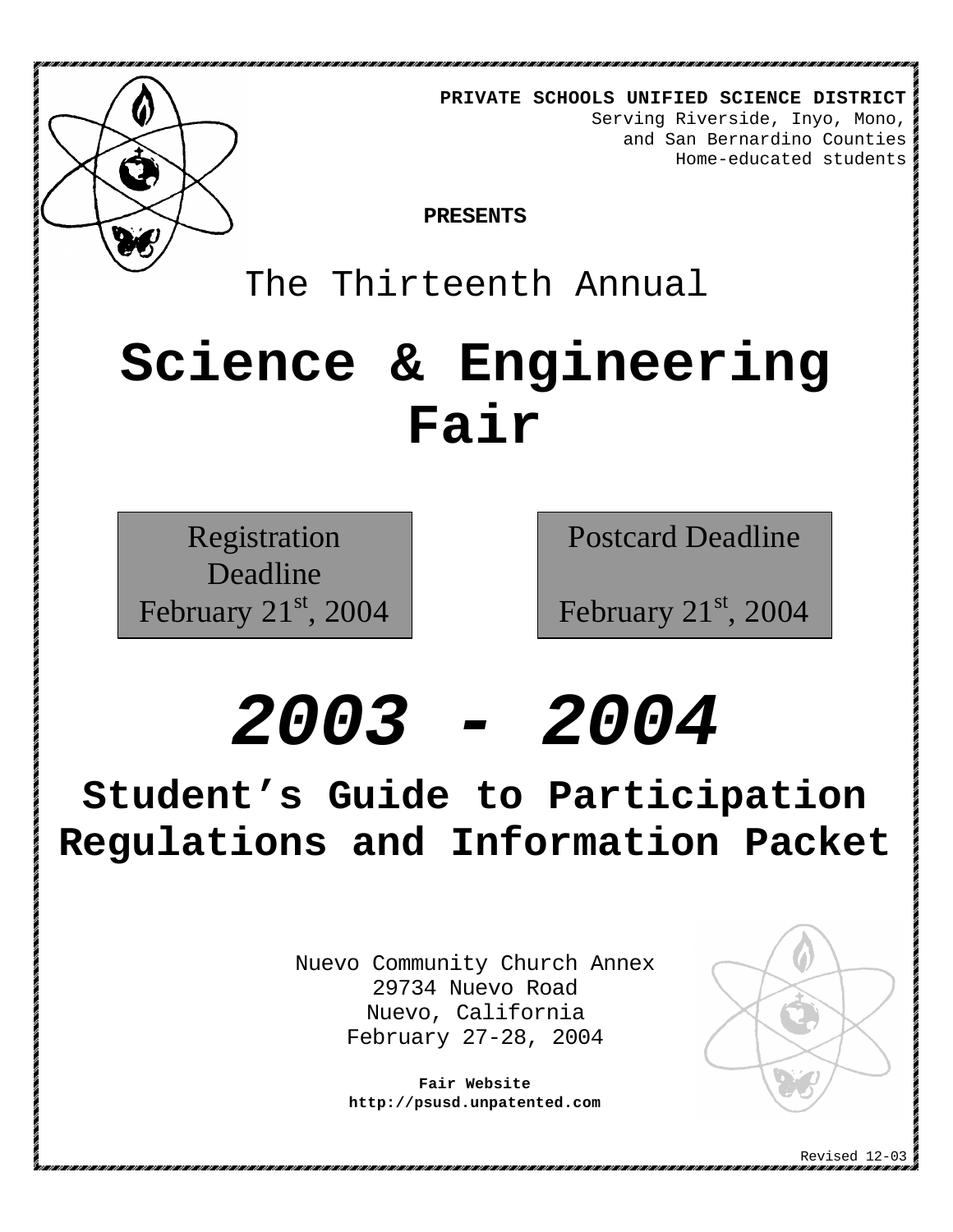Dear Home Educated Student,

Thank you for your commitment to participate in the 13th Annual Private Schools Unified Science District Science Fair. Through the science project you are given the opportunity to explore the unknown and to make exciting discoveries. Science Fairs are a wonderful way for all of us to recognize you for your accomplishments and contribute to a higher level of participation in regional fairs.

Seven of our 4-12th grade winners will compete for cash prizes and awards at the Inland Science and Engineering Fair on April 20-21st, 2004. In order for you to advance to the county finals, it will be extremely important to read and adhere to all rules and regulations provided in this manual. Take note that some requirements are exclusively for 6-12 grades.

Remember to choose a topic, state the problem in the form of a question on the enclosed 3X5 postcard and complete the additional information. The postcard must be returned by Saturday, February 21st, 2004. This information is used to prepare the program.

A collections division is included in the Fair. It is a good way to interest your child in the sciences. Each display will receive an award for participation, and this year, "Best of Show" will be awarded for a collection display. Return the 3X5 postcard by February 21st, 2004, with the title of your collection. See page 4 for further details. We encourage you to visit www.usc.edu/cssf where you'll find a multitude of good information such as "How to choose a project", as well as, Internet mentoring between students and professional scientists selected by CSSF.

Again, thank you for your involvement in this great day of discovery. The rewards are wonderful as you stretch your mind, take pride in your work, experience the hands-on use of the 'Scientific Method', and share the results with others. All students will receive an award for participation.

Irene Miles ((909)928-0446, e-mail: simirah@gte.net) or Charlotte Creighton ((909) 928-2390, e-mail: charlotte@creightonfamily.org) are available for any questions you may have concerning your subject or project regulations. Winning projects may have to be adapted to meet further regional or state requirements.

In His Service,

The 2004 Science Fair Committee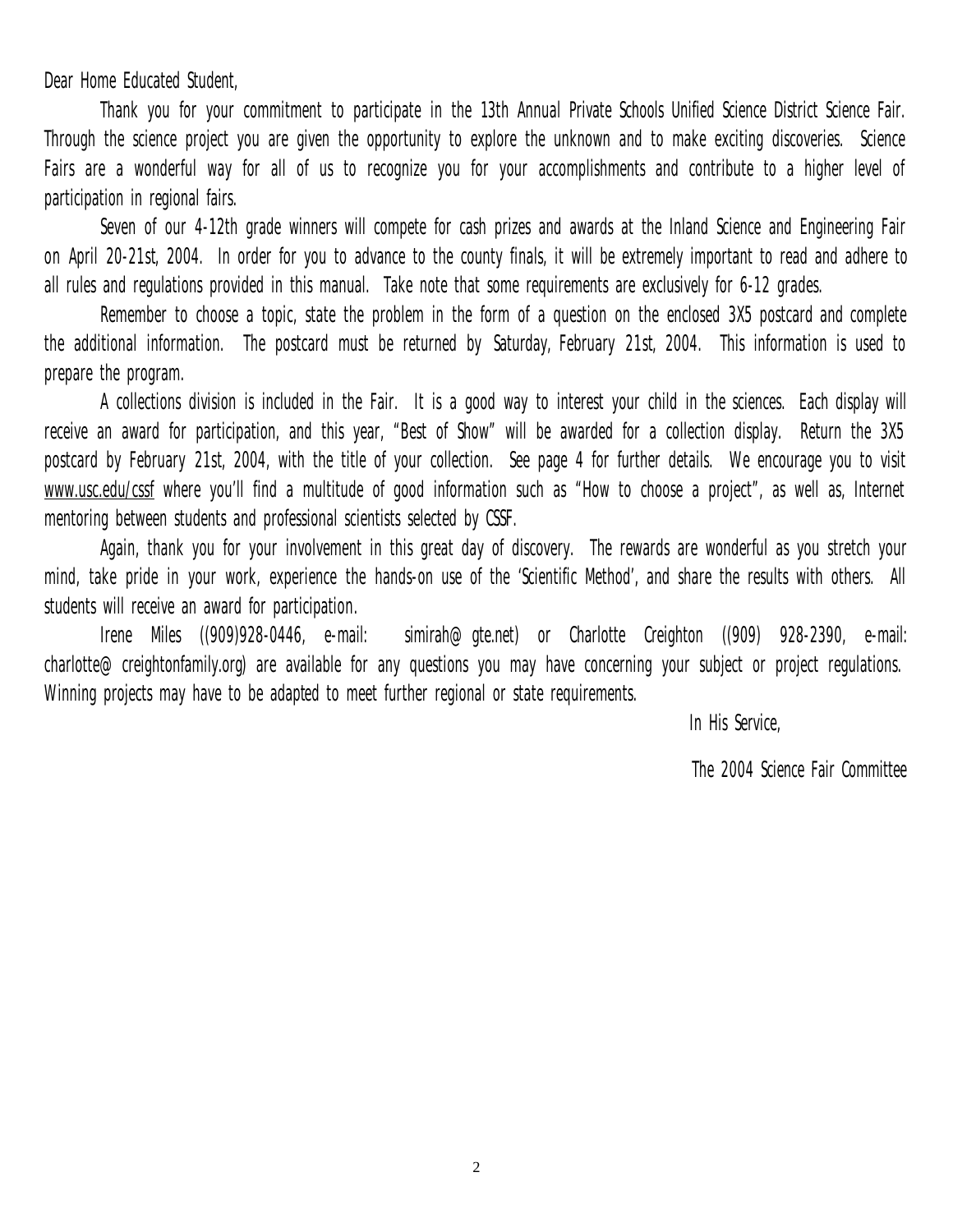# **Table of Contents**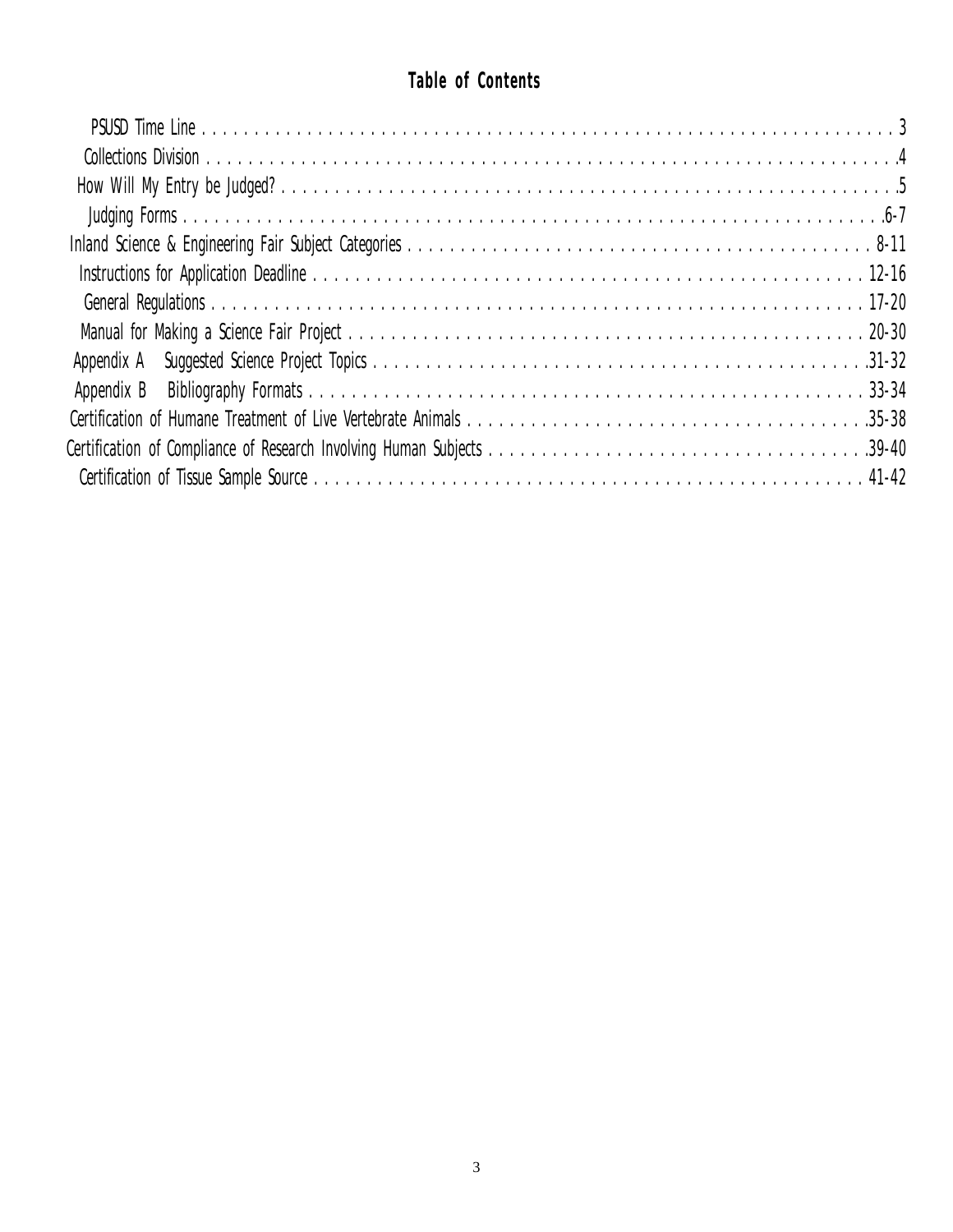# **2004 Private Schools Unified Science District Timeline**

| Entry Deadline: | Saturday, February 21, 2004             |  |  |
|-----------------|-----------------------------------------|--|--|
| Postcards Due:  | Saturday, February 21, 2004             |  |  |
| Fee:            | \$10.00 per student/ \$3.00 mailing fee |  |  |
| Project Set-Up: | Friday, February 27th, 4-6pm            |  |  |
| Judging:        | Friday, February 27th, 6pm              |  |  |
| Viewing:        | Saturday, February 28th, 9-11am         |  |  |
| Awards:         | Saturday, February 28th, 11-12 noon     |  |  |

\*Every student will receive a participation certificate. Medals will be awarded to 1st, 2nd, & 3rd place winners in each division. Entries advancing to the Inland Science and Engineering Fair will receive a scholarship to cover entry fees.

\***6-12th grade students must be interviewed by the judges.** A wonderful opportunity to be involved in "Science Olympics" is offered and families are invited to wait with their other child(ren) for these students. Interviews will be conducted from 6-10PM.

\*Please remove projects immediately after Awards Ceremony.

\*We are very grateful to Nuevo Community Church for allowing us to use the facility. Please use good judgment at all times while on church property.

# Nuevo Community Church Annex 29734 Nuevo Road Nuevo, California



\*RIMS Science & Engineering Fair: Public Viewing April 21th, 2004 9am-9pm National Orange Show - Damus Building

\*2004 California State Science Fair: May 24-25, 2004 (MORE INFO: visit website at: www.usc.edu/cssf California Science Center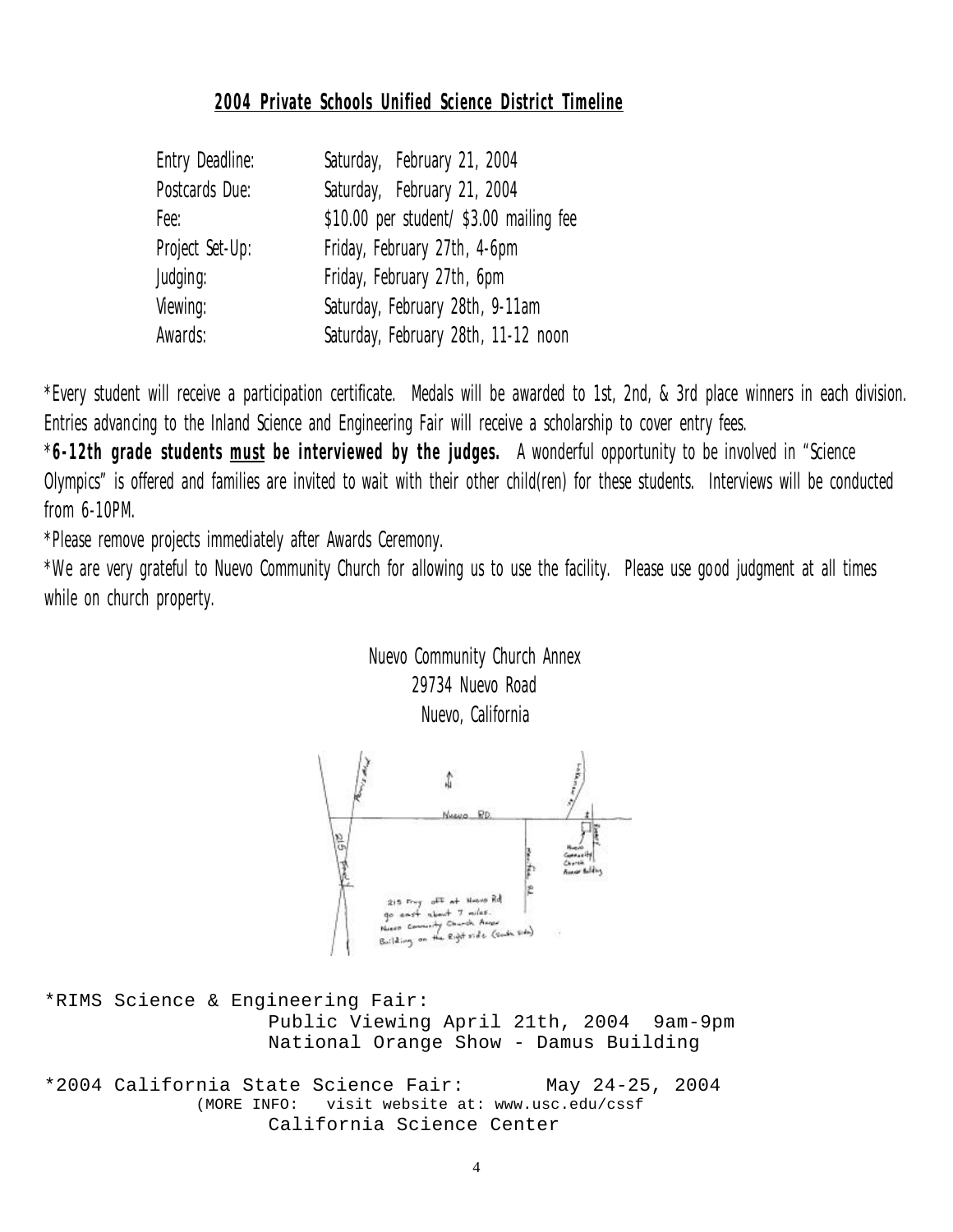#### REQUIREMENTS FOR COLLECTIONS DIVISION

Collections can be a good way to interest a child in the sciences. Scientific collections can be entered in our Science Fair. Collections can be entered either in "beginner" or "advanced" categories.

Examples of beginning collections would be minerals or rocks from an area or plants from one habitat. Good collections will be arranged in an artistic manner and with sufficient description to communicate information of a scientific nature. All items in collections must be labeled with the collection locality and the technical description or scientific name of the objects.

Advanced collections should illustrate a complex observation of nature or demonstrate a scientific theory. For example, to illustrate the natural regeneration of an area after a major fire, a collection might show the progression and frequency of the various species of plants as they reestablish themselves in the burn zone. Advanced collections must show evidence of proper field technique and accurate recording as documented in a detailed field notebook.

Non-endangered plants, rocks, shells, and so forth can be obtained with permission of the owner of the land where they are collected. Collections of dead or alive specimens from the animal kingdom (such require a Scientific Collection Permit which should be obtained before collecting can begin). Before starting this type of project, or if you have any general questions, please contact Robert Cashman at 909-678- 1385. He can also be reached by e-mail:cashman@linkline.com.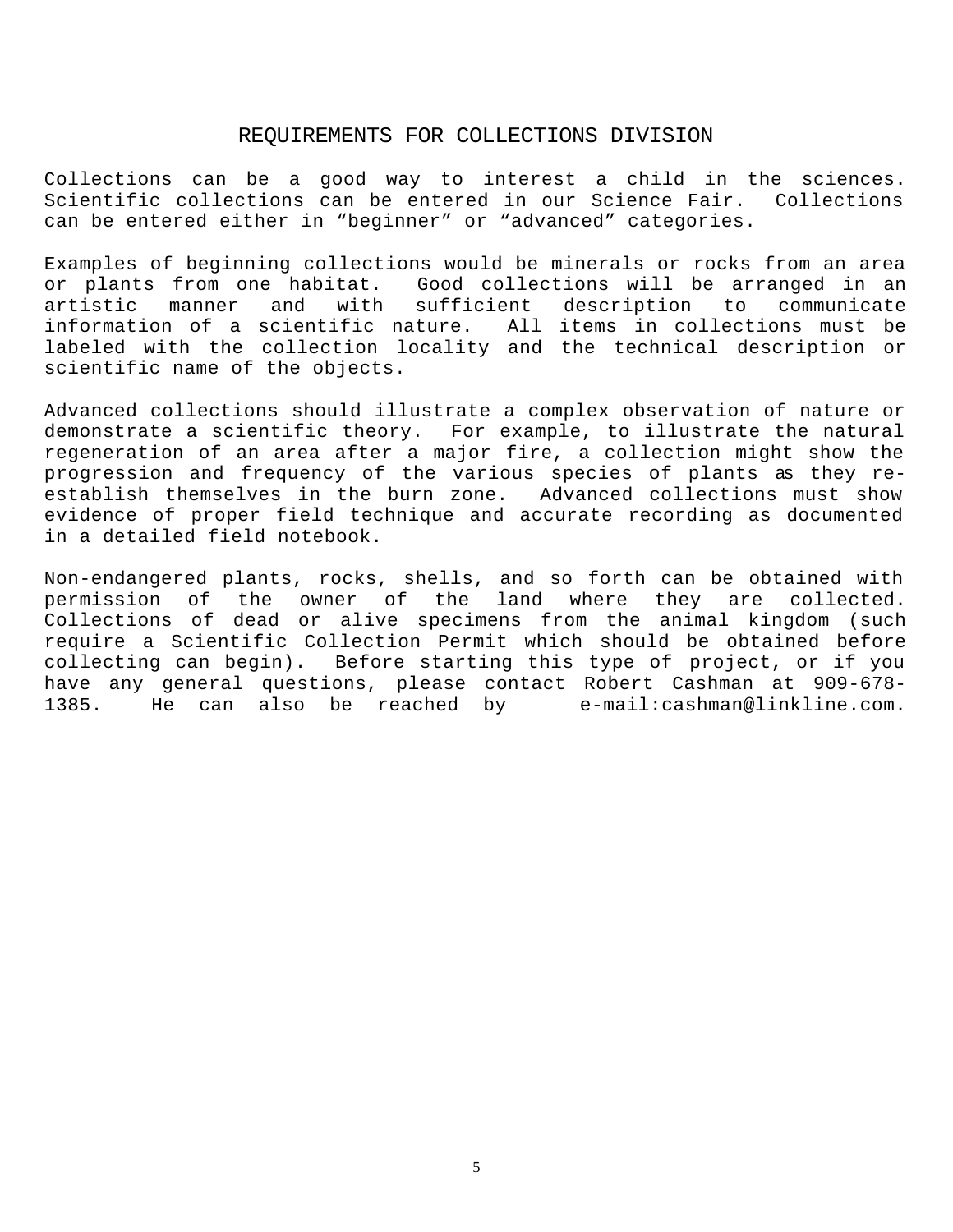#### **HOW WILL MY ENTRY BE JUDGED?**

#### **A. Who are the judges?**

Professionals such as scientists, engineers, doctors, and educators serve as judges at each level of the Science Fair competition. In the youngest categories, (third grade and below) we also have student judges. Our student judges are the prior winners in the Jr. and Sr. High categories. These student judges have not only submitted excellent quality work, they have competed at County and sometimes State level Science Fair competitions. In addition to the training and directions received by all judges prior to judging, they receive an extra training and practice judging seminar. They work as part of the team with a highly qualified adult volunteer. We believe this student judging program is beneficial to all levels of the Science Fair.

#### **B. How does the judging process work?**

Each division is usually judged as a whole by a team of three judges.

Judges are strongly encouraged--but cannot be required--to write comments on the judging form.

The final score is achieved by one of two ways: averaging the scores independently entered by each judge, or by mutual agreement among the three judges. Judges are allowed to review the results of their category upon the completion of the judging in order to assure accuracy of the judging process.

To ensure accuracy, we also have a quality control team that reviews each form and verifies accuracy in arithmetic.

#### **Grades 6-12 Students will be interviewed at their displays by the judges**.

#### **C. The subjective nature of judging.**

Remember: judges must evaluate certain aspects of your entry that are objective. For example they may look to see bibliography sources used; or if the written material is grammatical and correctly spelled. But judges must also evaluate interpretive aspects of your entry, which are qualitative in nature (for example: analysis and conclusions about the statistical data and results). Judges are also looking for age-appropriate ideas and usage of language. It is acceptable if an adult or older student helps a younger student. Most young students have critical thinking skills that are far more developed than their language arts skills. We do ask, however, that the student list the aid he received in an "acknowledgments" page of his notebook.

The guidelines on the pages following may help you prepare for judging.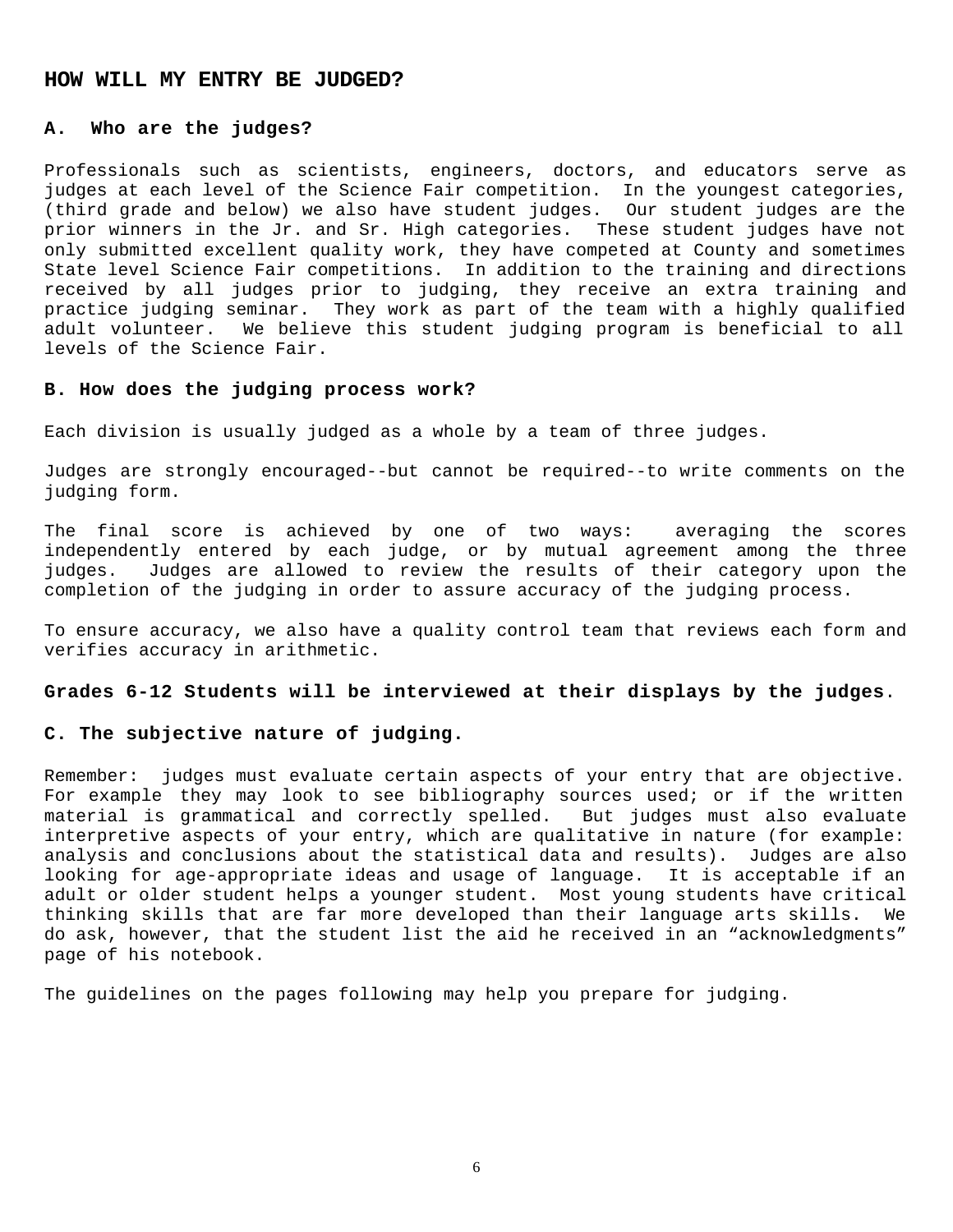**PRIVATE SCHOOL UNIFIED SCIENCE DISTRICT**

*Judging Form – Grades 4-12*

Project # \_\_\_\_\_\_\_\_\_\_\_\_\_

#### **Scientific Method (30 points)**

|                          | Both problems and hypothesis are identified and clearly stated. (Max. $= 2$ )                                                               |
|--------------------------|---------------------------------------------------------------------------------------------------------------------------------------------|
| 2.                       | The problem is manageable and capable of being investigated. (Max. = $2$ )                                                                  |
| 3.                       | The hypothesis is derived from literature search made prior to the experiment. (Max. $= 2$ )                                                |
|                          | The procedure is detailed to allow for repetition by others. (Max. $= 3$ )                                                                  |
| 5.                       | The experiment is designed to yield valid, reliable and accurate data. Variables are identified<br>and controlled. (Max. $= 5$ )            |
|                          | 6. The student has used a sufficient sample size and/or has repeated the experiment to provide<br>sufficient data for analysis. $(Max = 5)$ |
| 7.                       | Data/observations are organized and presented in the journal section of the notebook as<br>original entries (not copied). (Max. = 3)        |
| 8.                       | Data/observations are summarized on tables or graphs. (Max. = 3)                                                                            |
| 9.                       | Conclusions formulated are logical, based on the data or observation collected and relevant to<br>the problem/hypothesis. $(Max = 3)$       |
|                          | 10. Remaining unanswered questions are acknowledged (Max. = 2)                                                                              |
|                          | <b>Subtotal</b>                                                                                                                             |
| Thoroughness (15 points) |                                                                                                                                             |

- \_\_\_\_\_\_\_\_\_1. Student has prepared an in-depth annotated bibliography, which cites sources of information other than encyclopedias and textbooks. (Max.  $= 4$ )
- 2. The complete project is documented in a notebook, which is organized, neat and accurate.  $(Max. = 4)$
- $\qquad \qquad$  3. The project demonstrates a depth and/or breadth of study that is age-appropriate. (Max. = 4)
	- \_\_\_\_\_\_\_\_\_4. It is evident the student committed considerable time and effort in developing the project.  $(Max. = 3)$
	- **\_\_\_\_\_\_\_\_\_ Subtotal**

#### **Clarity (10 points)**

- 1. The display is effective—reflecting neatness, organization, and a logical progression. (Max.  $=5$ )
	- 2. The student clearly communicates an understanding of the goal, procedure, and findings.  $(Max. = 5)$
	- **\_\_\_\_\_\_\_\_\_ Subtotal**

#### **Skills (15 points)**

 $\_$ 1. The student demonstrates the acquisition and use of laboratory/observational skills. (Max. = 3) 2. The student demonstrates the acquisition and use of design/construction skills. (Max.  $= 3$ ) \_\_\_\_\_\_\_\_3. The student demonstrates the acquisition and use of computational skills. (Max. = 4)<br>\_\_\_\_\_\_\_4. The student accomplished the project. (Max. = 5) The student accomplished the project. (Max.  $= 5$ ) **\_\_\_\_\_\_\_\_\_ Subtotal**

#### **Creativity (30 points)**

- 1. The student's project is original, stemming from ideas conceived by the student (not in a lab text or provided by others.  $(Max = 6)$
- 2. The student has used equipment and/or materials creatively to obtain data/observations. (Max. = 12)
- \_\_\_\_\_\_\_\_\_3. The student shows creative ability or originality in the analysis, interpretation and application of the data.  $(Max = 12)$

#### **\_\_\_\_\_\_\_\_\_ Subtotal**

**\_\_\_\_\_\_\_\_\_ Grand Total (Max. = 100)**

**Comments: (continue on back if needed)**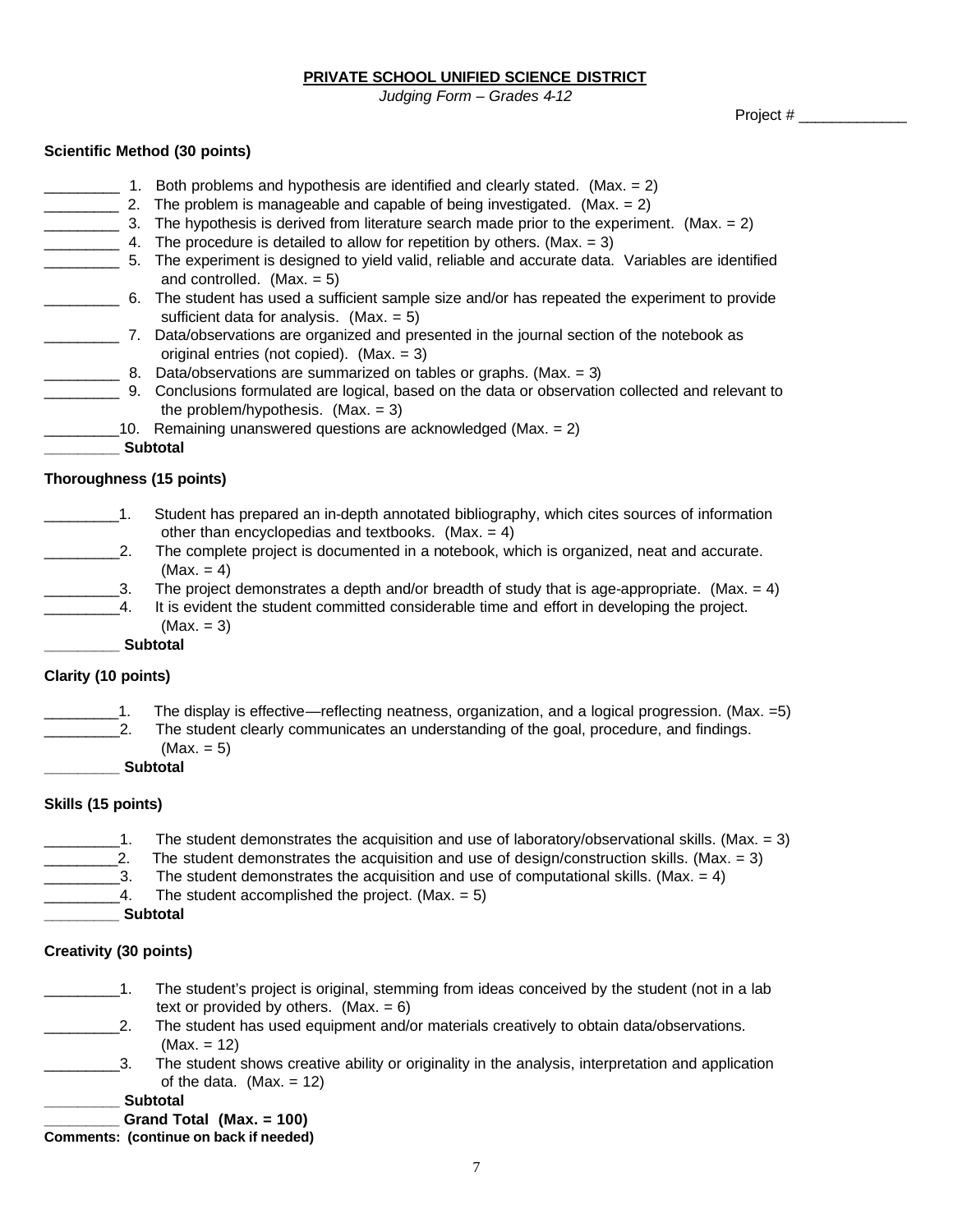#### **PRIVATE SCHOOLS UNIFIED SCIENCE DISTRICT**

*Judging Form—Grades K-3*

Project #\_\_\_\_\_\_\_\_\_\_\_\_

#### **Scientific Method (50 points)**

| 1. Is the project composed of a question appropriate to      |  |
|--------------------------------------------------------------|--|
| study by the scientific method? (Max. = $8$ )                |  |
| 2. Does it include a clearly stated hypothesis? (Max. = 8)   |  |
| 3. Is the background research appropriate to the grade of    |  |
| the student? $(Max. = 3)$                                    |  |
| 4. Is the material list complete? (Max. = 4)                 |  |
| 5. Is the procedure detailed? (Max. = 5)                     |  |
| 6. Is the data clear and complete? $(Max. = 5)$              |  |
| 7. Is the data analysis clear? (Analysis will be minimal at  |  |
| this age level) $(Max. = 3)$                                 |  |
| 8. Is the conclusion clearly stated? Is it based on the data |  |
| $documented?$ $(Max. = 7)$                                   |  |
| 9. Has the experiment been repeated, or is the sample size   |  |
| sufficiently large? $(Max. = 7)$                             |  |
| Subtotal                                                     |  |
|                                                              |  |

#### **Notebook (15 points)**

*(Note: In grades K and Pre-K, it is OK to see dictated work. Most students can think above their writing skills)* \_\_\_\_\_\_\_ 1. Variables are identified and controlled. (Max. = 4)

|          | I. Variables are identified and controlled. (Max. = 4) |
|----------|--------------------------------------------------------|
|          | 2. Notebook is organized, neat written or dictated the |
|          | items. $(Max. = 4)$                                    |
|          | 3. Breadth/depth of study are adequate for age level.  |
|          | $(Max. = 3)$                                           |
|          | 4. Time and effort by student are obvious. (Max. = 4)  |
| Subtotal |                                                        |

**Clarity (10 points)**

1. The display is effective reflecting neatness, organization, and a logical progression. (Max. = 5) 2. The student clearly communicates an understanding of the goal, procedure, and findings. (Max. = 5) **\_\_\_\_\_\_\_ Subtotal**

#### **Skills (10 points)**

1. The student demonstrates the acquisition and use of laboratory and observational skills. (Max. = 5) 2. The student clearly communicates the acquisition and use of computational skills (is the work quantified?) (Max. = 5) **\_\_\_\_\_\_\_ Subtotal**

#### **Creativity (15 points)**

|  | 1. The student's project is original, stemming from ideas |
|--|-----------------------------------------------------------|
|  | conceived by the student as opposed to those found in a   |
|  | laboratory text or provided by others. $(Max. = 8)$       |
|  | mbo atudont baa usad ogutamont and/on motoniala anootitra |

- \_\_\_\_\_\_\_ 2. The student has used equipment and/or materials creatively to obtain data/observations. (Max. = 7)
- **\_\_\_\_\_\_\_ Subtotal**

#### **\_\_\_\_\_\_\_ Grand Total (Max. = 100)**

Comments: *(continue on back if needed)*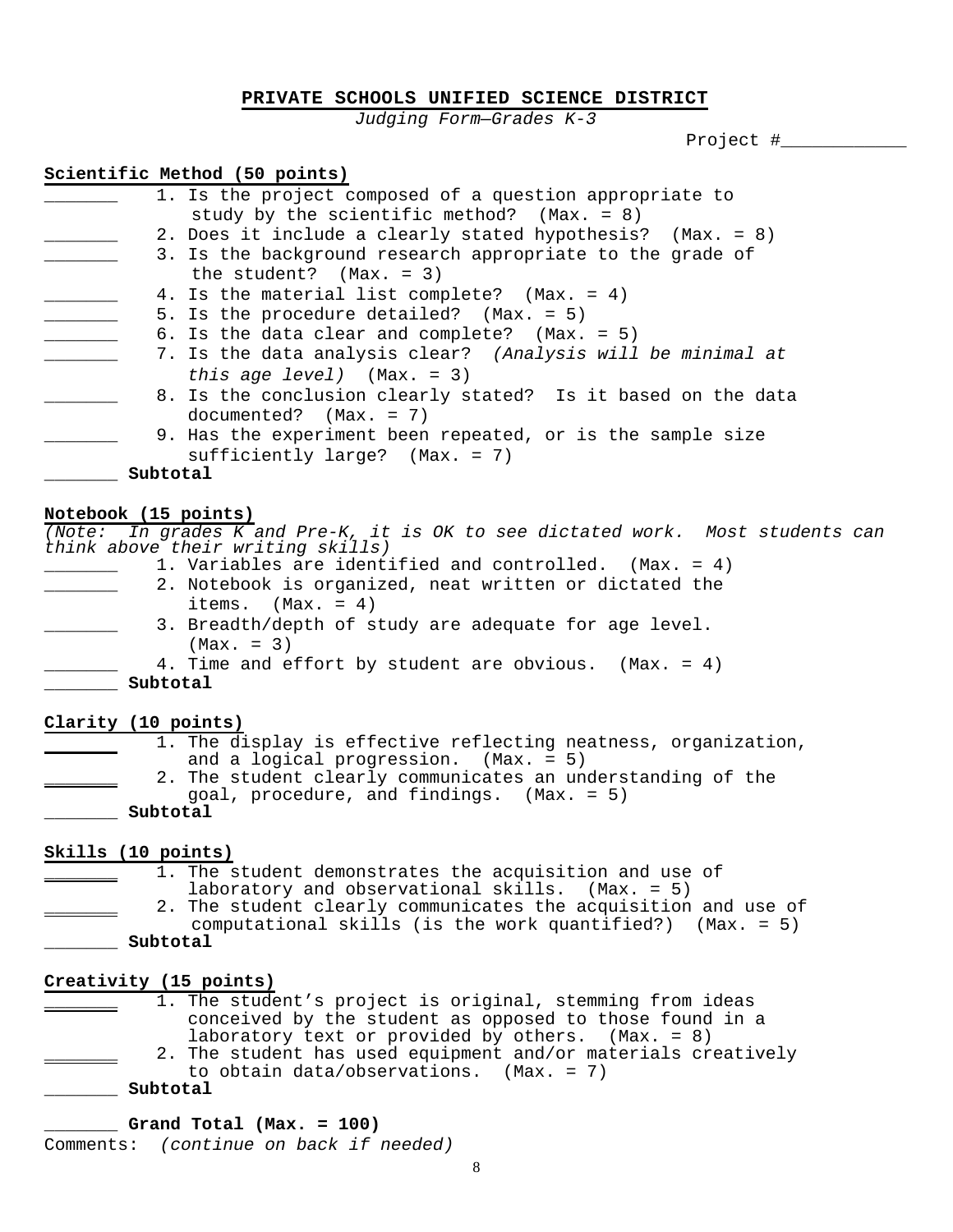# **What subject categories do the Inland Science and Engineering Fair suggest?**

# **Elementary Division (4-5)**

*(Separate awards are given for each division. Team projects are judged at the highest grade level represented in the project.) Team projects are done collaboratively with two to four students in any of the four areas of science listed below.*

# **1. Earth Sciences – (ES)**

Introductory experiments in earth and space sciences.

# **2. Physical Sciences/Chemistry – (PS)**

Introductory experiments in chemistry, energy and environmental sciences; engineering, electronics, and invention; mathematics; and physics.

## **3. Life Sciences/Biology – (LS)**

Introductory experiments in behavior and social sciences, biochemistry, botany, medicine and health, microbiology, and zoology.

# **4. Consumer Sciences – (CS)**

Examination, comparison, analysis, testing of manufactured devices or trade name chemicals, materials, etc. Product quality, safety and consumer satisfaction.

# **Students in Junior (J) (grades 6-8) and Senior (S) (grades 9-12) Divisions may compete in the following categories.**

Team projects which are produced collaboratively with two to four students in one of the categories listed in the next section are judged along with the individual projects in the same category.

# **Junior & Senior Divisions (6-12)**

| <b>Examples</b>                                                                                                                                                                                                                                                       | <b>Related Categories</b>                                                                                                                                                                                                                                                                                                                 |
|-----------------------------------------------------------------------------------------------------------------------------------------------------------------------------------------------------------------------------------------------------------------------|-------------------------------------------------------------------------------------------------------------------------------------------------------------------------------------------------------------------------------------------------------------------------------------------------------------------------------------------|
| Antilock vs. Lock Brakes; Why did the<br>Nimitz Freeway Collapse?; Shock<br>attenuation in Baseball Helmets.<br>Senior Division: Strengthening<br>Concrete with Rice Ash Hull; Tensile<br>including characteristics of structures<br>Strength of Composite Materials. | In the Junior Division, studies<br>involving materials are included only<br>for applications involving dynamic (in<br>motion) environments. Engineering<br>studies of soil stability during<br>earthquakes belong in Earth<br>Sciences. Projects focusing upon<br>computers (as opposed to using<br>them as a tool in the project) belong |
|                                                                                                                                                                                                                                                                       | in Electricity and Electronics.                                                                                                                                                                                                                                                                                                           |
|                                                                                                                                                                                                                                                                       |                                                                                                                                                                                                                                                                                                                                           |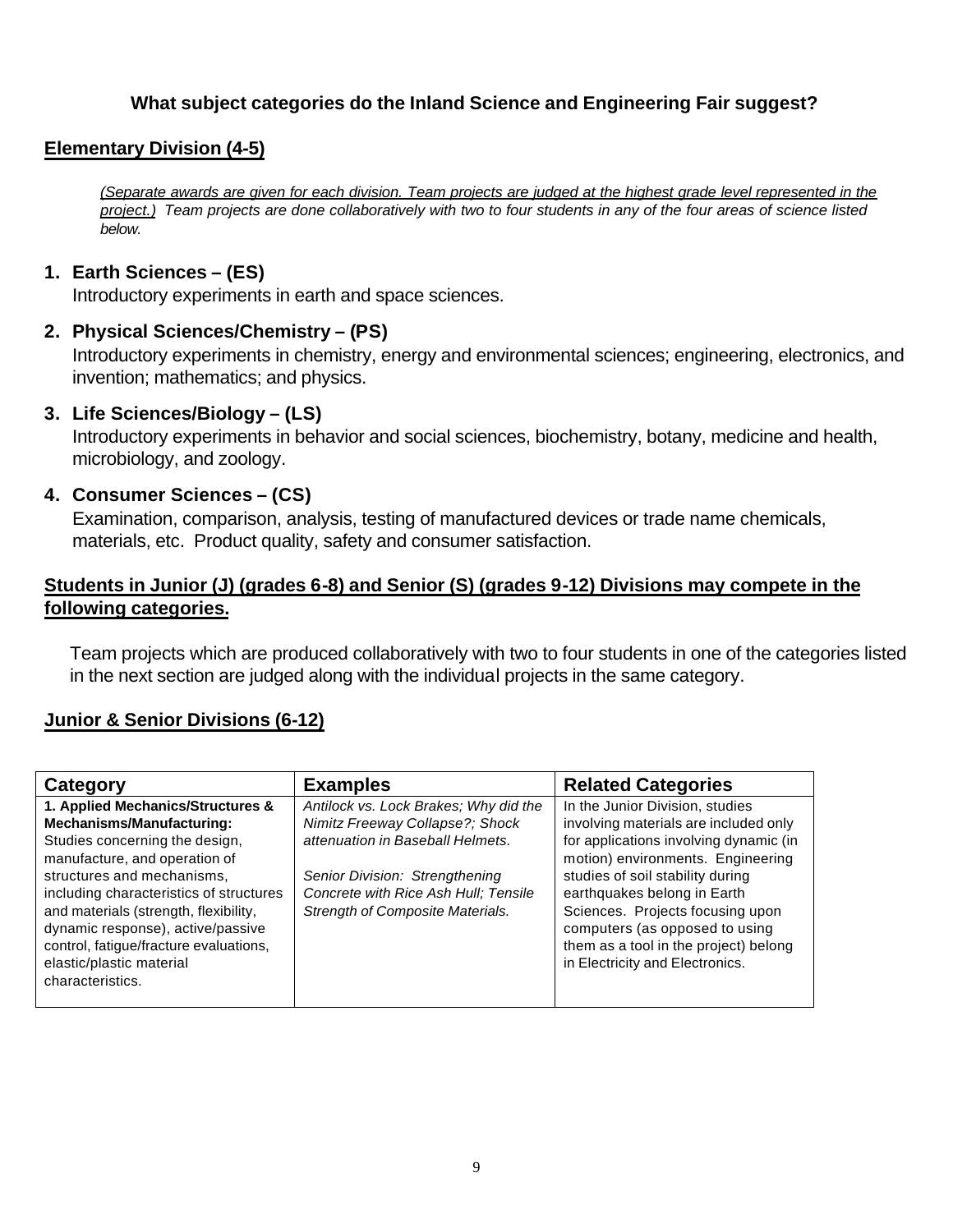| Behavioral Sciences: Studies of<br>behavior, conditioned responses,<br>learning, psychiatry, or psychology in<br>humans and other animals, including<br>the effects of chemical or physical<br>stress on mental processes. In the<br>Senior Division, this category includes<br>anthropology, archaeology, and<br>sociology.                                                                                                                                                                                                                   | A Study of the Senses in Stress<br>Management; Does Age Affect Implicit<br>Learning?; The Effectiveness of Flash<br>Cards vs. Computer Scripts; Effect of<br>Caffeine on Memory.                                                                                                                                   | Junior Division projects concerning<br>sociology, anthropology, or<br>archaeology, or which involve<br>questionnaire surveys, belong in<br>Social Sciences.<br>Animal behavior projects belong in<br>Zoology. Sensory response studies<br>belong in Physiology.                                           |
|------------------------------------------------------------------------------------------------------------------------------------------------------------------------------------------------------------------------------------------------------------------------------------------------------------------------------------------------------------------------------------------------------------------------------------------------------------------------------------------------------------------------------------------------|--------------------------------------------------------------------------------------------------------------------------------------------------------------------------------------------------------------------------------------------------------------------------------------------------------------------|-----------------------------------------------------------------------------------------------------------------------------------------------------------------------------------------------------------------------------------------------------------------------------------------------------------|
| <b>Category</b>                                                                                                                                                                                                                                                                                                                                                                                                                                                                                                                                | <b>Examples</b>                                                                                                                                                                                                                                                                                                    | <b>Related Categories</b>                                                                                                                                                                                                                                                                                 |
| 3. Biochemistry/Molecular Biology:<br>Studies at the molecular level of<br>biochemical or physiological<br>pathways in animals (including<br>humans), micro-organisms, and<br>plants.                                                                                                                                                                                                                                                                                                                                                          | Lipooxygenase Influence on<br>Lipofuscin Granule Formation in<br>Bananas; Effects of P1 Precursors on<br>Virus Growth; Catalyzed Reactions of<br>Enzymes; Isolation of Pre-mRNA<br>Mutants in Saccharomyces cerevisiae.                                                                                            | Studies of the physical properties of<br>biochemicals such as oxidation-<br>reduction reactions belong in<br>Chemistry. Functions of major organ<br>systems belong in Physiology.                                                                                                                         |
| 4. Chemistry: Studies in which<br>chemical and physical properties of<br>organic and inorganic materials<br>(excluding biochemistry) are<br>observed. In the Junior Division,<br>studies are more specifically of<br>reactions in which materials change<br>composition or phase. This implies<br>knowledge of the chemical structure<br>of materials being tested. In the<br>Senior Division, studies may include<br>characterization of chemical products<br>found in everyday life without implying<br>knowledge of the chemical structure. | Effects of Food Preparation on<br>Vitamins; Determination of Ascorbic<br>Acid Concentrating in Orange Juice<br>Using a Redox Reaction; Isolation,<br>Purification, and Specific Rotation<br>Determination of Ricinoleic Acid;<br>Conductivity of Electrolytes; Does<br><b>Water Purity Affect Surface Tension?</b> | Chemical studies of metabolic<br>processes or processes medicated<br>by biochemical intermediates (e.g.<br>enzymes) belong in Biochemistry.                                                                                                                                                               |
| 5. Earth Sciences/Planetary<br><b>Sciences/Physical Environments:</b><br>Studies in surficial geology,<br>geophysics, seismology, engineering<br>geology, earthquake engineering,<br>atmospheric physics, physical<br>oceanography, marine geology,<br>coastal processes, and comparative<br>planetology. Studies of environmental<br>factors not related to living things, and<br>of the effects of human activity on<br>naturally occurring physical<br>phenomena.                                                                           | <b>Gravity Current Velocities; Beach</b><br>Sand Fluctuations and Cliff Erosion;<br>Dependence of Liquefaction Upon<br>Soil Composition; Solar Activity and<br>Refraction Properties of the<br>lonosphere.                                                                                                         | Studies of the effects on physical<br>phenomena by human activity<br>involving pollution (as opposed to<br>mechanical intervention) belong in<br>Environmental Engineering. In the<br>Junior Division, environmental<br>studies using biological<br>systems/organisms belong in<br>Environmental Biology. |
| 6. Electricity & Electronics:<br>Experimental or theoretical studies<br>with electrical circuits, computer<br>design, electro-optics,<br>electromagnetic applications,<br>antennas and propagation and power<br>engineering.                                                                                                                                                                                                                                                                                                                   | Satellite Reception Without a Dish;<br>Transmission of Information by Laser;<br>Effect of Solar Power; How<br>Vulnerable are Floppy Disks to<br><b>Magnetic Fields?</b>                                                                                                                                            | Projects that merely use electronics to<br>study something else (e.g. hearing in<br>birds) belong in another category<br>(Zoology in this example).                                                                                                                                                       |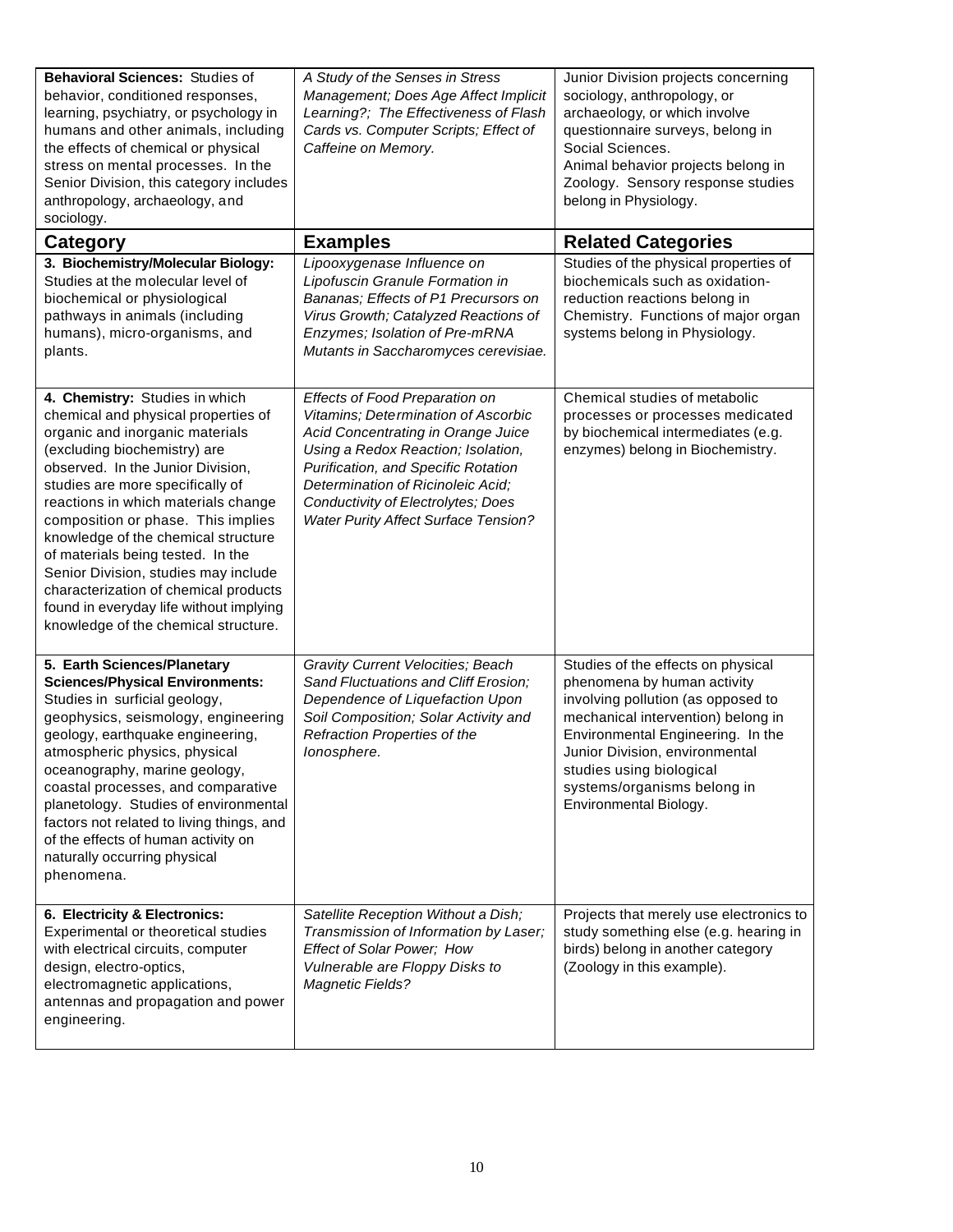| 7. Environmental Biology (Junior<br>Division Only): Projects using<br>biological systems/organisms to<br>study the impact of natural and man-<br>made changes on the environment.<br>Examples of changes include: floods,<br>fires, biohazardous spills, acid rain,<br>and earth quakes.                                                                                                                                                                         | The Effects of Fires on Flora and<br>Fauna: Rebirth after the Wild Fires:<br>The Effects of Petroleum<br>Contaminated Water on Aquatic<br>Plants; How Does Water Quality Affect<br>the Abundance and Diversity of Micro-<br>invertebrates; Bacteria Pollution in our<br>Beaches; Does Fire Stimulate Plant<br>Growth?                                        | Studies performed within a normal<br>physiological range under a<br>sustained environment to examine<br>the effect of substances or conditions<br>on living things belong in the relevant<br>basic science category (e.g., Plant<br>Biology, Physiology, Zoology, etc.).                                                                                                                                     |
|------------------------------------------------------------------------------------------------------------------------------------------------------------------------------------------------------------------------------------------------------------------------------------------------------------------------------------------------------------------------------------------------------------------------------------------------------------------|--------------------------------------------------------------------------------------------------------------------------------------------------------------------------------------------------------------------------------------------------------------------------------------------------------------------------------------------------------------|--------------------------------------------------------------------------------------------------------------------------------------------------------------------------------------------------------------------------------------------------------------------------------------------------------------------------------------------------------------------------------------------------------------|
| <b>Category</b>                                                                                                                                                                                                                                                                                                                                                                                                                                                  | <b>Examples</b>                                                                                                                                                                                                                                                                                                                                              | <b>Related Categories</b>                                                                                                                                                                                                                                                                                                                                                                                    |
| 8. Environmental Engineering:<br>Projects which apply technologies<br>such as recycling, reclamation,<br>restoration, composting, and<br>bioremediation which are directed to<br>control the environment and/or the<br>effects of pollution on the<br>environment.                                                                                                                                                                                               | Newspapers as Mulch; Oil Control;<br>Water Hyacinth: Primary Water<br><b>Treatment? What Soil Conditions</b><br><b>Best Control Soil Erosion While</b><br>Assisting Growth? Designing a New<br>Home Sewer System.                                                                                                                                            | Studies of the effect of pollution on the<br>environment at the basic science level<br>belong in the appropriate basic<br>science category. For the Junior<br>Division, studies involving changes to<br>the environment on biological<br>systems/organisms belong in<br>Environmental Biology.                                                                                                               |
| 9. Fluid<br>Mechanics/Aerodynamics/Thermoph<br>ysics: Experimental or theoretical<br>studies in aerodynamics and<br>propulsion of air, land, water, and<br>space vehicles; aero/hydrodynamics<br>of structures and natural objects;<br>thermodynamics of energy<br>production, energy utilization, and<br>other industrial processes. Studies of<br>the basic physics of fluid flow.                                                                             | Effect of Dimples on Golf Ball Flight;<br>How Long Does It Take to Cook a Hot<br>Dog? Airfoil Stall Characteristics; Can<br>Chaos Theory Predict Turbulence?;<br>Low Drag Launch Lug for Model<br>Rockets; Absorption of Acoustic<br>Waves; Homemade Heat Pump;<br>Electricity from Wave Energy.                                                             | For the Junior Division, studies of<br>acoustic or thermodynamic properties<br>of materials belong in Materials<br>Science. Fundamental<br>thermodynamic properties (e.g.<br>specific heat) belong in Physics &<br>Astronomy.                                                                                                                                                                                |
| 10. Materials Science (Junior<br>Division Only): Studies of materials<br>characteristics and properties with<br>respect to their state (not in motion)<br>applications in the real world.<br>Includes measures and comparisons<br>of materials strength, durability,<br>insulating properties, flammability,<br>and effectiveness for intended use.<br>These characterizations do not imply<br>knowledge of the chemical structure<br>of materials being tested. | Which Material is the Best Insulator?;<br>Tensile Strength of Composite<br>Materials; Water Absorption in Eight<br>Selected Hardwoods With and Without<br>Sealants; Best Plywood for<br>Homemade Skateboards; Cotton,<br>Linen, Wool: Which One Lasts<br>Longer?; Fire Resistance of Roofing<br>Materials; Which Laundry Detergent<br><b>Works the Best?</b> | For Senior Division, these projects<br>may be in Fluids/Aerodynamics,<br>Environmental Engineering,<br>Chemistry, Physics, or Applied<br>Mechanics. Studies of fundamental<br>properties of matter (e.g. specific<br>heat) belong in Physics. Studies of<br>materials reactions and<br>recomposition belong in Chemistry.<br>Studies of materials in dynamic<br>applications belong in Applied<br>Mechanics. |
| 11. Mathematics & Software:<br>Studies in geometry, topology, real<br>and complex analysis, number theory,<br>algorithm analysis and optimization,<br>artificial intelligence, computability,<br>computer graphics, modeling and<br>simulation, programming<br>environments and languages.                                                                                                                                                                       | Maximally Dispersed Points on a<br>Sphere; Computer Modeled Evolution;<br>Coupled Chaotic Systems and<br>Stability; Mathematical Optimization<br>of Multiple Precision Multiplication;<br>Partitions of Positive Numbers; Neural<br><b>Network Model of Vision</b>                                                                                           | Projects using mathematics or<br>computers as a tool in the study of<br>different subject belong in that<br>category. Studies that merely model<br>or simulate biological or physical<br>systems usually belong in this<br>category. Computer hardware<br>projects belong in Electricity &<br>Electronics.                                                                                                   |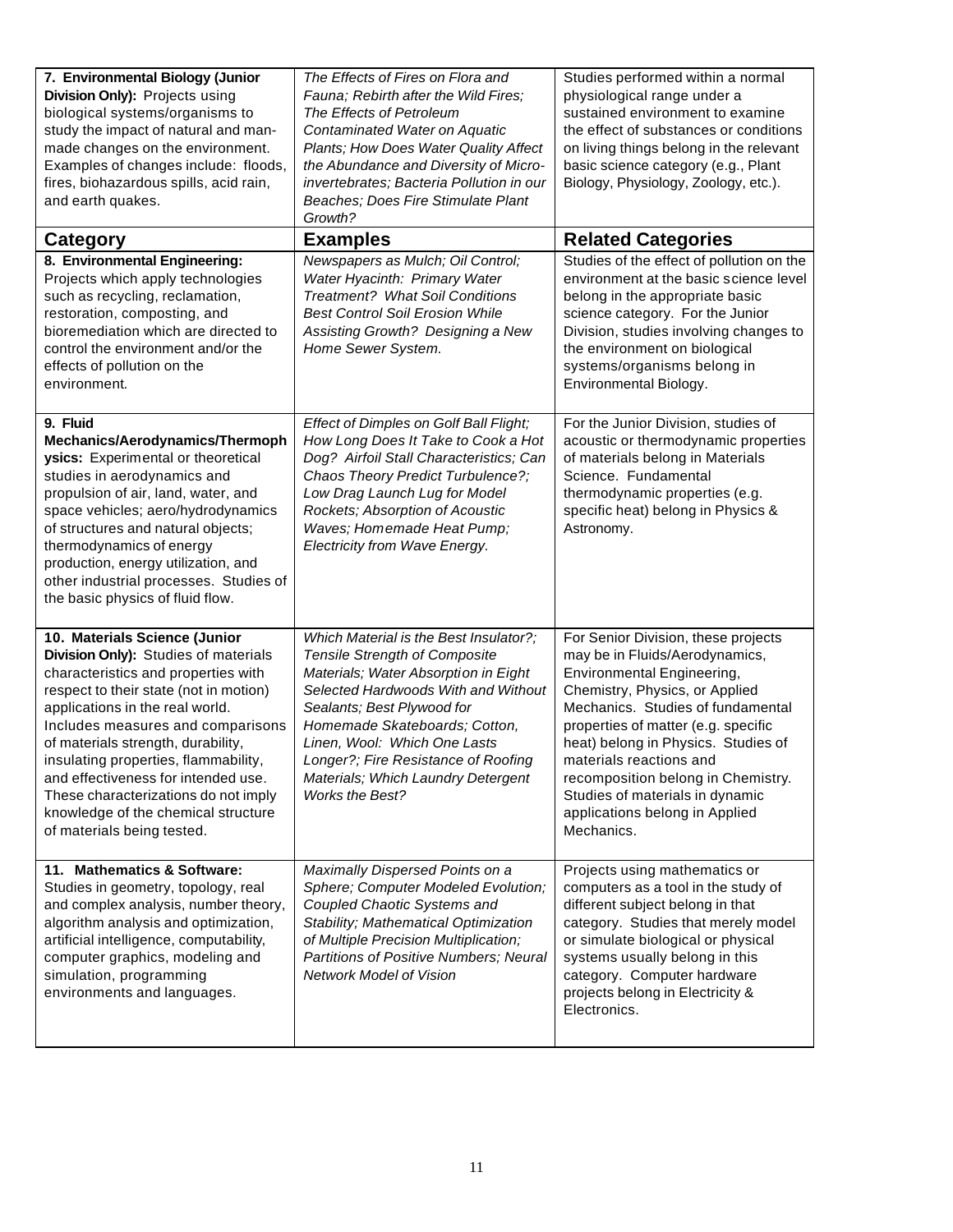| 12. Microbiology: Studies of<br>epidemiology, genetics, growth, and<br>physiology of bacteria, fungi, protozoa,<br>or viruses.                                                                                                                                                                        | Studies of Light Producing Bacteria;<br>Effect of Light Before and After UV<br>Damage to E. Coli; What Sugars do<br>Yeast Use?                                                                                                                                                               | Projects using bacteria as a tool to<br>study another subject belong in that<br>subject. For example, a study using<br>bacteria to monitor the effectiveness<br>of disinfectants belongs in Chemistry.<br>Studies measuring antibiotic activity<br>belong in Pharmacology.                                                                    |
|-------------------------------------------------------------------------------------------------------------------------------------------------------------------------------------------------------------------------------------------------------------------------------------------------------|----------------------------------------------------------------------------------------------------------------------------------------------------------------------------------------------------------------------------------------------------------------------------------------------|-----------------------------------------------------------------------------------------------------------------------------------------------------------------------------------------------------------------------------------------------------------------------------------------------------------------------------------------------|
| <b>Category</b>                                                                                                                                                                                                                                                                                       | <b>Examples</b>                                                                                                                                                                                                                                                                              | <b>Related Categories</b>                                                                                                                                                                                                                                                                                                                     |
| 13. Pharmacology/Toxicology:<br>Studies of drug or chemical effects at<br>the cellular or organismic level on<br>animals, humans, or plants.                                                                                                                                                          | Effect of Caffeine on Daphnia; Effect of<br>Insecticides on Mosquitoes; Vitamin<br>Deficiencies; Copper Toxicity of<br>Marine Embryos.                                                                                                                                                       | Projects which study the effect of<br>fertilizers on plant growth belong in<br>Plant Biology. Studies of growth of<br>microorganisms belong in<br>Microbiology. In the Junior Division,<br>studies of the toxic effects of<br>environmental changes on biological<br>systems belong in Environmental<br>Biology.                              |
| 14. Physics & Astronomy:<br>Experimental or theoretical studies of<br>the physical properties of matter,<br>solar physics, astrophysics, orbital<br>mechanics, observational astronomy,<br>and astronomical surveys. Computer<br>simulations of physical systems are<br>appropriate in this category. | Jupiter's Decametric Emission;<br>Emissivity As a Function of Geometry;<br>Solar Activity and Geosynchronous<br>Satellites; Do High Temperature<br>Superconductors have a First Order<br>Phase Transition?; Chaotic<br>Pendulum.                                                             | Studies of other planets themselves<br>(as opposed to their orbits) belong in<br>Earth Sciences.                                                                                                                                                                                                                                              |
| 15. Physiology: Studies of major<br>organ system functions involving<br>genetics, immunology, neurobiology,<br>pathology, reproduction, or sensory<br>biology in mammals.                                                                                                                             | Effect of Age on Aerobic Abilities;<br>Peripheral Vision; Correlation of<br>Strength with Gender; Effect of<br>Vaccination of Antibody Development<br>in Neonatal Bovines.                                                                                                                   | Projects studying physiology of birds,<br>insects, etc., belong in Zoology.<br>Studies of the effect of chemicals on a<br>physiological function may belong in<br>Pharmacology.                                                                                                                                                               |
| 16. Plant Biology: Studies of the<br>genetics, growth, morphology,<br>pathology, or physiology in plants or<br>aigae.                                                                                                                                                                                 | The Effects of Organic and Inorganic<br>Fertilizers on Plant Growth; Effect of<br>Rhizobium on Legume Plants<br>(Pisum); Transpiration of Plants Under<br><b>Different Light Sources.</b>                                                                                                    | Studies which use plants to restore<br>the environment may belong in<br><b>Environmental Engineering. Studies</b><br>of the effect of chemicals other than<br>fertilizers on plants belong in<br>Pharmacology. In the Junior Division,<br>studies using plants which involve<br>environmental changes may belong<br>in Environmental Biology. |
| 17. Social Science (Junior Division<br>Only): Studies or surveys of attitudes,<br>behaviors, or values of a society or<br>groups within a society (e.g.<br>anthropology, archaeology, or<br>sociology).                                                                                               | Racial Awareness in Infants;<br>Subliminal Persuasion by Television;<br>AIDS Awareness in Teens.                                                                                                                                                                                             | Projects in Psychology and Psychiatry<br>belong in Behavioral Sciences.<br>Senior Division projects appropriate<br>for this subject category belong in<br>Behavior Sciences.                                                                                                                                                                  |
| 18. Zoology: Studies of evolutionary<br>origins, genetics, growth, morphology,<br>physiology, or reproduction, in<br>animals other than mammals.<br>Studies of the behavior of all animals<br>(excluding humans) in their natural<br>habitats (or reproduction of them).                              | Hot Fish, Cold Fish: Respiration in<br>Goldfish; Hearing and the Dominance<br>Hierarchy of Crickets; Effect of Gravity<br>on Living Organisms; Invertebrates in<br>Kelp Holdfasts; Auditory Stimuli in<br>Interganglial Neurons of Acheta<br>Domesticus; Bird Responses to Boar<br>Rootings. | Studies of mammalian physiology<br>belong in Physiology. Studies in<br>which animals serve as a model for<br>human behavior belong in Behavioral<br>Sciences.                                                                                                                                                                                 |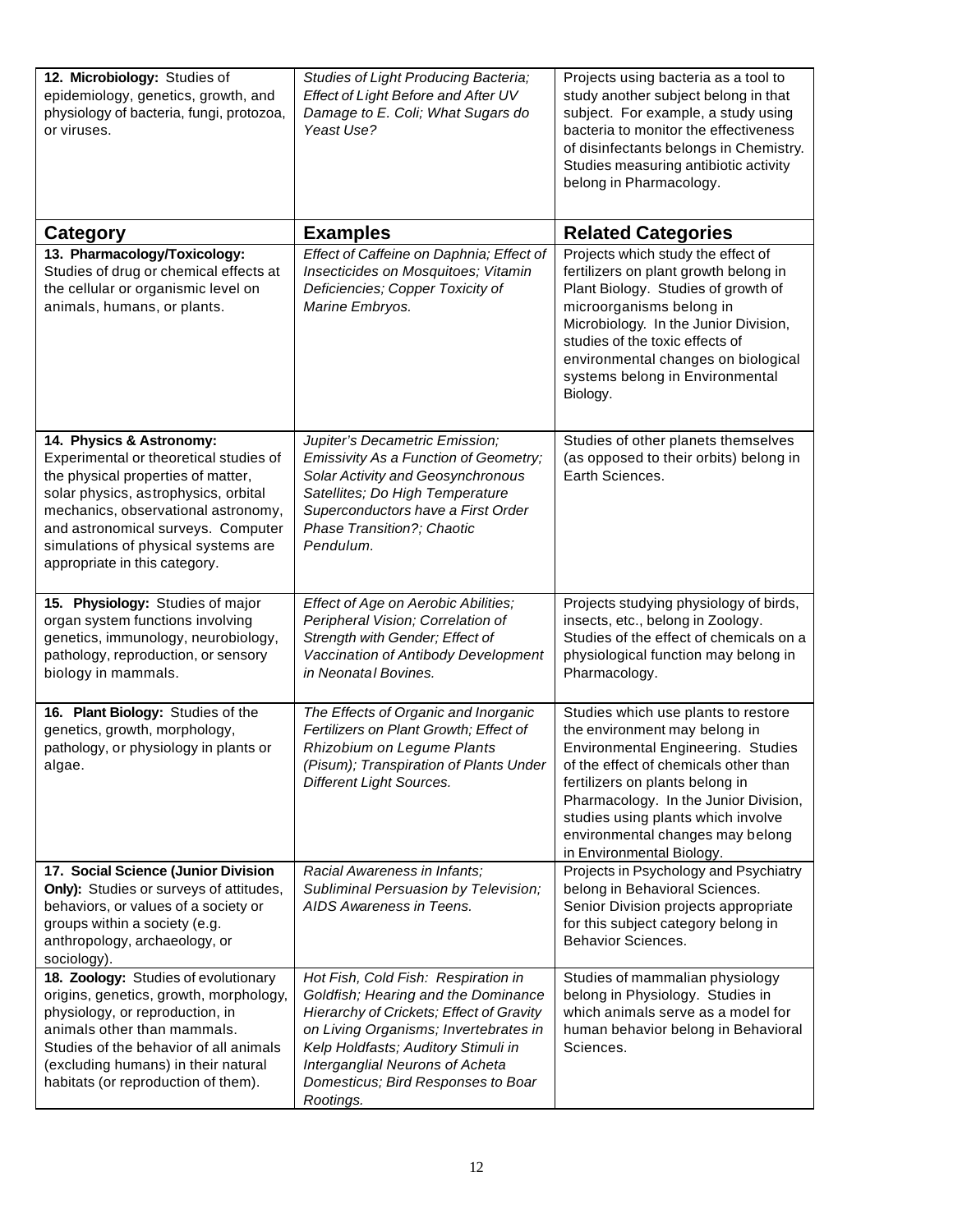# **INSTRUCTIONS FOR APPLICATION DEADLINE: March 21, 2004, 4:30PM**

All information must be filled out completely and accurately, and all forms applicable to your project must be included. **Type or print in ink**. Keep a photocopy for your records. **Only legible forms will be accepted. FAXed applications are not acceptable**. Applications may be sent by messenger or overnight mail, provided they are received by the application deadline.

#### **Team Projects**

Each member of the team must complete a separate application, taking care to list the same project title, and check the "Team Project" box in addition to the category box on the Project Summary as well as list the other members of their team on the front side of the application. All members of the team should submit their applications together.

#### **Some Key Points**

| Your name as you wish it to be listed in the printed Inland Area Science and Engineering Fair<br>Program.                                                                                                                                                                                                                                            |  |  |  |  |
|------------------------------------------------------------------------------------------------------------------------------------------------------------------------------------------------------------------------------------------------------------------------------------------------------------------------------------------------------|--|--|--|--|
| Your mailing address. If your mail is delivered to a post office box, use that address.                                                                                                                                                                                                                                                              |  |  |  |  |
| We use this number to call you, if your application is incomplete or would other wise be<br>rejected.                                                                                                                                                                                                                                                |  |  |  |  |
| Many organizations give cash or savings bonds as prizes. Those not providing a Social<br>Security number will not be eligible for cash prizes.                                                                                                                                                                                                       |  |  |  |  |
| List your project advisor's/teacher's first and last name. Similarly, list both<br>the first and last name of your school's principal. Do not use abbreviations for school<br>districts as many are the same.                                                                                                                                        |  |  |  |  |
| If the emcee at the Awards Ceremony can possible mispronounce your<br>name, please enter a phonetic spelling. Use only English characters (e.g., a,b,c).                                                                                                                                                                                             |  |  |  |  |
| Do not abbreviate unless necessary. Your title need not be the same as it was in your<br>qualifying fair, but must be the same as will appear on your display at the Inland Area<br>Science and Engineering Fair.                                                                                                                                    |  |  |  |  |
| Indicate whether you have a floor display or a table top project. If you do not indicate a<br>choice, you will be assigned a table top space. You must mark electrical outlet if you will<br>need one; otherwise none will be provided. You must bring your own extension cord. The<br>Fair has no extension cords available for project use!        |  |  |  |  |
| If your project involves the use of human or animal tissue(s), live vertebrate animals, or<br>human subjects, complete and include the Certification Form.                                                                                                                                                                                           |  |  |  |  |
| Both you and a parent or guardian must sign and date the form where indicated. You district<br>Science Fair Coordinator must sign and date the form, certifying that your project complies<br>with the rules and regulations. Your district coordinator must certify that you are eligible to<br>enter the Inland Area Science and Engineering Fair. |  |  |  |  |
|                                                                                                                                                                                                                                                                                                                                                      |  |  |  |  |

**\*Applications must come in as a packet containing all completed forms from a district with a completed green transmittal sheet. NO individual applications will be accepted.**

Mail to: Bob Cashman (909) 678-1385, P.O. Box 915, Wildomar, CA 92595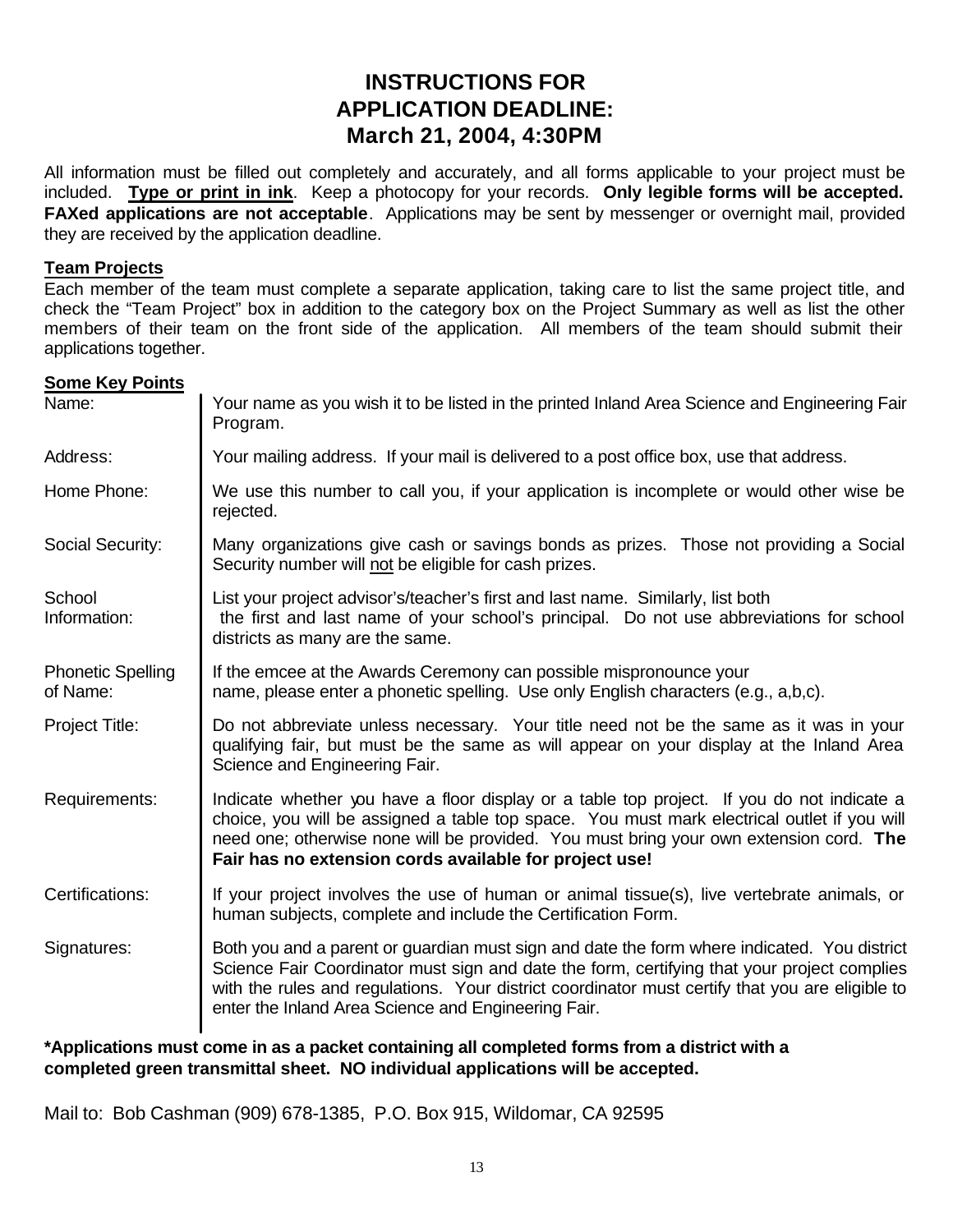#### **INSTRUCTIONS FOR PROJECT SUMMARY (ABSTRACT)**

Please type (single or double-spaced) or print neatly. If you use a word processor, use a typesize no smaller than 10 point. Use dark ink (not blue), which will photocopy. Do not exceed the space allotted or include additional pages because only this one side will be given to your judges.

NAME - Your name (and those of your co-authors if yours is a Team Project) only. Do not include your county, or teacher's name.

PROJECT TITLE - This is the title as indicated on the Application, and as it will appear on your actual display. It should clearly indicate the subject as explained in the Summary Statement. Additionally, Special and Recognition Award judges use project titles to determine eligibility for their awards. A title unclear as to subject matter may cause your project to be overlooked.

DIVISION - Check your grade level (4-5 = Elementary, 6-8 = Junior, 9-12 = Senior).

PREFERRED CATEGORY - Indicate your preferred category only if yours is not a Team Project. If you are undecided, indicate your possible choices in order of preference.

| 01 Applied Mechanics              | 07 Environmental Biology (Jr. Div. Only)      | 13 Pharmacology/Toxicology        |
|-----------------------------------|-----------------------------------------------|-----------------------------------|
| 02 Behavioral Sciences            | 08 Environmental Engineering                  | 14 Physics and Astronomy          |
| 03 Biochemistry/Molecular Biology | 09 Fluid Mechanics/Aerodynamics/Thermophysics | 15 Physiology                     |
| 04 Chemistry                      | 10 Materials Science (Jr. Div. Only)          | 16 Plant Biology                  |
| 05 Earth Sciences                 | 11 Mathematics & Software                     | 17 Social Science (Jr. Div. Only) |
| 06 Electricity & Electronics      | 12 Microbiology                               | 18 Zoology                        |
|                                   |                                               |                                   |

PROJECT ABSTRACT - Not all project abstracts will need to include all of these elements.

OBJECTIVE OR GOAL - State the objective, goal, or hypothesis upon which the project is based. Example: My objective was to learn if the feeding habits of hummingbirds are affected by color.

MATERIALS AND METHODS - Indicate the materials and methods used in your project. Materials may include the use of a specific computer program, different types of construction material, plants, bacteria, etc. Briefly describe your experimental design or engineering methods.

RESULTS - Summarize your results and indicate how they pertain to your objective.

CONCLUSION/DISCUSSION - Indicate if your results supported your hypothesis or enabled you to attain your objective. Discuss briefly how information from this project expands our knowledge about the category subject.

SUMMARY STATEMENT - In one sentence, state what your project is about.

HELP RECEIVED - Give the names of mentors, institutions, and people who helped with the project. Indicate if you are a participant in the NSF Young Scholars Program.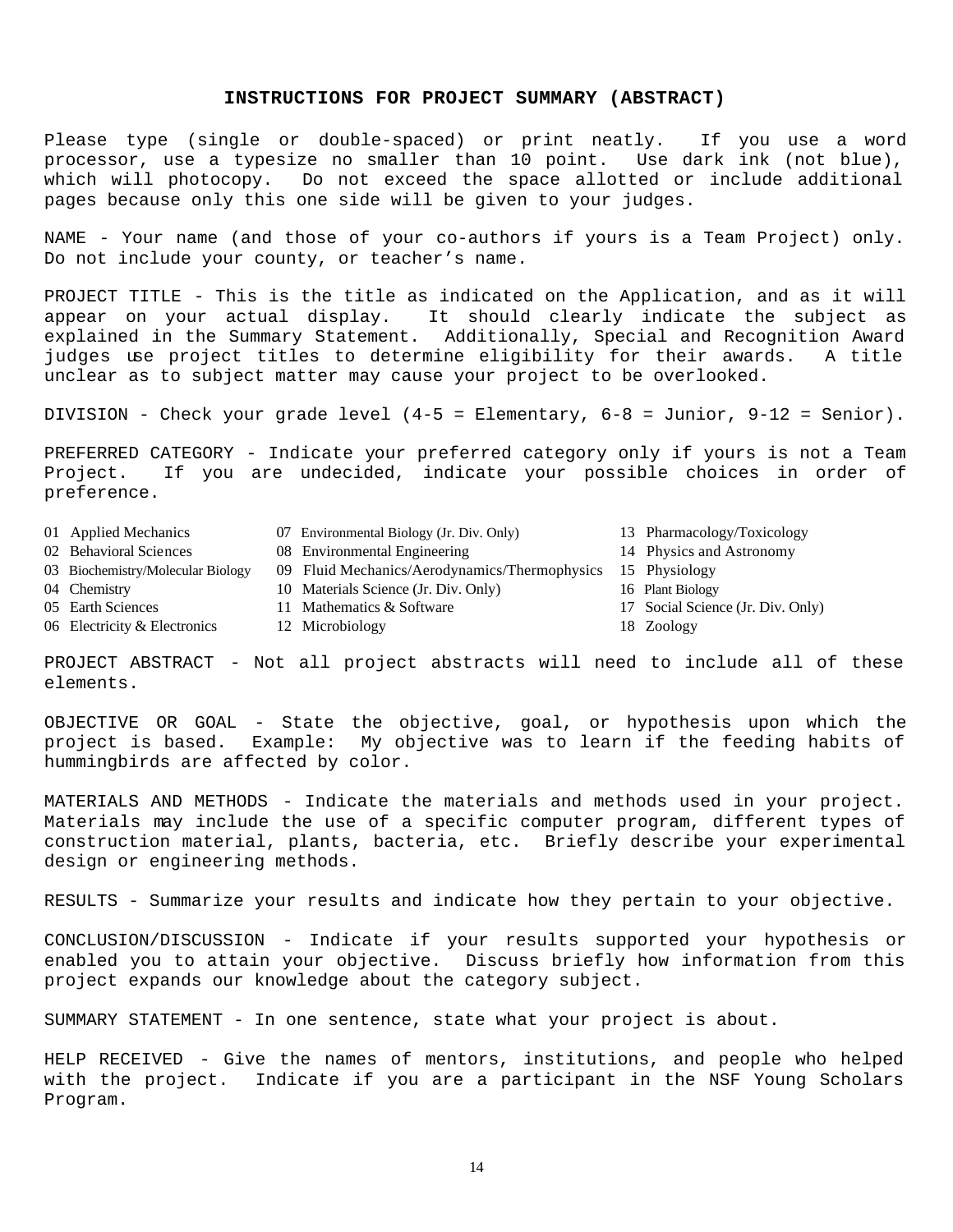| <b>INLAND SCIENCE AND ENGINEERING FAIR</b><br>STUDENT PROJECT ENTRANCE APPLICATION<br>Abbreviate wherever necessary |                                                                                                                                                                                                                                         |                                          | DIRECTIONS FOR COMPLETING ENTRANCE APPLICATION:<br>Type or print all requested information. Complete each section as directed and                                                                                                                                                                                                                                                                                                                                                                                                                                |  |                                                                          |                                 |                                                            |                                                                                                                                |                           | March 21, 2004<br>Your application should be turned<br>in to your <b>DISTRICT</b> Science Fair<br>Coordinator by mid-March. |
|---------------------------------------------------------------------------------------------------------------------|-----------------------------------------------------------------------------------------------------------------------------------------------------------------------------------------------------------------------------------------|------------------------------------------|------------------------------------------------------------------------------------------------------------------------------------------------------------------------------------------------------------------------------------------------------------------------------------------------------------------------------------------------------------------------------------------------------------------------------------------------------------------------------------------------------------------------------------------------------------------|--|--------------------------------------------------------------------------|---------------------------------|------------------------------------------------------------|--------------------------------------------------------------------------------------------------------------------------------|---------------------------|-----------------------------------------------------------------------------------------------------------------------------|
| <b>NAME</b>                                                                                                         |                                                                                                                                                                                                                                         |                                          | LAST NAME OF ENTRANT                                                                                                                                                                                                                                                                                                                                                                                                                                                                                                                                             |  | FIRST NAME OF ENTRANT                                                    |                                 |                                                            |                                                                                                                                |                           | M. I.                                                                                                                       |
|                                                                                                                     | ADDRESS (NUMBER) AND STREET<br>ADDRESS ▶<br><b>CITY</b>                                                                                                                                                                                 |                                          |                                                                                                                                                                                                                                                                                                                                                                                                                                                                                                                                                                  |  |                                                                          |                                 |                                                            |                                                                                                                                |                           | ZIP CODE                                                                                                                    |
| NAME OF SCHOOL                                                                                                      | GRADE<br>SOCIAL SECURITY #<br>PLEASE CHECK<br>BIRTHDAY (MO/DAY/YR)<br>HOME PHONE (INCLUDE AREA CODE)<br>O<br>MALE<br>П<br>Not required if you do not wish to receive a cash<br><b>FEMALE</b><br>SCHOOL PHONE NUMBER (INCLUDE AREA CODE) |                                          |                                                                                                                                                                                                                                                                                                                                                                                                                                                                                                                                                                  |  |                                                                          |                                 |                                                            |                                                                                                                                |                           |                                                                                                                             |
| NAME OF DISTRICT (DO NOT ABBREVIATE)<br>NAME OF PRINCIPAL (LIST FIRST & LAST NAME)<br>PROJECT<br><b>TITLE</b>       |                                                                                                                                                                                                                                         |                                          | PRIVATE SCHOOLS UNIFIED SCIENCE DISTRICT<br>ABBREVIATE IF NECESSARY, BUT DO NOT USE MORE THAN EIGHTY CHARACTERS AND SPACES                                                                                                                                                                                                                                                                                                                                                                                                                                       |  | TO HELP OUR M.C. INTRODUCE STUDENTS, PLEASE SPELL YOUR NAME PHONETICALLY |                                 |                                                            | NAME OF TEACHER (LIST FIRST & LAST NAME)                                                                                       |                           |                                                                                                                             |
| <b>DIVISION</b><br>◻<br>JR. 6-8<br>□<br>SR. 9-12<br>CATEGORY<br>SUBJECT TO                                          | □<br>(01)<br>□<br>□<br>□<br>□<br>(05)                                                                                                                                                                                                   | Behavior Sciences (02)<br>Chemistry (04) | <b>CHECK ONLY ONE:</b><br>Appl. Mechanics/ Structures & Mechanisms/ Manufacturing<br>Biochemistry/Molecular Biology (03)<br>Earth Science/Planetary Science/Physical Environments                                                                                                                                                                                                                                                                                                                                                                                |  |                                                                          | □<br>□<br>□<br>□<br>□<br>□<br>□ | Microbiology (12)<br>Physiology (15)<br>Plant Biology (16) | Materials Science (Jr. Only) (10)<br>Mathematics & Software (11)<br>Pharmacology/Toxicology (13)<br>Physics and Astronomy (14) |                           | Check if this is a<br>team project                                                                                          |
| <b>REVIEW</b><br>AT ENTRANCE<br>ONLY FILL IN<br>THIS PART,<br>IF A TEAM PRO IFCT                                    | □<br>□                                                                                                                                                                                                                                  |                                          | Electricity & Electronics (06)<br>Environmental Biology (Jr. Only) (07)<br>Name of Other Team Member manal Lands will con-                                                                                                                                                                                                                                                                                                                                                                                                                                       |  | Name of Other Team Member:                                               | □<br>□                          | Zoology (18)                                               | Social Science (Jr. Div. Only) (17)                                                                                            | Name of Other Team Member |                                                                                                                             |
| DOES PROJECT INVOLVE LIVE VERTEBRATE ANIMALS?<br>□                                                                  |                                                                                                                                                                                                                                         |                                          | NO E YES (If Yes. attach Certification of Humane Treatment of Vertebrate Animals)                                                                                                                                                                                                                                                                                                                                                                                                                                                                                |  |                                                                          |                                 |                                                            |                                                                                                                                |                           |                                                                                                                             |
| DOES PROJECT INVOLVE HUMAN SUBJECTS?<br>□                                                                           |                                                                                                                                                                                                                                         |                                          | NO<br>TYES (If Yes, attach Certification of Compliance of Research Involving Human Subjects)<br>DOES PROJECT INVOLVE USE OF TISSUE(S), HUMAN PART(S) OR ANIMAL PART(S) INCLUDING BLOOD?<br>NO <b>I</b> YES (If Yes, attach Certification of Tissue Sample Source)<br>DOES PROJECT INVOLVE USE OF RECOMBINANT DNA, FLAMMABLE OR EXPLOSIVE MATERIAL, CONSUMABLE ALCOHOL, TOBACCO,<br>DRUGS OR MEDICATIONS, BACTERIA, HAZARDOUS CHEMICALS, LASERS, OR EXPOSED ELECTRICAL WIRES?                                                                                     |  |                                                                          |                                 |                                                            |                                                                                                                                |                           |                                                                                                                             |
| $\lambda$<br>□                                                                                                      |                                                                                                                                                                                                                                         |                                          | NO <u>In YES</u> (If Yes, refer to rules and requiations for required procedures and restrictions.)<br>In consideration of your permitting the undersigned student to take part in the Inland Area Science and Engineering Fair, we waive all claims against the<br>IASEF and all sponsors for injury to or death of persons or loss or damage of property in any way occurring in connection with the IASEF, and we<br>We have read and understood the rules and regulations governing the Inland Area Science and Engineering Fair and agree to abide by them. |  |                                                                          |                                 |                                                            |                                                                                                                                |                           |                                                                                                                             |
|                                                                                                                     | We understand projects not removed after the award's ceremony will be disposed of.<br>□<br>SIGNATURE OF ENTRANT<br>DATE SIGNED                                                                                                          |                                          |                                                                                                                                                                                                                                                                                                                                                                                                                                                                                                                                                                  |  |                                                                          |                                 |                                                            |                                                                                                                                |                           |                                                                                                                             |
|                                                                                                                     | SIGNATURE OF PARENT(S)/GUARDIAN(S)<br>DATE SIGNED                                                                                                                                                                                       |                                          |                                                                                                                                                                                                                                                                                                                                                                                                                                                                                                                                                                  |  |                                                                          |                                 |                                                            |                                                                                                                                |                           |                                                                                                                             |
| I certify this entrant was a place winner in our District Science Fair<br>District Fair Coordinator                 |                                                                                                                                                                                                                                         |                                          |                                                                                                                                                                                                                                                                                                                                                                                                                                                                                                                                                                  |  | Dato                                                                     |                                 |                                                            |                                                                                                                                |                           | Page 1 of 2<br>Jr / Sr                                                                                                      |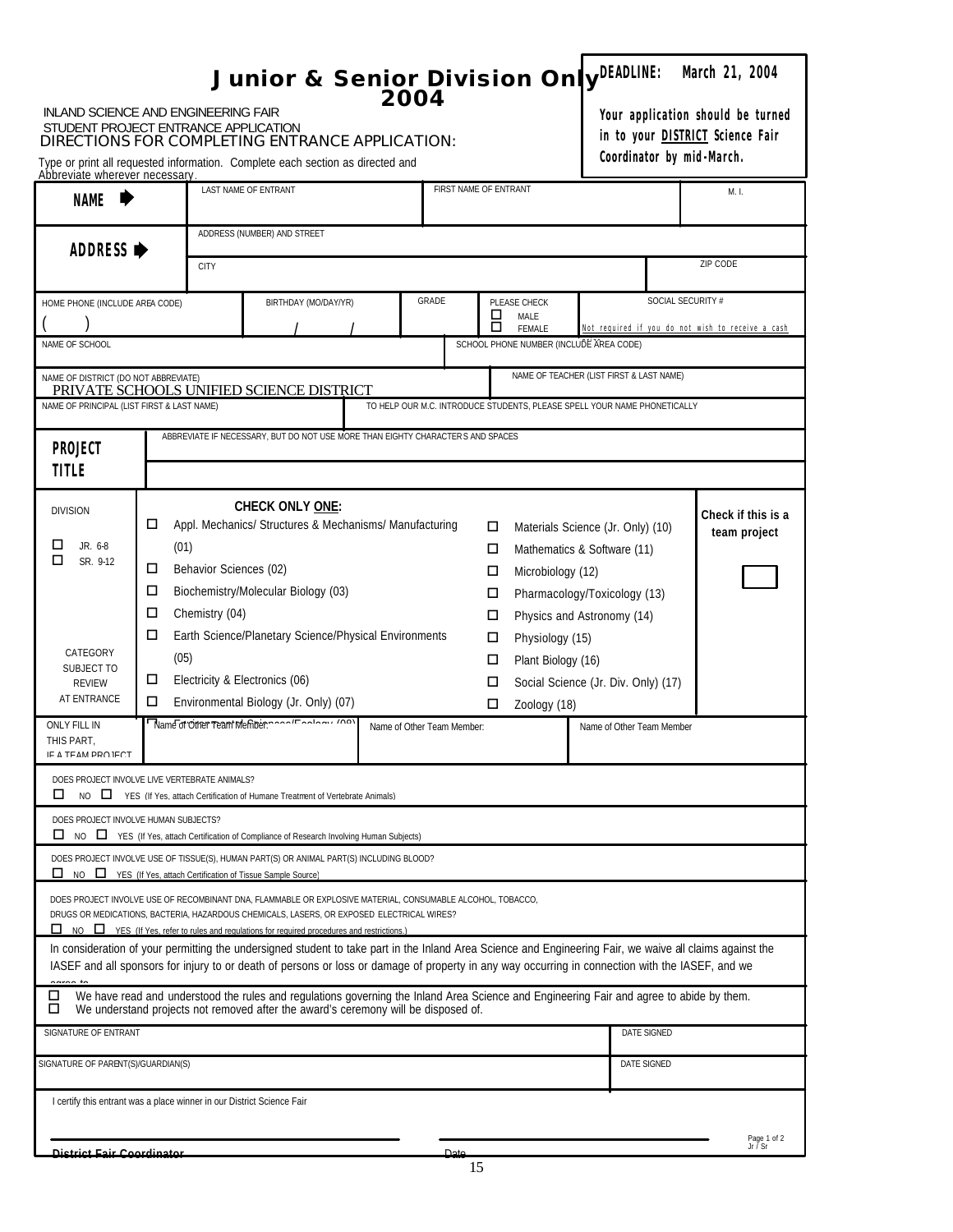| <b>INLAND SCIENCE AND ENGINEERING FAIR</b><br>STUDENT PROJECT ENTRANCE APPLICATION<br>Abbreviate wherever necessary. |                                                                                                                                                                                                                                                   |                       | Form for 4 <sup>th</sup> -5 <sup>th</sup> Grade Projects Only<br>DIRECTIONS FOR COMPLETING ENTRANCE APPLICATION:<br>Type or print all requested information. Complete each section as directed and                             |                               | 2004 |                                                                          | DEADLINE:                                | March 21, 2004<br>Your application should be turned<br>in to your <b>DISTRICT</b> Science Fair<br>Coordinator by mid-March.                                                                                                                                                                                   |
|----------------------------------------------------------------------------------------------------------------------|---------------------------------------------------------------------------------------------------------------------------------------------------------------------------------------------------------------------------------------------------|-----------------------|--------------------------------------------------------------------------------------------------------------------------------------------------------------------------------------------------------------------------------|-------------------------------|------|--------------------------------------------------------------------------|------------------------------------------|---------------------------------------------------------------------------------------------------------------------------------------------------------------------------------------------------------------------------------------------------------------------------------------------------------------|
| <b>NAME</b>                                                                                                          | LAST NAME OF STUDENT<br>FIRST NAME OF STUDENT                                                                                                                                                                                                     |                       |                                                                                                                                                                                                                                | M.1                           |      |                                                                          |                                          |                                                                                                                                                                                                                                                                                                               |
| ADDRESS ▶                                                                                                            |                                                                                                                                                                                                                                                   |                       | ADDRESS (NUMBER) AND STREET                                                                                                                                                                                                    |                               |      |                                                                          |                                          |                                                                                                                                                                                                                                                                                                               |
| <b>CITY</b><br>HOME PHONE (INCLUDE AREA CODE)<br>BIRTHDAY (MO/DAY/YR)                                                |                                                                                                                                                                                                                                                   | GRADE<br>PLEASE CHECK |                                                                                                                                                                                                                                | ZIP CODE<br>SOCIAL SECURITY # |      |                                                                          |                                          |                                                                                                                                                                                                                                                                                                               |
| NAME OF SCHOOL/PRIVATE SCHOOL ADDRESS                                                                                |                                                                                                                                                                                                                                                   |                       |                                                                                                                                                                                                                                |                               |      | □<br>MALE<br>П<br>FFMALF<br>SCHOOL PHONE NUMBER (INCLUDE AREA CODE)      |                                          | Not required if you do not wish to receive a cash                                                                                                                                                                                                                                                             |
| NAME OF DISTRICT (DO NOT ABBREVIATE)                                                                                 |                                                                                                                                                                                                                                                   |                       | PRIVATE SCHOOLS UNIFIED SCIENCE DISTRICT                                                                                                                                                                                       |                               |      |                                                                          | NAME OF TEACHER (LIST FIRST & LAST NAME) |                                                                                                                                                                                                                                                                                                               |
| NAME OF PRINCIPAL (LIST FIRST & LAST NAME)                                                                           |                                                                                                                                                                                                                                                   |                       |                                                                                                                                                                                                                                |                               |      | TO HELP OUR M.C. INTRODUCE STUDENTS, PLEASE SPELL YOUR NAME PHONETICALLY |                                          |                                                                                                                                                                                                                                                                                                               |
| PROJECT<br><b>TITLE</b>                                                                                              |                                                                                                                                                                                                                                                   |                       | ABBREVIATE IF NECESSARY, BUT DO NOT USE MORE THAN EIGHTY CHARACTERS AND SPACES                                                                                                                                                 |                               |      |                                                                          |                                          |                                                                                                                                                                                                                                                                                                               |
| CATEGORY<br>SUBJECT TO<br><b>REVIEW</b><br>AT ENTRANCE<br><b>ONLY FILL IN</b><br>THIS PART,                          | Check if this is a<br><b>Earth Sciences</b><br><b>Physical Sciences/Chemistry</b><br>п<br>$\Box$<br>Life Sciences/Biology<br>Consumer Sciences<br>$\Box$<br>Name of Other Team Member:<br>Name of Other Team Member:<br>Name of Other Team Member |                       |                                                                                                                                                                                                                                | team project                  |      |                                                                          |                                          |                                                                                                                                                                                                                                                                                                               |
| IF A TEAM<br><b>PROJECT</b><br>DOES PROJECT INVOLVE LIVE VERTEBRATE ANIMALS?                                         |                                                                                                                                                                                                                                                   |                       |                                                                                                                                                                                                                                |                               |      |                                                                          |                                          |                                                                                                                                                                                                                                                                                                               |
| ◻<br>DOES PROJECT INVOLVE HUMAN SUBJECTS?                                                                            |                                                                                                                                                                                                                                                   |                       | NO VES (If Yes. attach Certification of Humane Treatment of Vertebrate Animals)<br>NO NO YES (If Yes, attach Certification of Compliance of Research Involving Human Subjects)                                                 |                               |      |                                                                          |                                          |                                                                                                                                                                                                                                                                                                               |
| NO VES (If Ves attach Certification of Tissue Sample Source)                                                         |                                                                                                                                                                                                                                                   |                       | DOES PROJECT INVOLVE USE OF TISSUE(S), HUMAN PART(S) OR ANIMAL PART(S) INCLUDING BLOOD?                                                                                                                                        |                               |      |                                                                          |                                          |                                                                                                                                                                                                                                                                                                               |
|                                                                                                                      |                                                                                                                                                                                                                                                   |                       | DOES PROJECT INVOLVE USE OF RECOMBINANT DNA, FLAMMABLE OR EXPLOSIVE MATERIAL, CONSUMABLE ALCOHOL, TOBACCO,<br>DRUGS OR MEDICATIONS, BACTERIA, HAZARDOUS CHEMICALS, LASERS, OR EXPOSED ELECTRICAL WIRES?                        |                               |      |                                                                          |                                          |                                                                                                                                                                                                                                                                                                               |
|                                                                                                                      |                                                                                                                                                                                                                                                   |                       | NO VES (If Yes, refer to rules and requisitions for required precedures and restrictions.)                                                                                                                                     |                               |      |                                                                          |                                          | In consideration of your permitting the undersigned student to take part in the Inland Area Science and Engineering Fair, we waive all claims against the<br>IASEF and all sponsors for injury to or death of persons or loss or damage of property in any way occurring in connection with the IASEF, and we |
| □<br>□                                                                                                               |                                                                                                                                                                                                                                                   |                       | We have read and understood the rules and regulations governing the Inland Area Science and Engineering Fair and agree to abide by them.<br>We understand projects not removed after the award's ceremony will be disposed of. |                               |      |                                                                          |                                          |                                                                                                                                                                                                                                                                                                               |
| SIGNATURE OF STUDENT                                                                                                 |                                                                                                                                                                                                                                                   |                       |                                                                                                                                                                                                                                |                               |      |                                                                          | DATE SIGNED                              |                                                                                                                                                                                                                                                                                                               |
| SIGNATURE OF PARENT(S)/GUARDIAN(S)                                                                                   |                                                                                                                                                                                                                                                   |                       |                                                                                                                                                                                                                                |                               |      |                                                                          | DATE SIGNED                              |                                                                                                                                                                                                                                                                                                               |
| I certify this entrant was a place winner in our District Science Fair                                               |                                                                                                                                                                                                                                                   |                       |                                                                                                                                                                                                                                |                               |      |                                                                          |                                          |                                                                                                                                                                                                                                                                                                               |
| District Fair Coordinator                                                                                            |                                                                                                                                                                                                                                                   |                       |                                                                                                                                                                                                                                |                               | Date |                                                                          |                                          | Page 1 of 2                                                                                                                                                                                                                                                                                                   |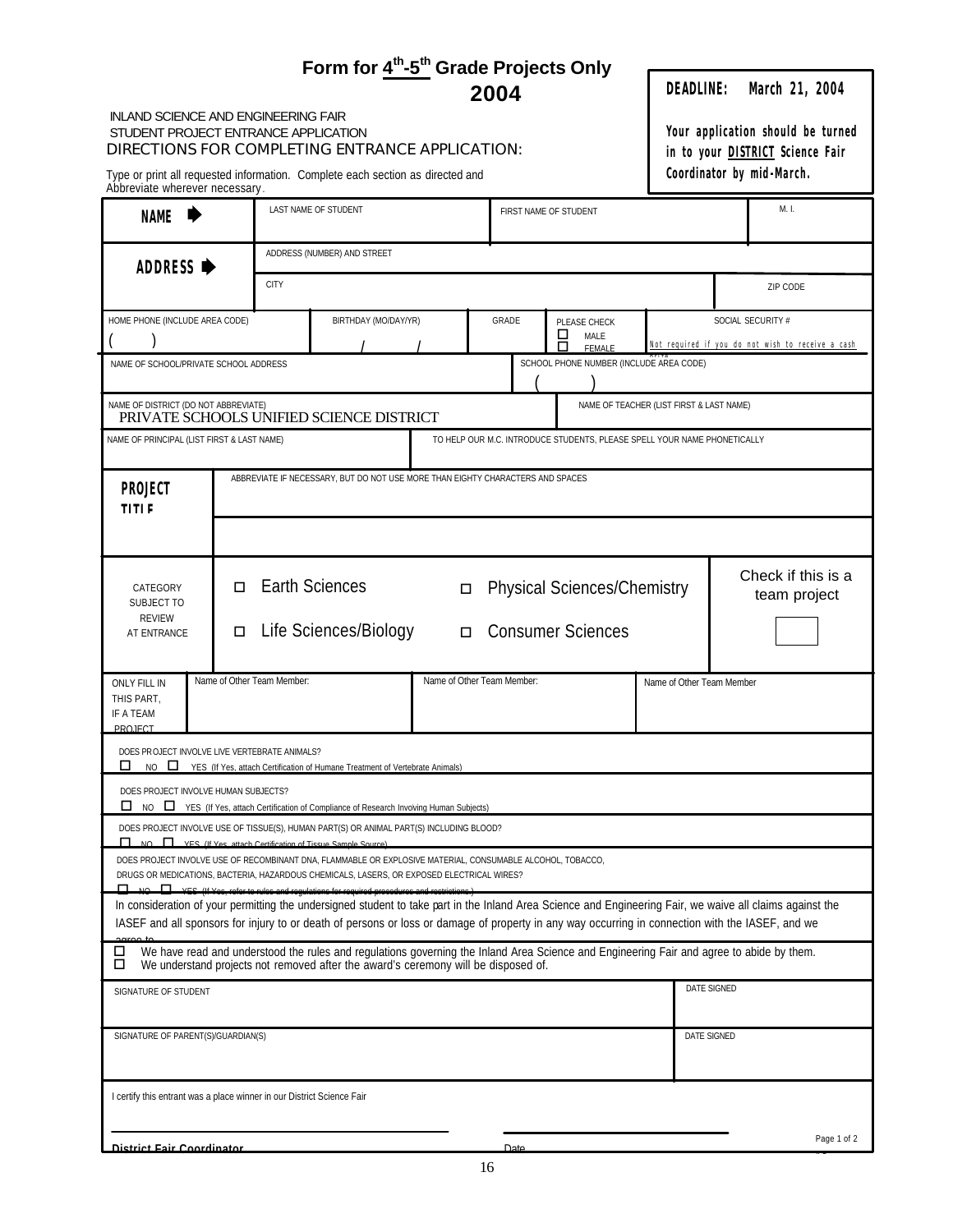# **2004 INLAND AREA SCIENCE AND ENGINEERING FAIR**

# SUMMARY FOR JUDGES

| <b>YOUR NAME</b>                                                                                                                                                                                                 |                                                                                                                                                                                                              | <b>SCIENCE FAIR USE ONLY</b>                                                              |  |  |
|------------------------------------------------------------------------------------------------------------------------------------------------------------------------------------------------------------------|--------------------------------------------------------------------------------------------------------------------------------------------------------------------------------------------------------------|-------------------------------------------------------------------------------------------|--|--|
| <b>PROJECT TITLE</b>                                                                                                                                                                                             |                                                                                                                                                                                                              |                                                                                           |  |  |
|                                                                                                                                                                                                                  |                                                                                                                                                                                                              | <b>DIVISION</b><br>Elem<br>__Elem __Jr. __Sr.<br>(4)<br>(5)<br>$(6-8)$ $(9-12)$           |  |  |
| <b>REQUIREMENTS</b><br>NOTE: FLOOR DISPLAYS MAY BE<br>PHYSICALLY ISOLATED FROM<br>OTHER PROJECTS IN YOUR<br>CATEGORY.                                                                                            | ÿ<br>Electrical outlet (100 V; 60 cycle; 500 watt MAXIMUM)<br>ÿ<br>Table Project (4 feet wide x 2.5 feet deep by 6.5 feet tall MAXIMUM)<br>ÿ<br>Floor Project (4 feet wide x 2.5 deep x 9 feet tall MAXIMUM) | NOTE:<br>YOU WILL BE PROHIBITED<br><b>FROM DISPLAYING AN</b><br><b>OVERSIZED PROJECT.</b> |  |  |
|                                                                                                                                                                                                                  | Abstract (Only text in this box will be given to judges. Do not attach any other page.)                                                                                                                      |                                                                                           |  |  |
|                                                                                                                                                                                                                  |                                                                                                                                                                                                              |                                                                                           |  |  |
|                                                                                                                                                                                                                  |                                                                                                                                                                                                              |                                                                                           |  |  |
|                                                                                                                                                                                                                  |                                                                                                                                                                                                              |                                                                                           |  |  |
|                                                                                                                                                                                                                  |                                                                                                                                                                                                              |                                                                                           |  |  |
|                                                                                                                                                                                                                  |                                                                                                                                                                                                              |                                                                                           |  |  |
|                                                                                                                                                                                                                  |                                                                                                                                                                                                              |                                                                                           |  |  |
|                                                                                                                                                                                                                  |                                                                                                                                                                                                              |                                                                                           |  |  |
| Help Received in Doing Project (e.g., Mother helped type report; neighbor helped wire board; used lab<br>equipment<br>At university X under the supervision of Dr. Y; participant in NSF Young Scholars Program) |                                                                                                                                                                                                              |                                                                                           |  |  |

**Page 2 of 2 Jr. / Sr.**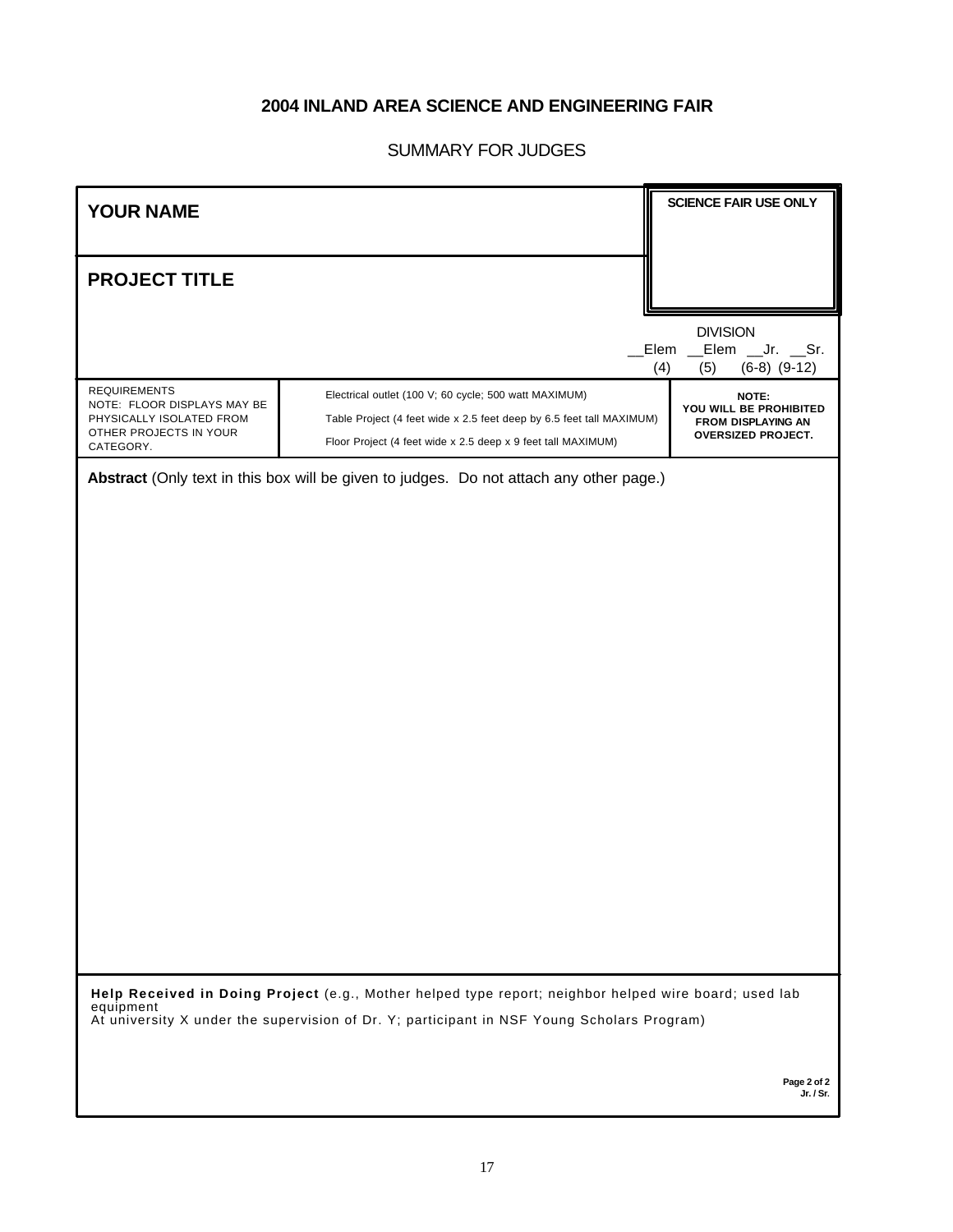## **INLAND SCIENCE AND ENGINEERING FAIR GENERAL REGULATIONS**

1. Construction must be durable with all parts firmly attached. No attachment to walls will be allowed. Provision for the support for the back of the exhibit should be made. Maximum size is:

Table Project

122 cm wide X 76 cm ft. deep X 198 cm ft. tall (4 ft. wide X 2.5 ft. deep X 6.5 ft. tall)

Floor Project

122 cm wide X 76cm ft. deep X 274 cm ft. tall (4 ft. wide X 2.5 ft. deep X 9 ft. tall)

- 2. If applicable, Certification of Humane Treatment of Live Vertebrate Animals or Certification of Compliance of Research Involving Human Subjects or Certificate of Tissue Sample must be submitted with your application. Personal and school identification must be concealed at the time of judging.
	- **· Human parts other than teeth, hair, nails, histological sections, and liquid tissue slides (properly acquired) may not be exhibited.**
	- **· Photographs or other visual presentations of any surgical techniques, dissections, autopsies and/or laboratory techniques depicting vertebrate animals in other than normal conditions may not be displayed on the student's exhibit but may be contained in the accompanying notebook.**
- 3. **No project may use consumable alcohol, tobacco or illegally obtained narcotics and/or controlled substances. This includes surveys on projects that compare use of the above substances; (e.g. smokers vs. non-smokers).**
- 4. **No living or non-living plants, mold, viral or bacterial materials may be on display.**
	- Controlled Substances (drugs, chemicals, anesthetics, etc., the use of which is regulated by the Comprehensive Drug Abuse Prevention and Control Act of 1970) must conform to existing local, state, and federal laws. Such substances may not be exhibited at the Fair.
	- All recombinant DNA research must be carried out in accordance with current NIH Guidelines for Research Involving Recombinant DNA Molecules. Only research normally conducted without containment in a microbiological laboratory and performed under the supervision of an appropriately qualified scientist will be permitted. The facilities to be used must be described in the research plan. Research requiring containment is prohibited.
- **5. Live vertebrate animals may not be displayed during the Fair.** (Students conducting projects involving live vertebrate animals must provide a completed Certificate of Humane Treatment of Live Vertebrate Animals, see page 42).
	- State of California Education Code Title 2, Division 2, Part 28, Chapter 4, Article 5 (51540). In the public elementary and high schools or in public elementary and high school sponsored activities and classes held elsewhere than on school premises, live vertebrate animals shall not, as part of a scientific experiment or any purpose whatsoever:
		- (a) Be experimentally medicated or drugged in a manner to cause painful reactions or induce painful or lethal pathological conditions.
		- (b) Be injured through any other treatments, including, but not limited to, anesthetization or electrical shock. Live animals on the premises of a public elementary or high school shall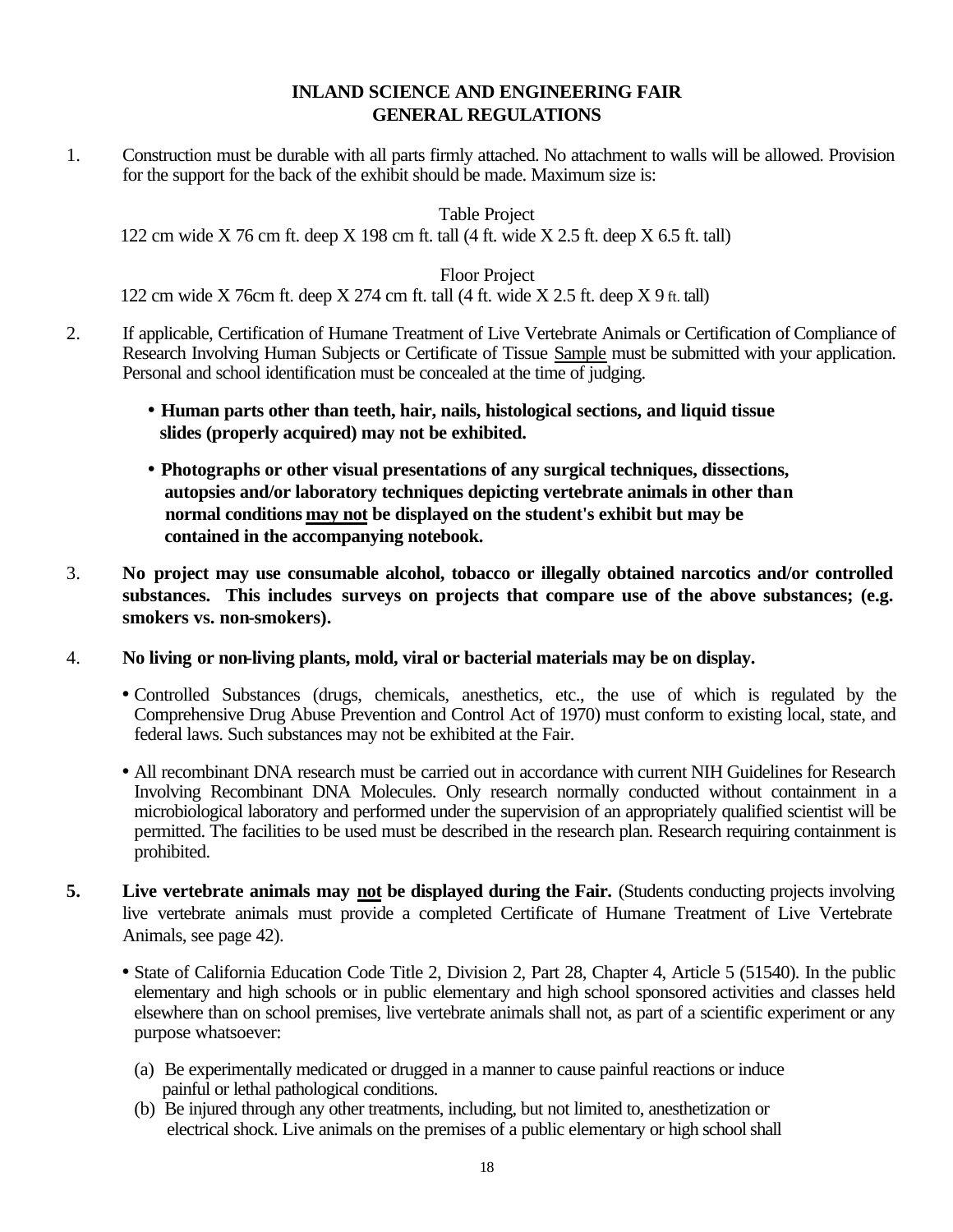be housed and cared for in a humane and safe manner. **The provisions of this section are not intended to prohibit or constrain vocational instruction in the normal practices of animal husbandry.**

- In addition, PSUSD and the Inland Science and Engineering Fair **will not** accept projects which involve: a) performing surgery on live vertebrate animals; b) performing the sacrifice of live vertebrate animals; or c) conducting experiments involving toxicity, controlled substances, consumption of consumable alcohol, tobacco, nutritional deficiencies, or physical or psychological stress.
- Projects that required certification by a biomedical scientist
	- (a) It is permissible for the student and designated adult supervisor to consult with a biomedical scientist to obtain detailed instructions and guidance in techniques to be used by the student under the direct continuous supervision of a designated adult supervisor (for research **not** conducted in the biomedical scientist's lab). In this instance the designated adult supervisor will be required to certify in writing jointly with the biomedical scientists.
- (b) Either the biomedical scientist or adult supervisor must provide continuing supervision to assure compliance with the protocol.
- (c) Major deviations from the approved protocol may be implemented only with the written approval of the biomedical scientist.
- (d) The biomedical scientist or adult supervisor must be in the same locality as the student for the duration of the experimental work except for short trips. This means that a project started in one city may not be continued in another unless an alternate designated adult supervisor, approved by the biomedical scientist prior to the continuation of the experimental work, agrees to supervise the project.
- (e) A biomedical scientist is defined as one who possesses an earned doctoral degree in science or medicine and who has current working knowledge of the techniques to be used in the research under consideration.
- (f) A designated adult supervisor is defined as an individual who has been properly trained in the techniques and procedures to be used in the investigation. The biomedical scientist must certify that the designated adult supervisor has been so trained.
- 6. Electrical materials must be in keeping with standard safety laws and practices. Displays will be inspected for compliance with such laws (500 watt maximum;).
	- **·**Wiringmust be properly insulated and fastened.
	- •Wiring, switches and the metal parts of high voltage circuits must be located out of reach of observers and must include an adequate overload safety device.
	- •High voltage equipment must be shielded with grounded metal box or be caged to prevent accidental contact.
	- •Approved connecting cords of the proper load-carrying capacity must be used for 110-volt operation of lights, motors, transformers, and other equipment.
	- •Standard switches must be used for 110-volt circuits. Open knife switches or bell-ringing push buttons are not acceptable for circuits exceeding 12 volts.
	- •Batteries with open top cells (wet cell batteries) are not permitted.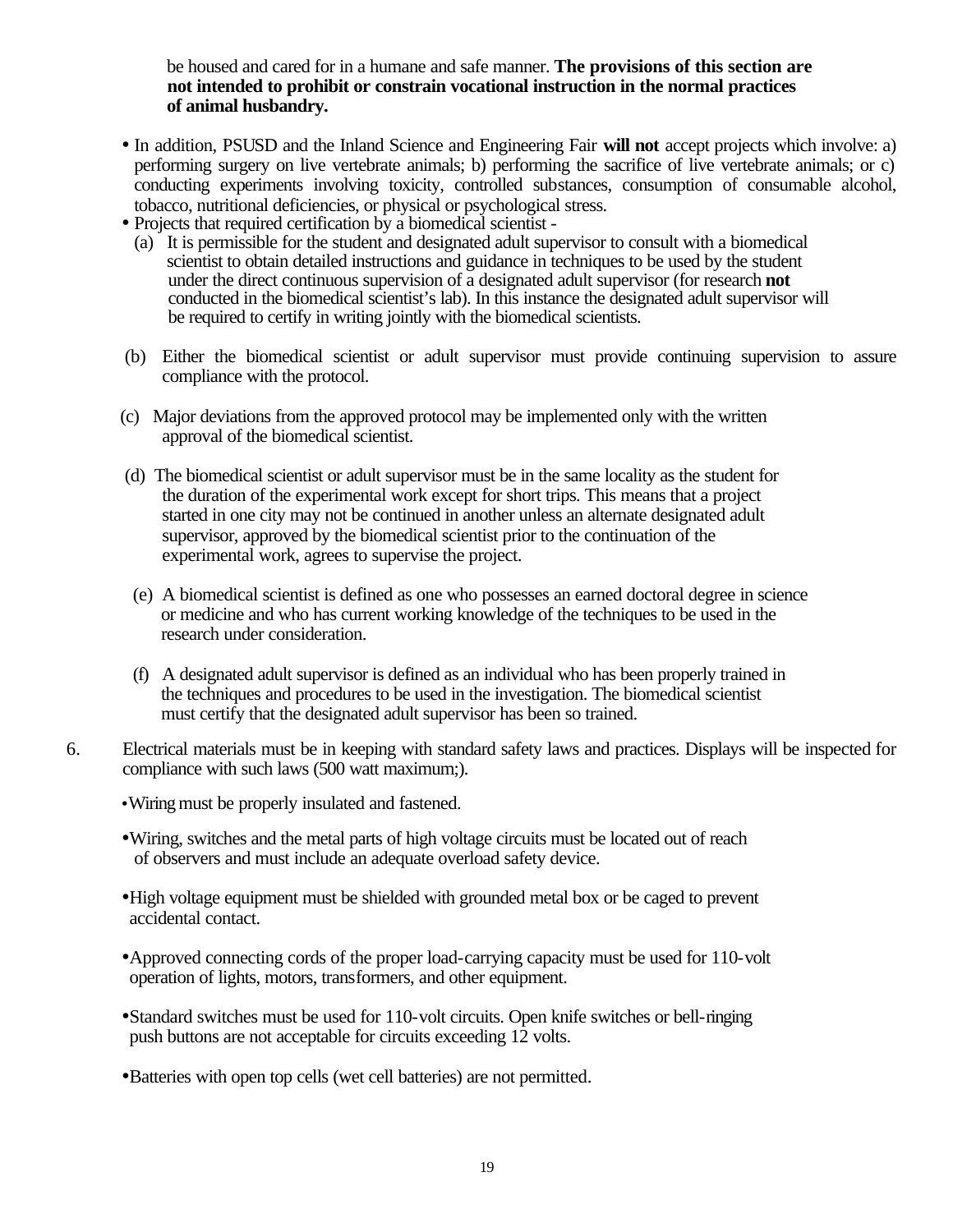- •Electrical connections in 110-volt AC must have an Underwriters Laboratories approved cord of proper load-carrying capacity at least two meters long and equipped with a standard grounded plug.
- •Devices (vacuum tubes, lasers, etc.) that generate dangerous rays must be properly shielded.
- •Only Class I and Class II (not Class III or Class IV) lasers may be operated at the Fair. These lasers must:
- 1) have a protective housing or barricade preventing human access to the beam during operation;
- 2) be disconnected from the power source when not being operated;
- 3) be operated only by the exhibitor; and
- 4) when displayed, be accompanied by a sign reading: **LASER RADIATION; DO NOT STARE INTO BEAM.**
- 7. Open flames will not be permitted in the display. No gas or water outlet will be provided.

• Research involving gasohol must conform to Department of Treasury, Bureau of Alcohol, Tobacco and Firearms (AFT) regulations. **For specific information, call the Western Region office, (415) 974-9616.**

• Fire regulations prohibit the use of highly flammable or combustible materials in project displays. Backboard panels must be of masonite, pegboard, hardboard, foam core, or wood to which poster paper, cardboard, or fabric may be attached.

• No dangerous or combustible chemicals may be exhibited. (Tanks which have held such chemicals, unless first purged with carbon dioxide, are also prohibited.) Rockets MUST NOT contain fuel.

• Chemicals listed in Appendix Ill-C-10, page 155 of the "Science Safety Handbook for California High Schools" may only be used under the direct supervision of a qualified teacher/advisor. No project that uses a chemical with a hazard rating of five will be allowed to participate in the Inland Science Fair.

- $\bullet$  Devices producing temperatures in excess of  $100^{\circ}$  C must be adequately insulated.
- 8. A student may participate in only one project (for example, a student may not enter an individual and a team project and may not enter one or two individual projects.) Teams are limited 2-3 students. No limit is placed on the number of team projects per district, but each team project uses one of your district's allocations. Projects may only be grouped as follows:  $4<sup>th</sup>$  and/or  $5<sup>th</sup>$ , 6-8, 9-12. (And projects done by students of differing grades will be judged at the highest grade level.
- 9. All experimental work must be done by the student. Adults may supply materials, advice, and consultation. **(Districts/schools should not advance to Inland Science and Engineering Fair displays that do not meet this requirement.)**
- 10. The Science Fair Committee reserves the right of refusal of an exhibit which it deems unsafe or unsuitable for public exhibition. This includes, but is not limited, to any projects which display or discuss subjects that require parental consent and/or rights of review.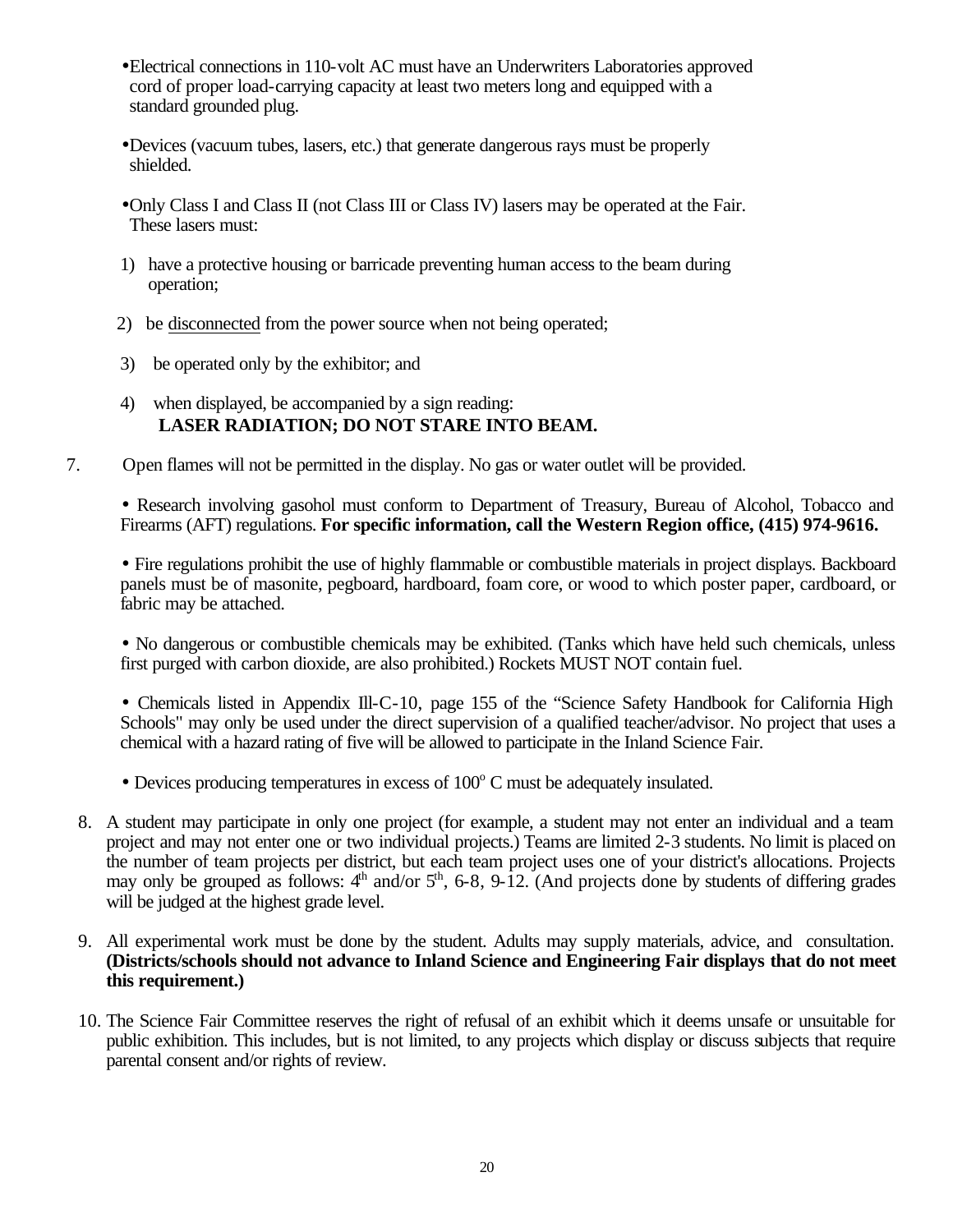- 11. The project may have begun at any time during the year preceding the pre-registration date. A previously investigated topic may continue under investigation, but data previously displayed must be treated as "research." New data must be generated, displayed, and conclusions drawn based on this data.
- 12. Displays entered in the Inland Science and Engineering Fair must have been selected at a local school system science fair or selection process during the two months preceding the pre-registration date.

The above regulations conform to the recommendations of the California Education Code. Their enforcement is **required** for all projects and participants.

The Science Fair Committee and all cooperating groups will assume no responsibility for loss or damage to any exhibit or part thereof. Students assume responsibility for all displayed equipment. It is recommended that valuable components including original notebook or data not be left on public display.

#### **MANUAL FOR MAKING A SCIENCE FAIR PROJECT**

#### **Who is this manual written for?**

The student preparing a science fair project (and his/her parents).

#### **Why was this manual written?**

Because science fair projects are very scary and intimidating for many people! However, with a little help, they can be lots of fun and full of adventure.

#### **How will this manual help you?**

- **I. It tells you exactly what a Science Fair Project is (and is not).**
- II. It outlines the specific steps you need to take in order to do a Science Fair Project
	- A. Overview of steps
	- B. Detailed description of steps
- III. It describes the format for:
	- A. Your Project Report
	- B. Your Project display board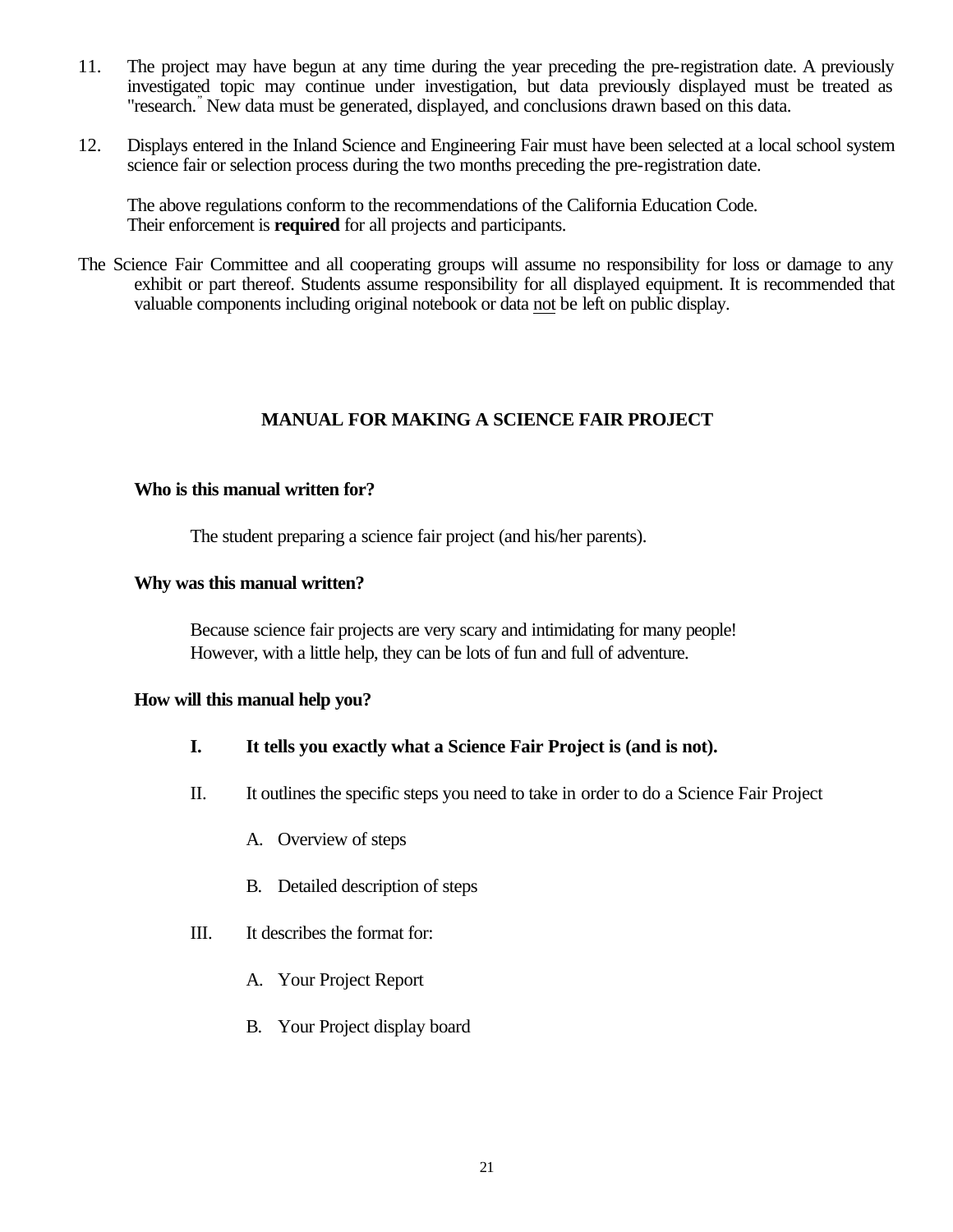IV. It provides additional useful information:

Appendix A. List of possible project topics

Appendix B. Bibliography Formats

#### **What do you do if you 'get stuck?'**

Ask for help! Once you get over the first few hurdles you will find science projects to be an adventure full of fun.

# **I. WHAT EXACTLY IS A SCIENCE FAIR PROJECT?**

*A Science Fair Project is simply a project that uses the SCIENTIFIC METHOD.*

That probably doesn't help a whole lot, so here is the definition of the scientific method.

*The Scientific Method is a method for discovering about the physical world through repeatable observations in a controlled environment.*

Let's look at this definition in detail:

*\*\*\*"A method of discovering…" -* Fasten your seat belts; the scientific method leads you down an exciting path of discovery!

*\*\*\*"…about the physical world…" -* the scientific method is an amazingly good tool to help you understand and appreciate the beauty and fascination of the physical world. It is also far superior to intuition or guesswork for discovering solutions to practical problems relating to the physical world.

*\*\*\*"... through repeatable observations..." -* This is the indispensable core of the scientific method. The "Laws of Nature" are nothing more than observations repeated so frequently that we assume their reliability and call them laws. Your observations are the raw data of your project.

*\*\*\*"...in a controlled environment..." -* This is the great challenge of the scientific method. Many a wrong conclusion has been drawn because uncontrolled variables have confounded an experiment. The goal of a scientific experiment is to control all variables except the one(s) under study. This assures repeatability and accurate conclusions.

Finally, a Science Fair Project

IS NOT JUST a display of something in science or nature IS NOT JUST a presentation of a scientific discovery made in the past IS NOT JUST a research report about a scientific concept or something in nature.

It IS a project that puts the SCIENTIFIC METHOD into practice!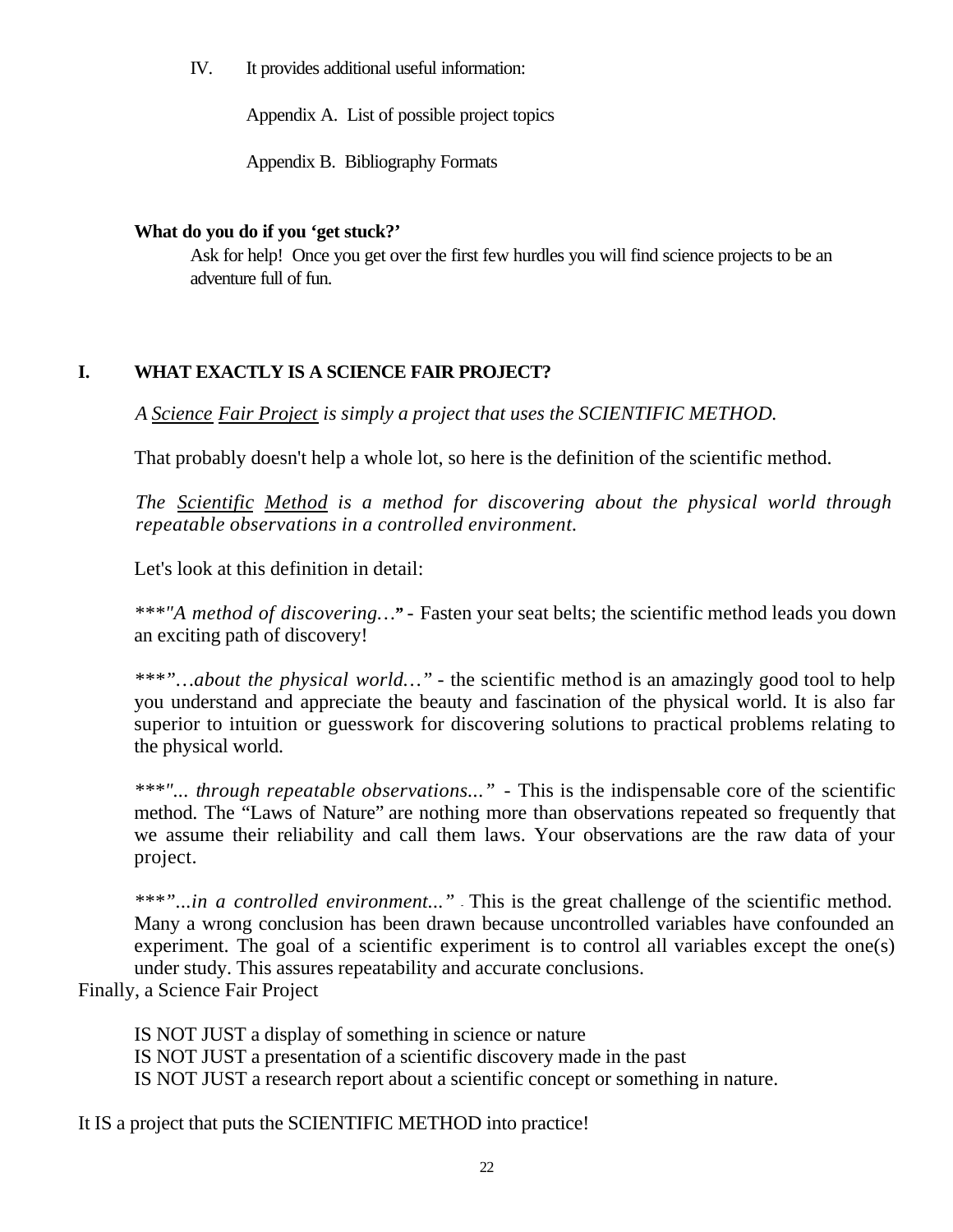#### **II. STEPS FOR COMPLETING A SCIENCE FAIR PROJECT**

## **A. Overview of Steps**

# 1. Topic

Find a topic that allows you to use the scientific method. Your topic should be in the form of a question. Your project will answer the question of your topic.

# 2. Background Research

Do some homework on your topic in preparation for your experiment. The goal or your research is to be able to predict the answer to the question in your topic, that is, to make a hypothesis about the outcome of your project.

# 3. Hypothesis

 What will be the results of your controlled experiment? Take an educated guess (in light of your background research) and record it. Your hypothesis should be your prediction of the answer to the question of your topic.

## 4. Procedure

How will you create a controlled experiment to test your hypothesis? Think it through and write it down.

## 5. Equipment/Materials

What materials/equipment will you use in your experiment? Record your list and gather them.

## 6. Results

## 6.a. Data Collection

Perform your experiment and carefully record your **observations** (your data). Note any deviations from your procedure or other interesting observations. You should record your data in a science log (a spiral notebook, for example), or they can be computer generated.

## 6.b. Data Analysis

What does your data say? Graph your data or do other analysis to clarify your data.

# 7. Conclusion

 Finally, draw your conclusion, that is, was your hypothesis correct or not? That is, did you correctly predict the answer of the question in your topic? If not, you may have made a really big discovery. Why wasn't your hypothesis correct?

## 8**.** Next Step

 What will be your next step? Is there other data, a different approach, or other related topics you would like to explore in the future?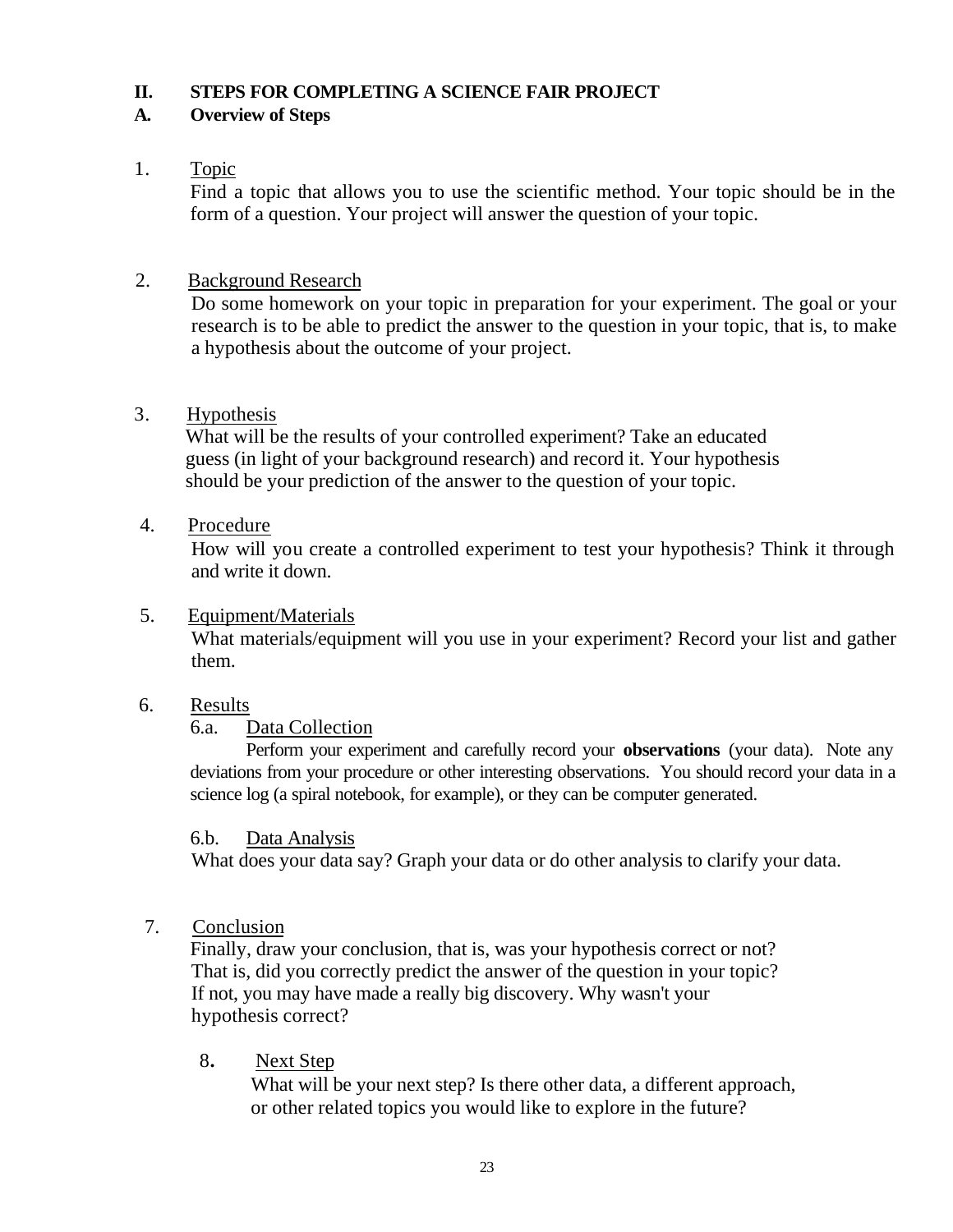## **II. B. Detailed Description of Science Fair Project Steps**

# 1. Topic

Find a topic that allows you to use the scientific method. Your topic should be in the form of a question. Your project will answer the question of your topic.

Please refer to the list of possible ideas in this manual. You may also choose to extend an experiment that you have previously done or seen done. Or, you may look for an experiment to explore a scientific principle or idea that you have been wondering about. For best results and the most fun, choose a topic that is interesting to you!!!

**Whatever topic you choose, be sure that you can use the scientific method. Remember that the core of the scientific method is making repeatable observations. To test for a good topic, try to visualize an experiment for the topic in which you are collecting data, that is, making 'repeatable observations!'**

*Example: Topic: What is the Effect of Cola on Plant Growth?*

Can you visualize an experiment for this topic in which you could gather repeatable observations? For example, put two identical plants together in a room and "water" one plant with cola and the other plant with water. Measure the height of the plants every day for a week to see which grows taller.

## 2. Background Research

Do some homework on your topic in preparation for your experiment. The goal or your research is to be able to predict the answer to the question in your topic, that is, to make a hypothesis about the outcome of your project.

The goal of your background research is to learn enough about the principles surrounding your topic so that you can predict (make an "educated guess" about) the outcome of your experiment.

Head for the library. A search through the card catalog should start you in the right direction. Another good place to start is with general references such as *Van Nostrand's Scientific Encyclopedia,* the *McGraw-Hill Encyclopedia of Science and Technology* and the *Merck Manual.* For more detailed research, you may want to look for a review article in one of the indices to scientific literature such as *Index Medicus* (medical or health related), *General Science Index* or *Biological and Agricultural Index.* Another useful reference is the *Reader's Guide to Periodical Literature,* which lists magazine articles by topic.

Take notes and be sure that you keep a list of your references. Please refer to Appendix B, page 32-34, 'Bibliography Formats.' You will save yourself a lot of time by correctly recording the reference as it is used. Otherwise, you will have to waste time looking up the reference a second time in order to get the correct reference information.

Note cards are a convenient method of keeping track of your research. Two to five references are usually sufficient, depending on the depth you wish to get into the research.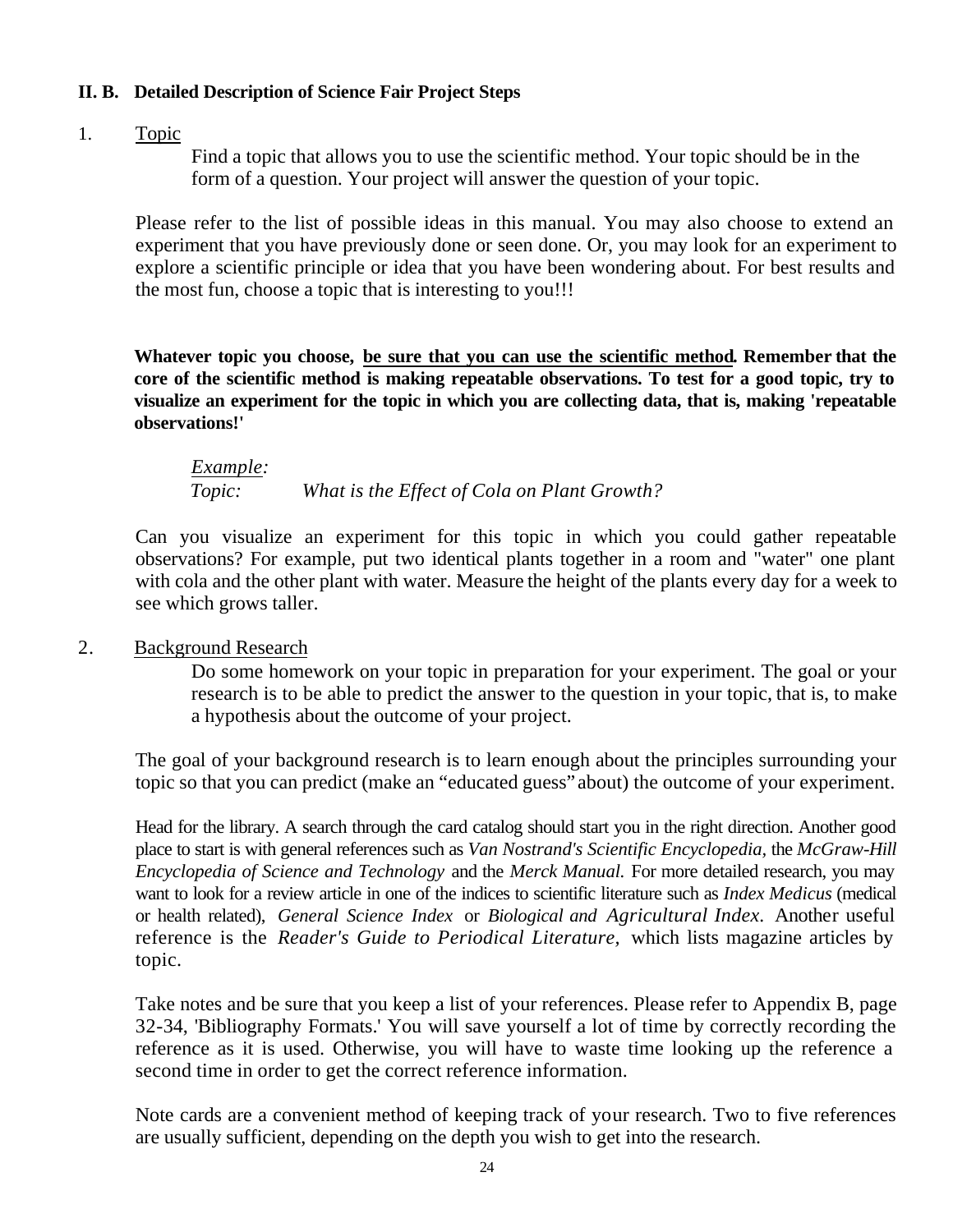Talk to experts, local or otherwise, about your topic. Find out as much as you can before starting your experiments. If, for example, you were planning to compare different types of soil and how plants grow in that soil, you might contact the U.S. Dept. of Agriculture or a nursery. If you were going to study the heart, you could possible contact your family doctor.

As you summarize your background research for your Science Fair Project Report, your focus should be to describe what you learned that led you to be able to predict (make an educated guess about) the outcome of your experiment.

#### 3. Hypothesis

What will be the results of your controlled experiment? Take an educated guess (in light of your background research) and record it. Your hypothesis should be your prediction of the answer to the question of your topic.

'Taking a guess' doesn't sound very scientific, does it? It is, however, an important part of the process. It forces you to think through the principles involved in your experiment and use them to predict the results of your experiment.

So, consider your topic, your research and the experiment that you are visualizing. Then take an "educated guess"about the probable outcome of your project. Record it as your hypothesis.

*Example: Hypothesis: I think that... If I give one plant cola and another plant water... then the plant with water will grow more rapidly.*

## 4. Procedure

How will you create a controlled experiment to test your hypothesis? Think it through and write it down.

Here is where you put meat onto the bones of the experiment that you have visualized. What will be the step-by-step procedure you will follow in performing the experiment? What type of observations will you make? What data will you record?

*Example:*

*Procedure:*

*Put two nearly identical potted plants of the same height in the sun. Each day put 50 ml of water in pot 1 and 50 ml of cola in pot 2. Each day measure and record plant heights to the nearest centimeter. Continue the experiment for one week.*

*Repeat the experiment a second time.*

NOTE: Put on your Sherlock Holmes hats, all you budding detectives. Remember that the most challenging part of an experimental procedure is to control all of the variables.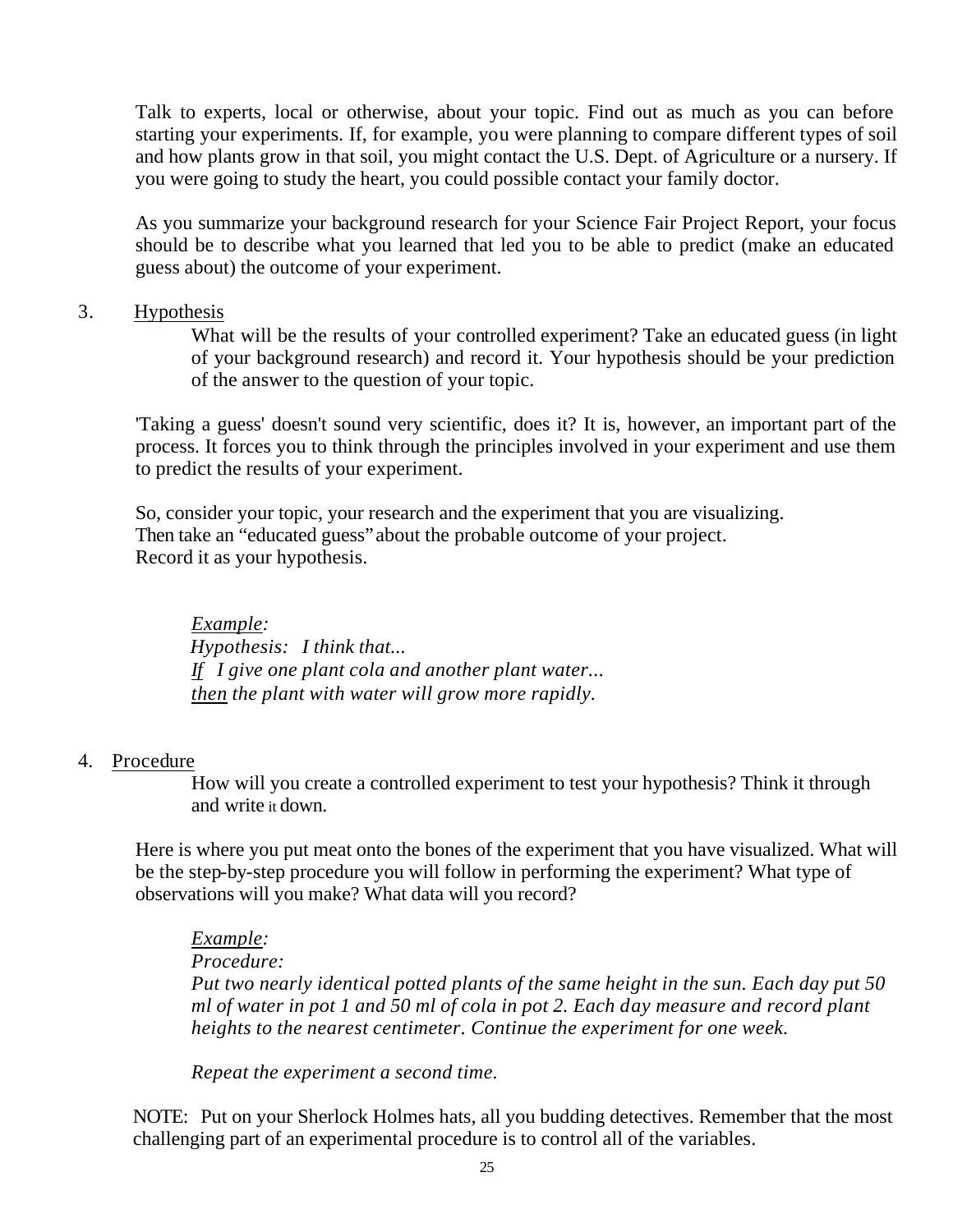For example, what variables could confound the Cola experiment being used as our example?

- i) Putting in different amounts of water versus cola. This could mislead you into thinking that the difference in growth was due to cola versus water, when it could be due to the difference in the quantity of liquid received.
- ii) One plant getting more sun than the other. This could also mislead you into thinking that the difference in growth was due to cola versus water, when it could be due to the difference in time in the sun.

Notice that the procedure of our cola example tries to account for each of these variables. Notice also that if these variables were not controlled, it would be impossible to draw a valid conclusion since you would not know the reason for the difference in growth observed.

So, as you plan the procedure for your experiment, be as thoughtful as possible to control all of the possible variables.

Also note that our example experiment has a built in control - the plant "watered" with water. This is very important. Without this control, plant growth data on the plant "watered" with cola wouldn't have told you very interesting information. Always plan a control sample (one that is familiar) in your procedure.

Final note: You should plan in your procedure to perform your experiment at least twice to be sure that you have repeatable observations. Repetition allows you to be sure that no unknown variables have confounded your experiment.

For example, in our cola experiment, suppose your pet cat "watered" one of the plants without your knowledge. If you only did the experiment once, you could draw the wrong conclusion about what killed the plant. However, if you repeated the experiment, it would be unlikely that the experiment wrecking pet would "water" the same plant, so you would realize that something had gone wrong with your experiment.

# 5. Equipment/Materials

What materials/equipment will you use in your experiment? Record your list and gather them.

Compile a list of materials and equipment required to successfully complete your experiment. Decide what will have to be purchased, what will have to be borrowed, what will have to be built and what can be substituted. As you work, be neat and thorough - a sloppy or imprecise component of an experiment can also confound an experiment.

# *Example:*

*Equipment: Two sets of two potted plants (same kind and size); measuring cup, graduated cylinder, etc., that measures milliliters; ruler that measures centimeters. Materials: Water, cola (less than a six pack of 12 ounce cans)*

# *6.* Results

## 6.a. Data Collection

Perform your experiment and carefully record your observations (your data). Note any deviations from your procedure or other interesting observations. You may record your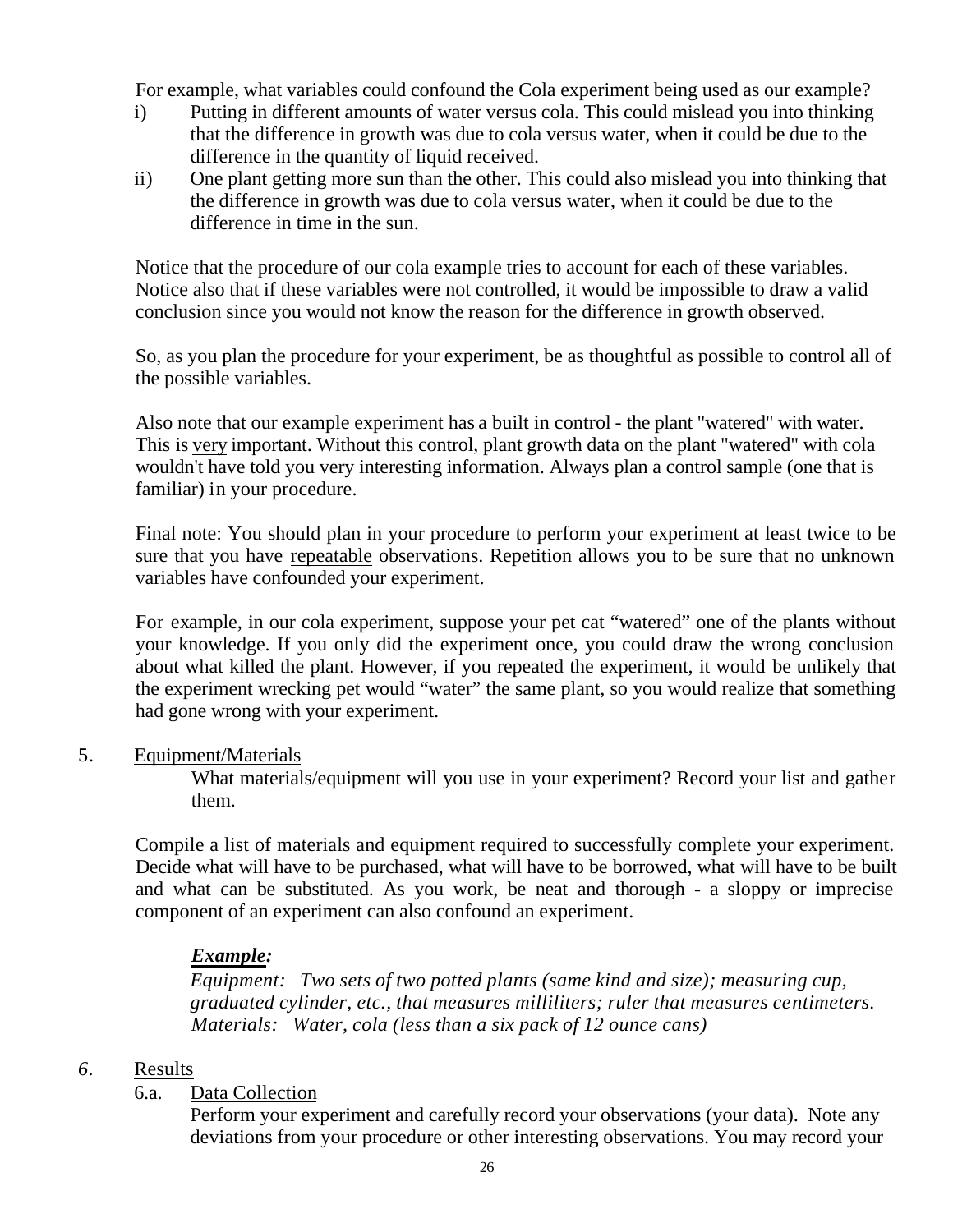data in a science log (a spiral notebook, for example), or it may be computer generated.

Here is the heart of the project... performing the experiment, making observations and recording the data.

For collecting your data, keep a simple log. This is often called a journal, science notebook or experimental notebook. (A spiral notebook works great.) It contains a listing of your experiments (Table of Contents), your procedures (or a reference to the procedure, e.g., **"See** procedure dated *4/17"),* the observations that you made (your data) and mistakes that you realize you made (this may be the key to interpreting your results ... or to making a breakthrough discovery).

Please note that it is critical to the scientific method to note any deviations from your procedure ('mistakes') or other interesting observations. It is not bad to have made mistakes - all people who do experiments make mistakes. However, you will ruin your opportunity to learn if you forget about or try to cover up your mistakes. Instead, note them carefully They really may be the key to some new discovery'. At a minimum, they will help you to understand the results that you get from your experiment. Again, mistakes are a normal part of experiments - use them to your advantage by recording them.

You may want to create tables to facilitate recording your data. You may also want to take photographs, etc., and paste them into your log to show your results.

# *REPETITION # 1*  *\_\_\_\_\_ PLANT # 1 PLANT#2 \_\_\_\_\_\_\_\_\_\_\_\_\_\_\_ DATE Water (ml) Height (cm) Cola (ml) Height (cm) Notes/Observations 4-16 50 7 50 7 \_\_\_\_\_\_\_\_\_\_\_\_\_\_\_\_\_\_*  $\frac{4-16}{4-17}$   $\frac{50}{75}$   $\frac{7}{2}$   $\frac{75}{75}$   $\frac{8}{8}$   $\frac{50}{50}$   $\frac{8}{50}$   $\frac{50}{8}$   $\frac{8}{50}$   $\frac{7}{9}$   $\frac{8}{50}$   $\frac{10}{2}$   $\frac{10}{2}$   $\frac{10}{2}$   $\frac{11}{2}$   $\frac{11}{2}$   $\frac{11}{2}$   $\frac{11}{2}$   $\frac{11}{2}$   $\frac{11}{$ *4-18 50 8 50 9 cola; I then added extra water too 4-19 50 8 50 10 \_\_\_\_\_\_\_\_\_\_\_\_\_\_\_\_\_\_\_ 4-20 50 9 50 10 \_\_\_\_\_\_\_\_\_\_\_\_\_\_\_\_\_\_\_\_\_ 4-21 50 9 50 11 \_\_\_\_\_\_\_\_\_\_\_\_\_\_\_\_\_\_ 4-22 50 10 50 12 \_\_\_ REPETITION # 2 PLANT # 3*  $PLANT # 4$ DATE Water (ml) Height (cm) Cola (ml Height (cm) Notes/Observations  *4-23 50 8 50 8* \_\_\_\_\_\_\_\_\_\_\_\_\_\_\_\_\_\_\_\_\_ *4-24 50 8 50 9 \_\_\_\_\_\_\_\_\_\_\_\_\_\_\_\_\_\_\_\_\_ 4-25 50 9 50 10 \_\_\_\_\_\_\_\_\_\_\_\_\_\_\_\_\_\_\_\_\_ 4-26 50 9 50 11 \_\_\_\_\_\_\_\_\_\_\_\_\_\_\_\_\_ 4-27 50 10 50 11 \_\_\_\_\_\_\_\_\_\_\_\_\_\_\_\_\_*  $\frac{4-25}{4-26}$   $\frac{50}{50}$   $\frac{9}{50}$   $\frac{50}{50}$   $\frac{10}{50}$   $\frac{50}{50}$   $\frac{11}{11}$   $\frac{50}{50}$   $\frac{11}{12}$   $\frac{50}{11}$   $\frac{12}{13}$   $\frac{12}{13}$   $\frac{12}{13}$   $\frac{13}{13}$   $\frac{13}{13}$   $\frac{13}{13}$   $\frac{13}{13}$   $\frac{13}{13}$   $\$ *4-29 50 11 50 13 \_\_\_\_\_\_\_\_\_\_\_*

*Example:*

*Data Collection*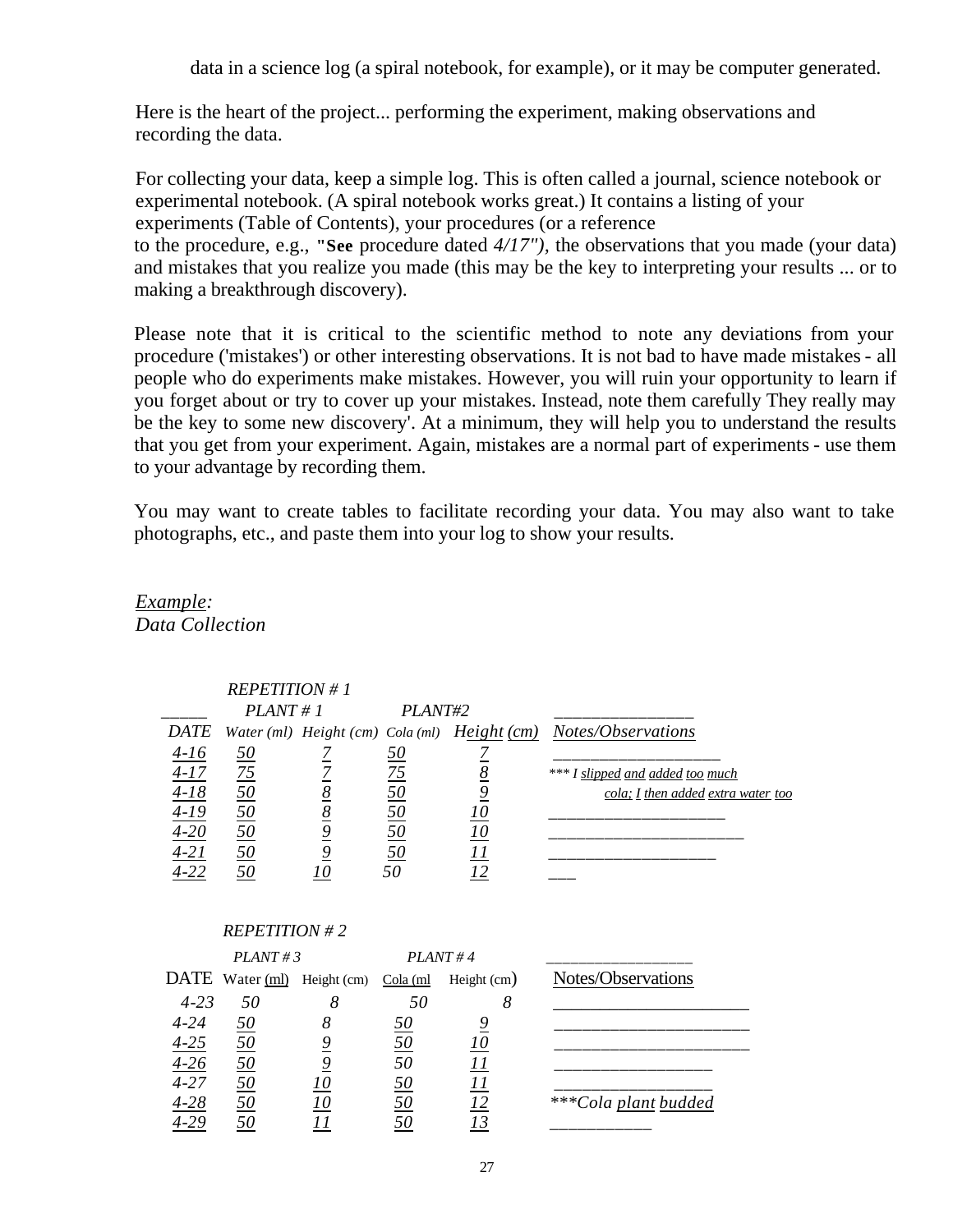## 6.b. Data Analysis

What does your data say? Graph your data or do other analysis to clarify your data.

Now is the time for data analysis, if necessary. You have conducted your experiment(s) -- at least twice. Your log is full of data entries. Congratulations, you have your raw data. But what does your data mean? Data analysis helps you to answer this question.

Analysis of your data can help you to better understand your data. It may include graphing your data, doing regression of your data, doing calculations with your data (e.g., calculating differences between two groups or calculating percent changes), etc.

In our cola example, the student would probably want to find the difference between the height of the cola plant and the water plant for each day. He or she would then want to average the results of the first and second repetitions. The last step would be a graph of days on the x-axis versus centimeters of growth on the y-axis.

# 7. Conclusions

Finally, draw your conclusion, that is, was your hypothesis correct or not. That is, did you correctly predict the answer of the question in your topic. If not, you may have made a really big discovery. Why wasn't your hypothesis correct?

Your conclusion specifies if your hypothesis was correct or not. If your hypothesis was correct, then you accurately understood the principles surrounding your experiment/project and have confirmed the principles with additional 'repeatable observations.' Congratulations!

If your hypothesis is not correct, you should explain the reason. It could fall under one of the following three categories.

- i) You made a mistake in your experiment and your results are not valid. Sometimes you don't have time to repeat the experiment - that's O.K. - you have stilled learned something about how difficult it is to run a controlled experiment. Congratulations!
- ii) You did not understand some aspect of the system that you are working with, so you made a wrong 'guess' for your hypothesis. This is definitely also O.K. - you have learned a valuable lesson. Congratulations!
- iii) You have made a breakthrough scientific discovery keep your original notebook with your original data (and sign and date it) - you may need it to patent your discovery. Congratulations!

# *Example:*

## *Conclusion:*

*The hypothesis that the water plant would grow more rapidly than the cola plant was wrong. The results repeatedly show that the cola plant grows faster than the water plant. It also budded. I expected that the caffeine of the cola would stunt the plant growth. However, apparently the sugar of the cola was more important for stimulating plant growth than caffeine was for stunting growth.*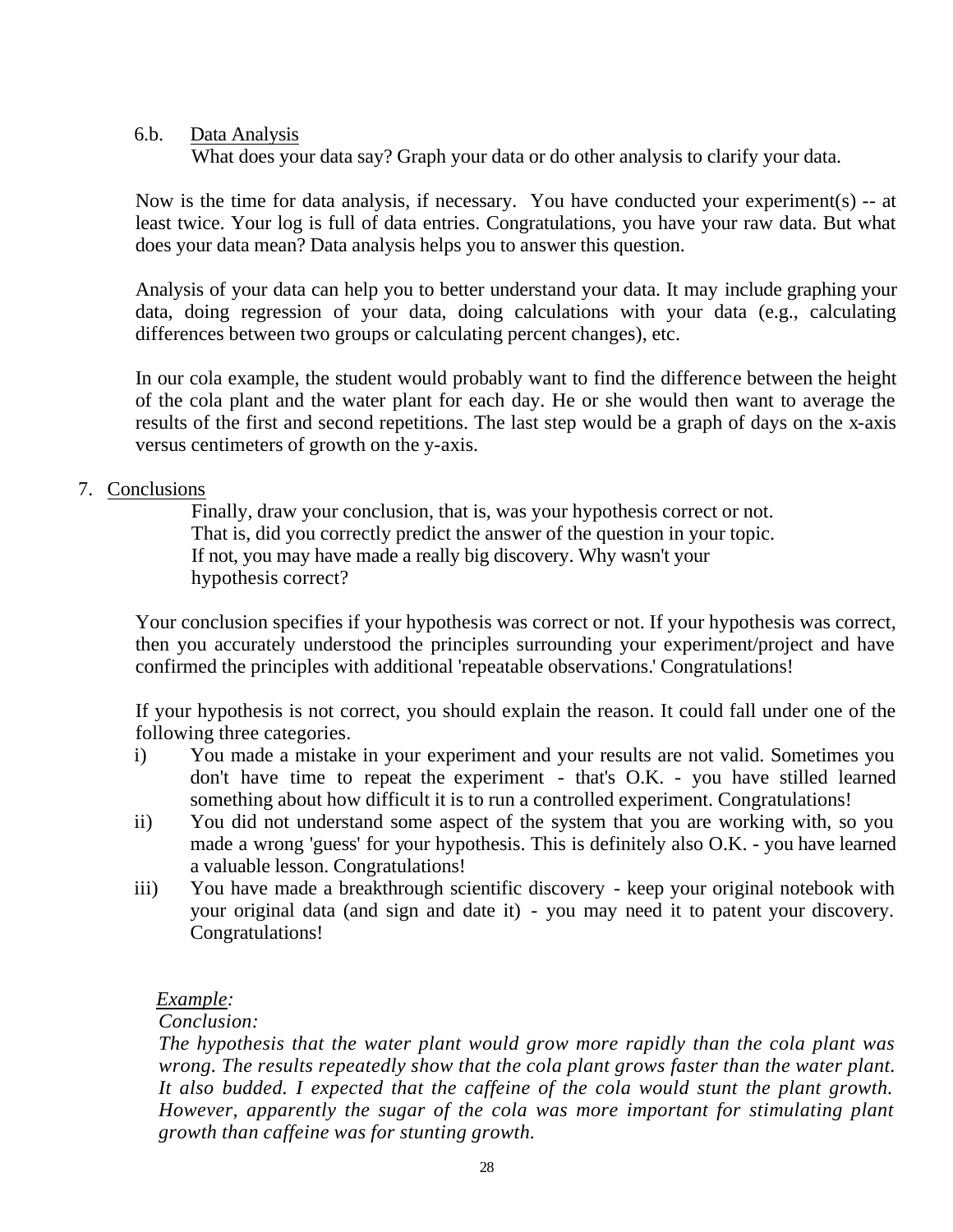#### 8. Next Step

**What will be your next step? Is there other data, a different approach, or other related topics you would like to explore in the future?**

*An interesting additional experiment would be to compare a diet cola plant to a cola plant to determine if sugar really is the cause of the stimulated plant growth.*

These are the steps that will allow you to prepare a successful project using the scientific method. Note that success is defined as learning about science and the scientific method.

The final steps in preparation for the Science Fair are to write your report and create your display.

## **III.A. Project Report**

Project Report

Clear documentation of your research and your experiment.

Needless to say, your report format should follow the exact sequence as your experiment.

- i) Topic (Title Page) Make it clear and as concise as possible, so that others can also visualize an experiment on the topic. Your topic will be on the Title Page of your report, along with your name and the date.
- ii) Background Research (Introduction) Describe as clearly as possible what you learned about your topic that led you to make your hypothesis. Also include why you choose your project.
- iii) Hypothesis Concisely record your educated guess about the results of your experiment.
- iv) Procedure

Carefully record the step by step procedure that you will follow in your experiment, the observations that you will make and the data that you will record. The goal is to write your procedure such that you could give it to another person and that person could reproduce the same experiment exactly

v). Equipment/Materials

Make a complete list, including any 'specifications' necessary for success of the experiment (e.g., ruler that measures to the quarter inch).

vi) Results

## a. Data Collection

Your data should be **in** your science log. List in an orderly fashion all of your observations and information that you gathered. This should be done in a neat manner. You may want to copy pages from your log and include them in this section of your report. Or, you may want to take the data from your log and put it into a more orderly format in your report.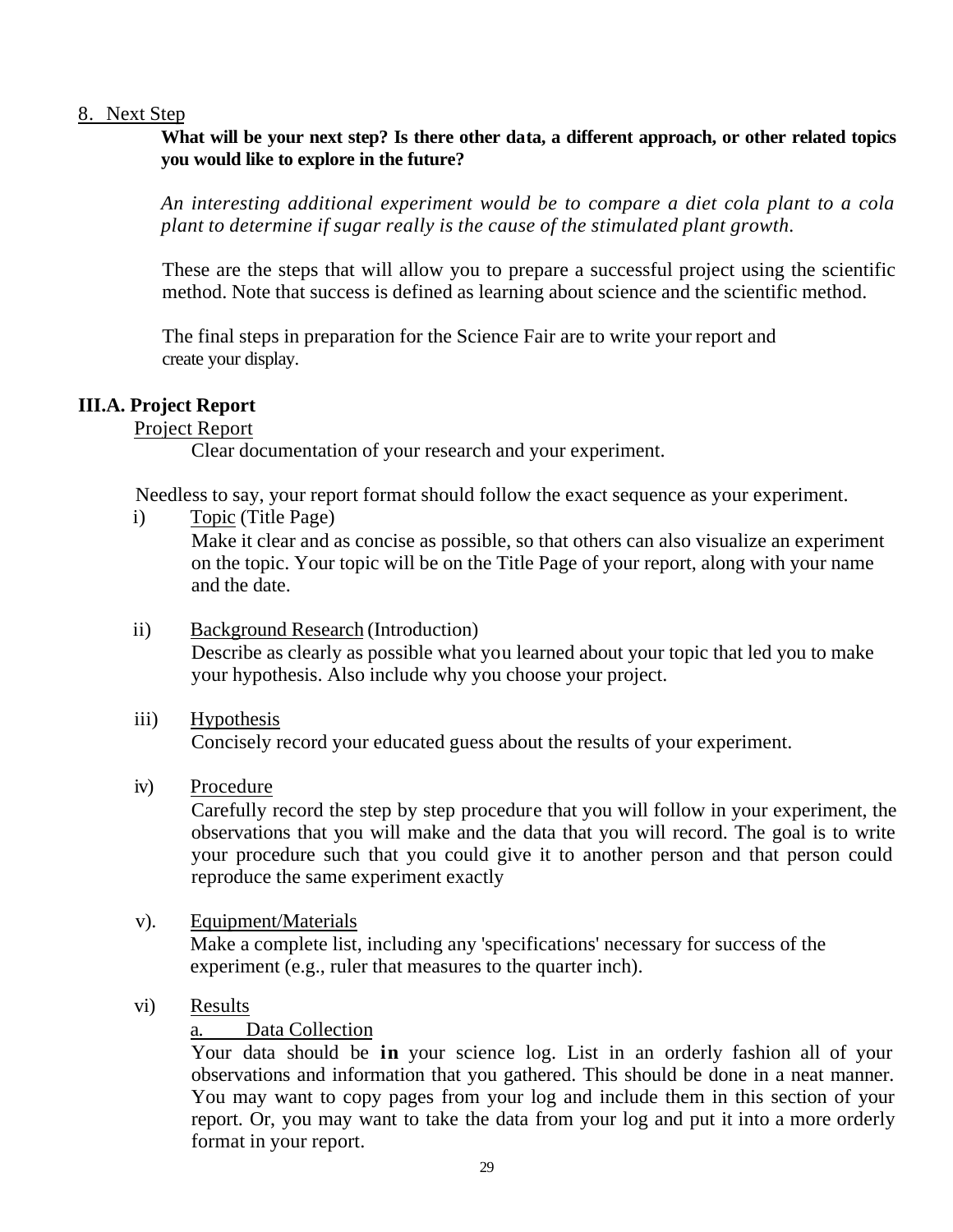## b. Data Analysis

In this section include any graphs or other analysis you have done to clarify your data.

## vii) Conclusions

Draw your conclusion, that is, was your hypothesis correct or not. If it is not correct, then describe the reason why. List any problems, or possible explanations for unexpected results or findings. Your conclusion must be based on your results.

#### viii) Next Step

What will be your next step? Is there other data, a different approach, or other related topics you would like to explore In the future? Also include any unanswered questions that require further research.

#### ix) Annotated Bibliography

Include all research from books, internet, personal interviews, etc. in annotated form. See appendix B, for details.

#### x) Acknowledgements

On the last page in your notebook, list the people you would like to thank for helping you with your project. State how they helped you. Points will not be subtracted from your score.

The final steps in preparation for the Science Fair are to write your report and create your display Project Report

Clear documentation of your research and your experiment.

## Project Display

Clear summary of your project for your friends, family and judges.

Section III of this manual provides more specific instructions about preparing your report and display.

## **III B. Project Display**

#### **Project Display**

Clear summary of your project for your friends, family and judges. Backboard panels must be of masonite, peg board, hardboard, foam core, or wood to which poster paper, cardboard, or fabric may be attached. Construction must be durable with all parts firmly attached. No attachment to walls will be allowed. Provisions for the support for the back of the exhibit should be made.

Maximum size is:

Table Project: 122 cm wide x 76 cm deep x 198 cm tall (4ft. wide x 2.5 ft. deep x 6.5 ft. tall) Floor Project: 122 cm wide x 76 cm deep x 274 cm tall (4ft. wide x 2.5ft. deep x 9 ft. tall)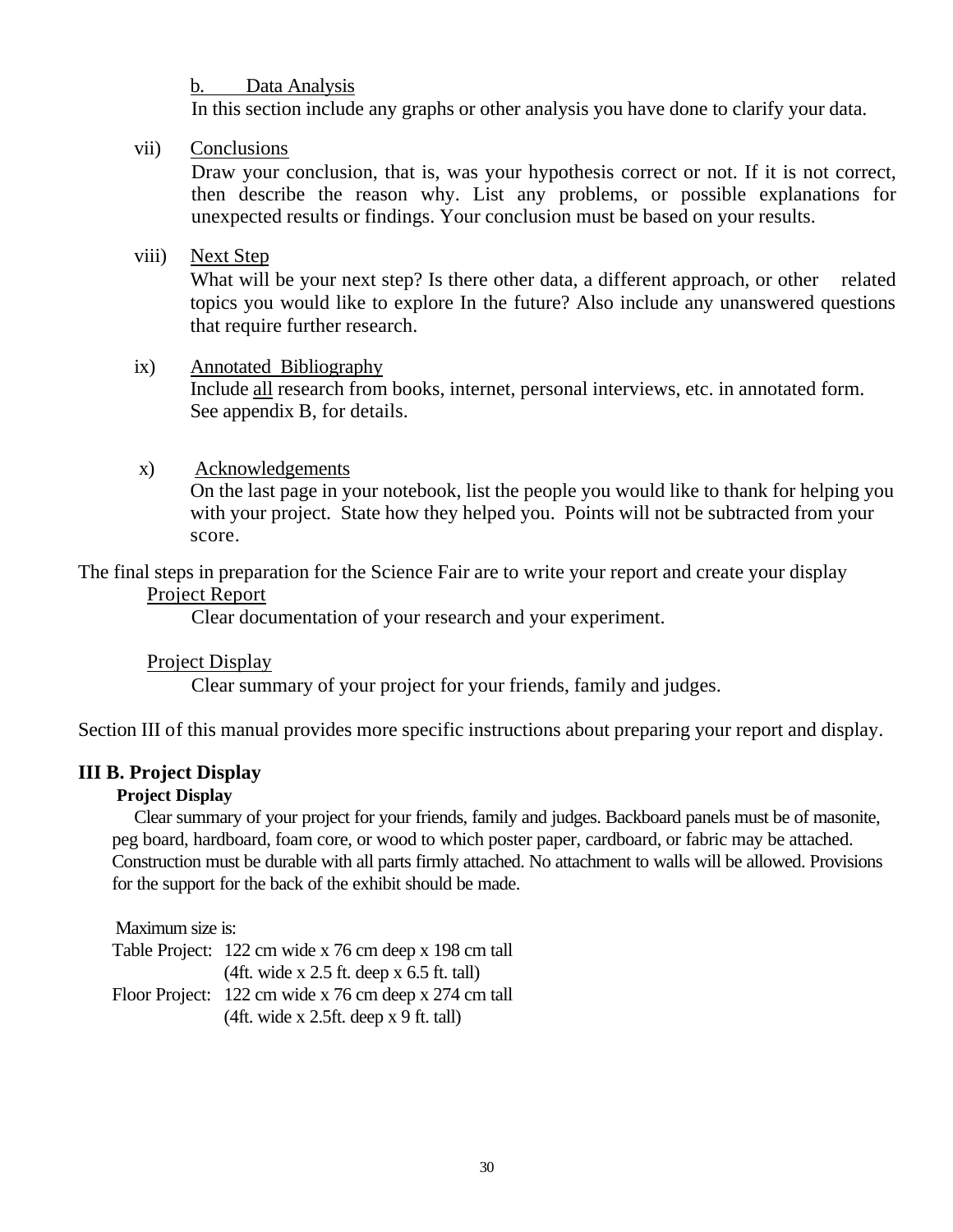Below is a sketch that provides a general layout of a display. Be sure that your display states your project title, hypothesis, materials. procedure, data/observations, results, conclusions, next step and abstract (4-12 grade only) for easy reading by the observer. Also include the journal or log which must include all your hand written data/observations. Your project report may be in a pocket on your display board, or it may be in front of your display board along with your science logbook and any equipment necessary to explain your project (or photos or equipment)

Keep it simple, inexpensive, neat, colorful and interesting. The more creative you are in the use of materials, the more interesting your display will be. You might want to choose two or three colors. such as red, black, and white, or green, yellow, and black and then limit yourself to this color scheme as you select your backing letters.



**This drawing is just a single example of how the Scientific Method can be used to set up a display. You are free to incorporate other methods. The use of visuals, testing apparatus and photographs is strongly encouraged.**

#### **ACKNOWLEDGMENTS AND BIBLIOGRAPHY**

- 1. This manual was modified from a T.V.U.S.D. manual, "Eight Steps for Tackling a Science Fair Project."
- 2. Brisk, Marion A., 1001 Ideas for Science Projects, Second Ed., New York: Arco, Prentice Hall, 1994, p5- 16.
- 3. Jenkins, John E., Basic Science for Christian Schools, South Carolina: Bob Jones University Press, 1983, Chapter 2, "The Scientific Method."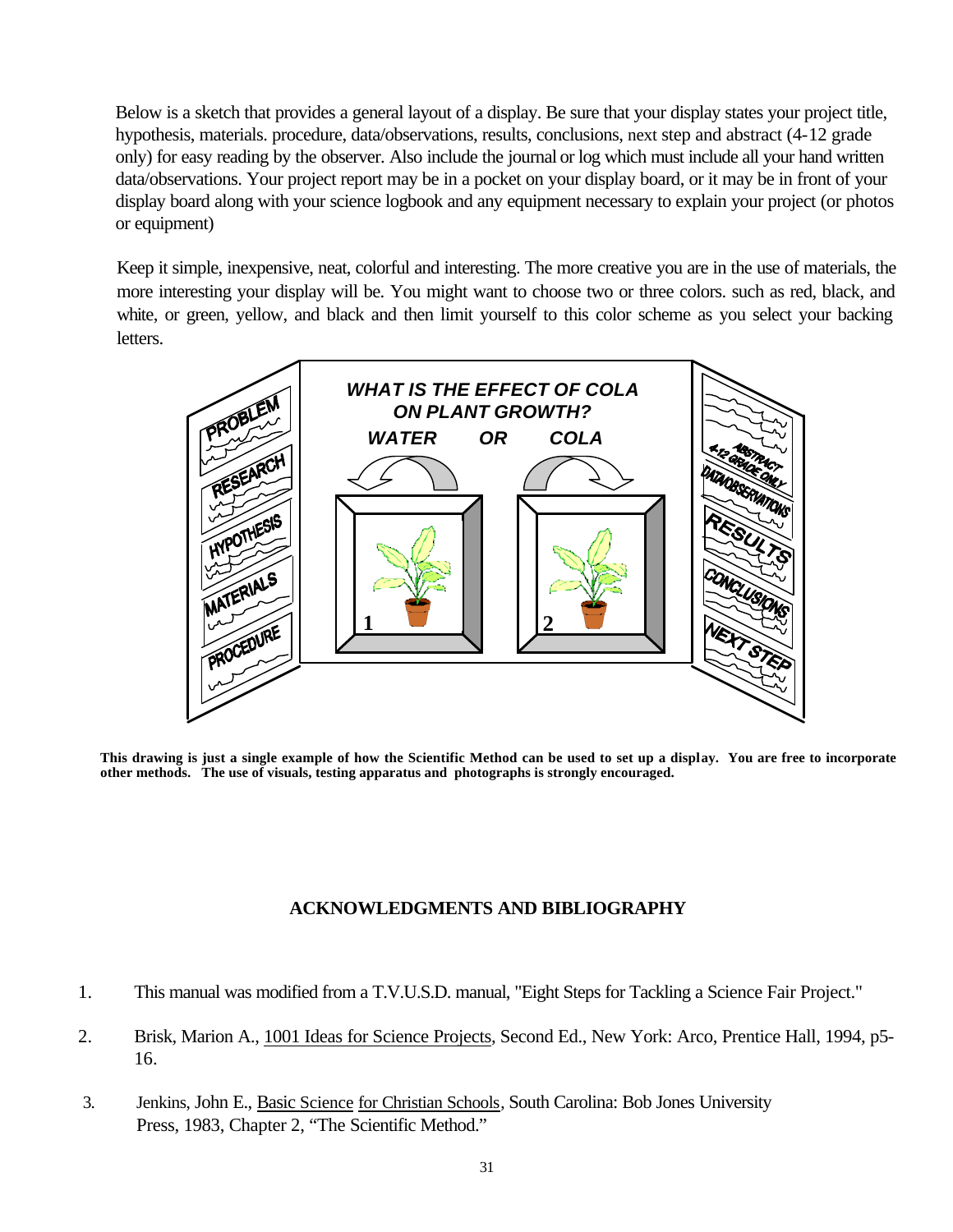# **APPENDIX A**

# **SUGGESTED SCIENCE PROJECT TOPIC QUESTIONS**

#### BIOLOGICAL SCIENCE

How does the amount of sunlight affect plant growth?

How does the color of light affect plant growth?

What conditions effect the growth of mold?

How do temperature conditions affect yeast cell reproductions?

How does exercise affect your pulse or your respiration rate?

How are brine shrimp affected by the concentration of salt water?

How do mouthwashes affect bacterial growth?

How does ultraviolet light affect the bacterial count on food?

What is the effect of aspirin on the life of cut flowers?

How does the depth of planting a seed affect the production of roots?

How do various conditions affect the speed or distance a mealworm travels?

What is the effect of a magnetic field on the growth of beans or radishes?

What is the effect of light on an earthworm's behavior?

What are the effects of artificial and natural sunlight on plants?

What is the effect of temperature on the growth of plants?

What effects do different light colors have on phototropism?

How does sight affect taste?

How does smell affect taste?

How does the composition of a liquid affect the germination of bean seeds?

How do earthworms affect the growth of plants?

What is the effect of soil composition on plant growth?

How does electricity affect plant growth?

What is the effect of temperatures on seed germination?

How does temperatures affect web construction of spiders?

How do various surfaces affect mealworm behavior?

How does gravity affect the growth of seeds?

How does geotropism affect plant growth?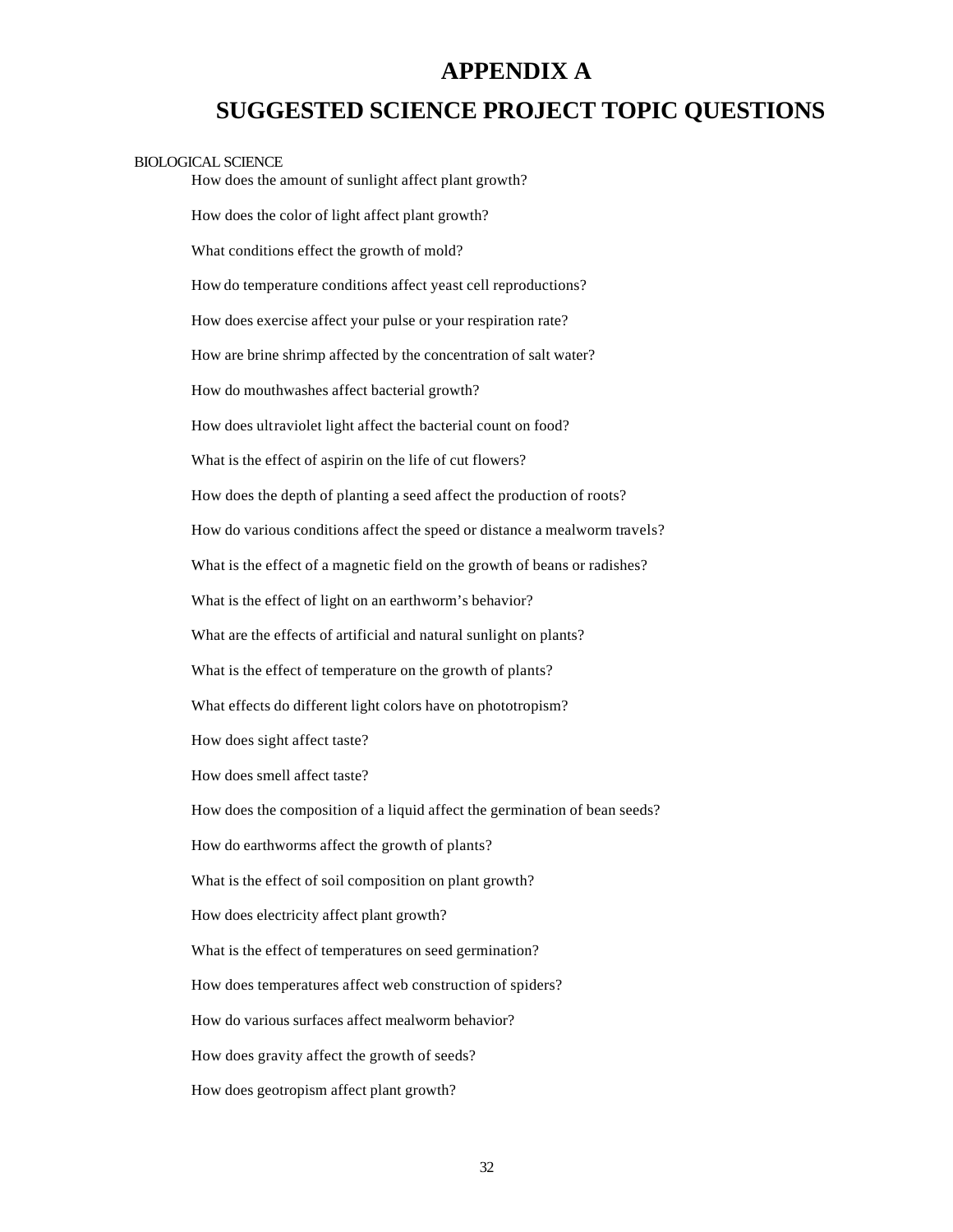#### PHYSICAL SCIENCE

How does the type of a filter affect the purity of water? How do the number of coils affect an electromagnets strength? What is the effect of various materials on the transmittance of sound? What is the effect of lens shape on light transmittance? What is the effect of humidity (or temperature) on rusting? How does the type of metal affect the rate of oxidation? How does the angle of on inclined plane affect the amount of work required to lift an object? What is the effect of various surfaces on friction? How does dehydrating food affect its density? How do various materials affect insulation? What is the effect of various materials on conduction of electricity? How does the shape of a reflective surface affect the reflection of light? What is the effect of focal point of a lens on magnification? How does the color of a container affect the way light energy is absorbed? What is the effect of substance composition on its magnetic attraction? What is the effect of metal type on heat conduction? What is the effect of kit construction on its flight? (hard to test) What is the effect of water content on rate of corrosion? What is the effect of wattage on its efficiency? What is the effect of wing shape on airplane flight? How do various materials affect heat conduction?

#### EARTH SCIENCE

What is the effect of weathering on materials? What is the effect of temperature on crystal growth? What are the effects of terracing on erosion?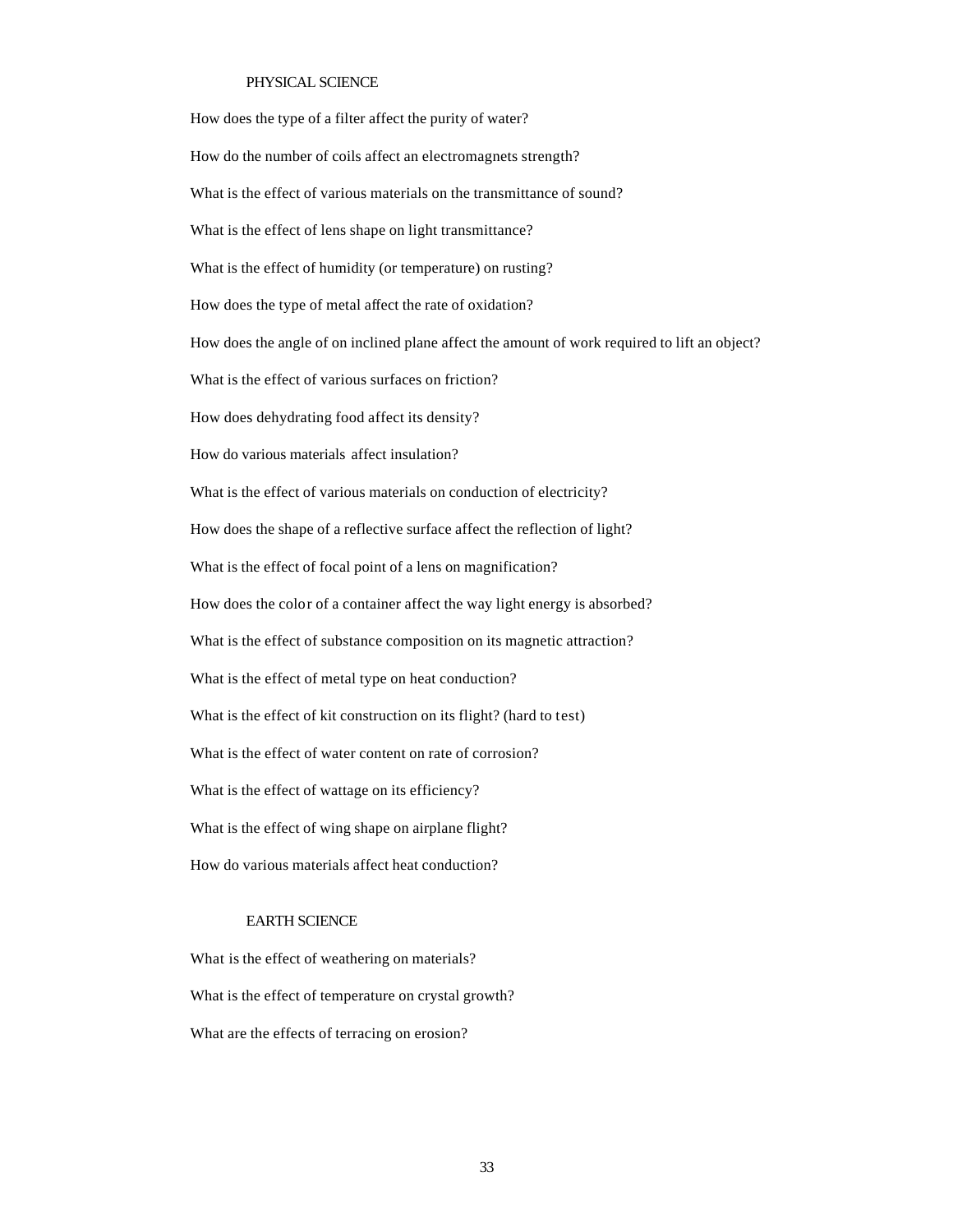# **APPENDIX B BIBLIOGRAPHY FORMATS**

Annotated Bibliography

#### (Interview)

Anderson, Paul. Science fiction writer and professor of literature. Interview by author, 15 October, 1994, San Francisco.

Mr. Anderson talked about his views of today's society and how he envisions the future. This interview was helpful in understanding the role of a writer in shaping the views of his readers.

(Book with one author)

Barnes, Ron. Learning Systems for the Future. Bloomington, Indiana: Indiana University Press) 1972.

This book offers a look at schooling today and in the future; it describes in detail the technological changes that could take place.

(Book with two authors)

Clevenger, Kurt, and Nicholas Rescher. Values and the Future: The Impact of Technological Change on American Values. New York: The Free Press, 1969.

This is a series of essays by social scientists which focuses on the role technology has played In our society and how it will affect the future. I found it difficult reading) but enjoyed the interesting views on the subject.

(Encyclopedia with no author)

"Computers in our Schools". Encyclopedia Americana. 1994, Vol.12, pp.55-60.

This article offered a broad overview of how educators are using computers

(Pamphlet with no author)

The Future of Our Schools. California Department of Education, 1994.

This new source gives the latest view of our state's predictions about major changes to be expected in the schools from kindergarten to high school.

(Magazine article with author)

Frame, Donald. "A Look at the Future". Time Magazine. New York: Time-Life Inc. July 29,1984., pp.35-38.

The article, which was written by someone whose opinion is valued by others when discussing future technology, was very helpful in sorting out the different types of technology evolving today.

#### (Internet Source)

Gomes, Lee. "Computers in the Classroom: A Great Place to Visit." Mercury News. May 3, 1992. telnet lambda parc. xerox. com 8888, @go #50827, press 13 (5 Dec.1994).

This Internet article looked into three specific classrooms in a California elementary school to see how teachers are using them to help students write.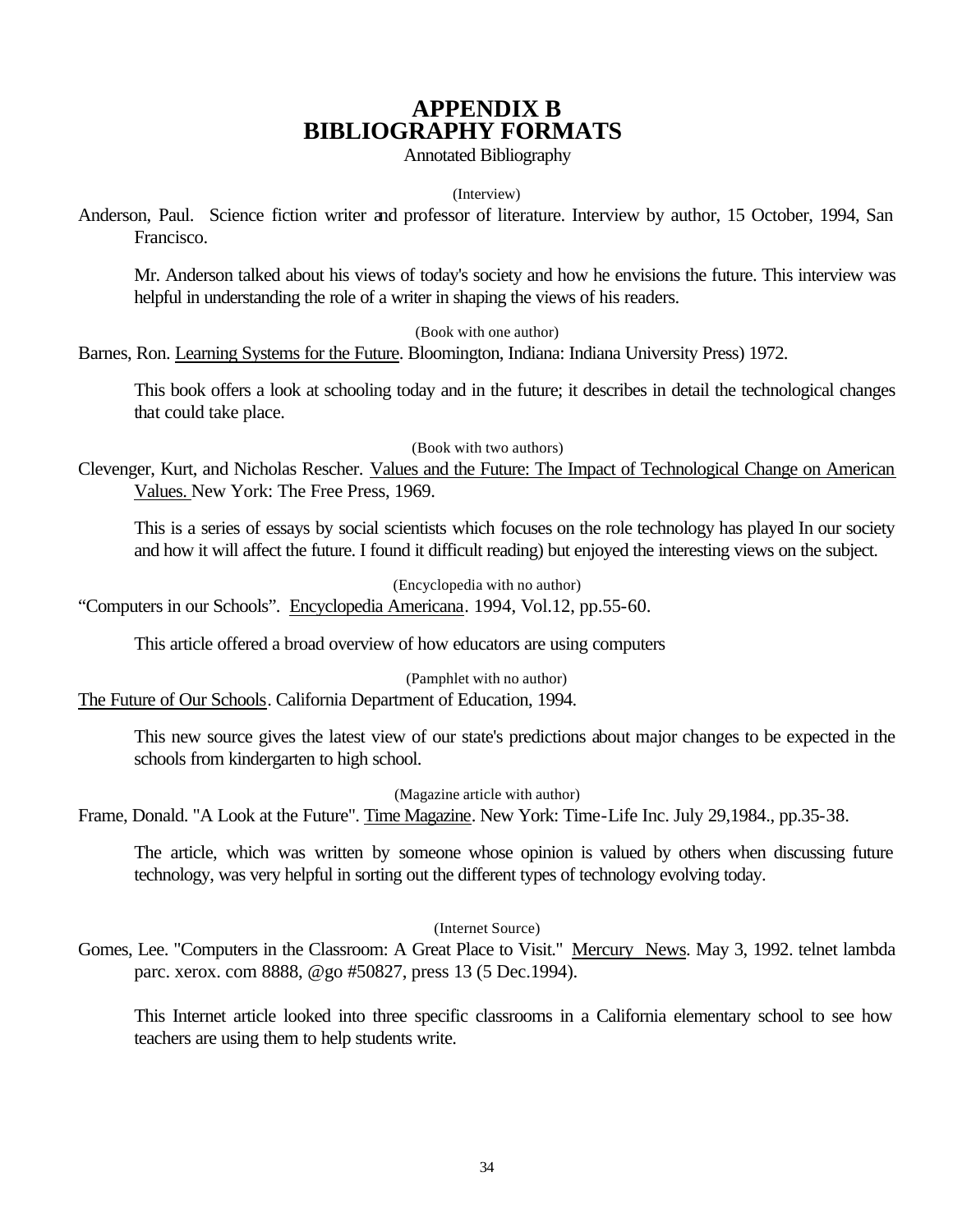#### (A film or video tape)

The Whiz Kids & Computers in our Schools. Wim Wenders, director-producer, Orion Pictures Corporations, 1993.

This entertaining film is also highly informative giving a realistic picture of how are schools incorporate computers in the curriculum and how that mi9ht improve even more in the future.

#### (Television program)

Your Children's Future with Technology in the Classroom part 1. KOED (Channel 9). San Francisco. PBS. 10-11 pm., 23 November, 1994.

This special on educational television is helpful with interviews with experts in the field of computers in the classroom but also contains a student's perspective on how they help education.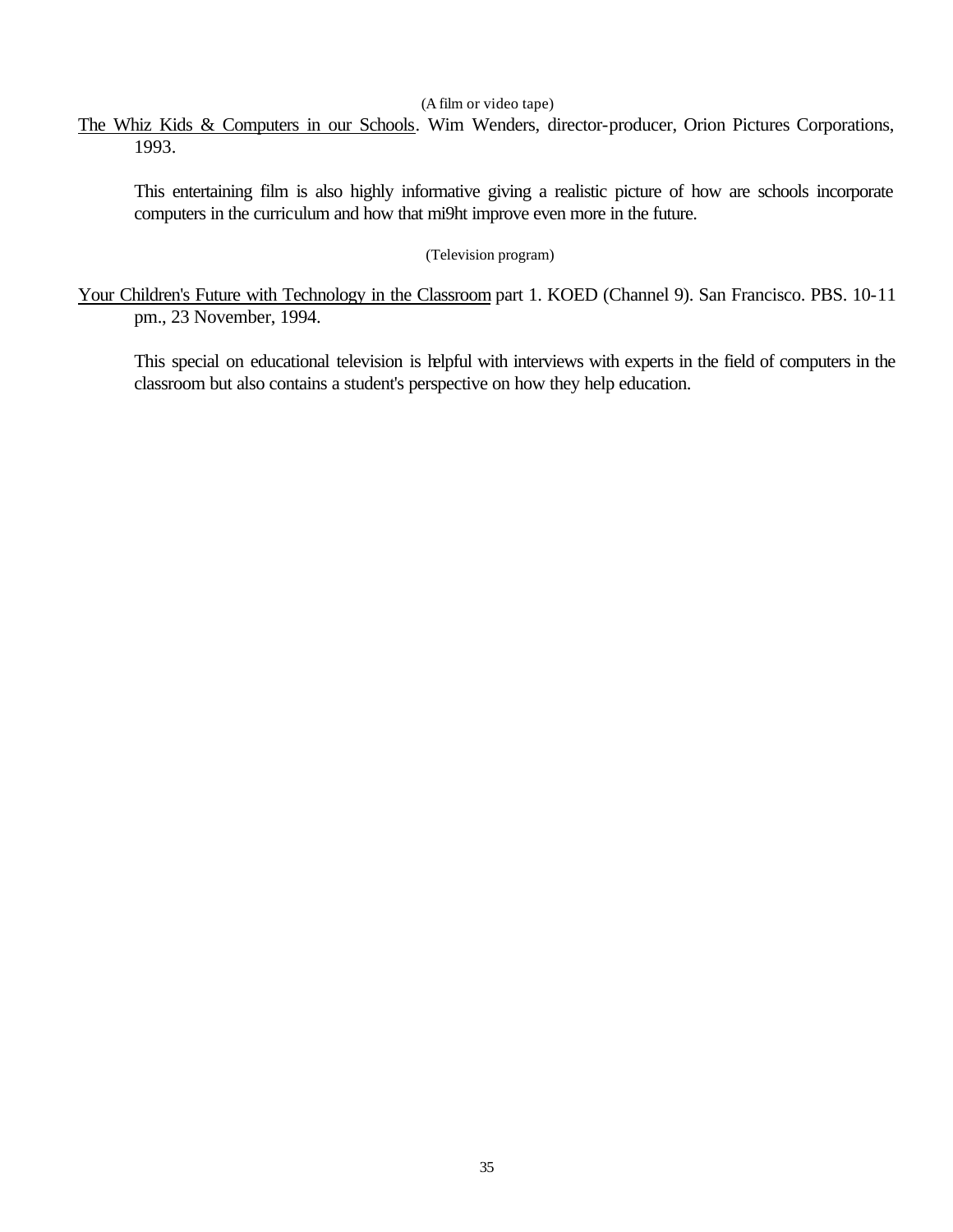#### INLAND SCIENCE AND ENGINEERING FAIR

## CERTIFICATION OF HUMANE TREATMENT OF **LIVE VERTEBRATE ANIMALS**

**Name of Student \_\_\_\_\_\_\_\_\_\_\_\_\_\_\_\_\_\_\_\_\_\_\_\_\_\_\_\_\_\_\_\_\_\_\_\_\_\_\_\_\_\_\_\_\_\_\_\_\_\_\_\_\_\_\_\_\_\_\_\_\_\_\_\_\_\_\_\_\_\_\_\_\_\_\_**

Project Title

Any student research involving animals MUST COMPLY with the requirements of the **California Education Code** stated below and Regulation #5 of the Inland Science and Engineering Fair.

**HUMANE TREATMENT OF ANIMALS**, State of California Education Code Title 2, Division 2, Part 28, Chapter 4, Article 5 (51540). In the public elementary and high schools or in public elementary and

 high school sponsored activities and classes held elsewhere than on school premises, live vertebrate animals shall not, as part of a scientific experiment or any purpose whatever:

- (a) Be experimentally medicated or drugged in a manner to cause painful reactions or induce painful or lethal pathological conditions.
- (b) Be injured through any other treatments, including, but not limited to, anesthetization or electric shock.

Live animals on the premises of a public elementary or high school shall be housed and cared for in a humane and safe manner. The provisions of this section are not intended to prohibit or constrain vocational instruction in the normal practice of animal husbandry.

"Experiments involving any procedures which are not in violation of the 'painful reaction' or 'injured' restrictions of the California Education Code and are not in violation of Inland Science and Engineering Fair Rule #5 are permitted if certified by a qualified biomedical scientist **prior** to the beginning of the investigation. It is permissible for the student and designated adult supervisor to consult with a biomedical scientist to obtain detailed instructions and guidance in the techniques to be used by the student under the direct continuous supervision of the designated adult supervisor (for research **not** conducted in the biomedical scientist's lab). In this instance the designated adult supervisor will be required to certify in writing jointly with the biomedical scientist. Either the biomedical scientist or adult supervisor must provide continuing supervision to assure compliance with the protocol. Major deviations from the approved protocol may be implemented only with the written approval of the biomedical scientist. The biomedical scientist or designated adult supervisor must be in the same locality as the student for the duration of the experimental work except for short trips. This means that a project started in one city may not be continued in another unless an alternate designated adult supervisor, approved by the biomedical scientist prior to the continuation of the experimental work, agrees to supervise the project. A biomedical scientist is defined as one who possesses an earned doctoral degree in science or medicine and who has current working knowledge of the techniques to be used in the research under consideration. A designated adult supervisor is defined as an individual who has been properly trained in the techniques and procedures to be used in the investigation. The biomedical scientist must certify that the designated adult supervisor has been so trained. For additional information see pages 78~8O in the 'Science Safety Handbook for California High Schools.'

# **RESEARCH PLAN**

| Site at which investigation will take place: |             |
|----------------------------------------------|-------------|
|                                              |             |
| <b>Address</b>                               | Page 1 of 4 |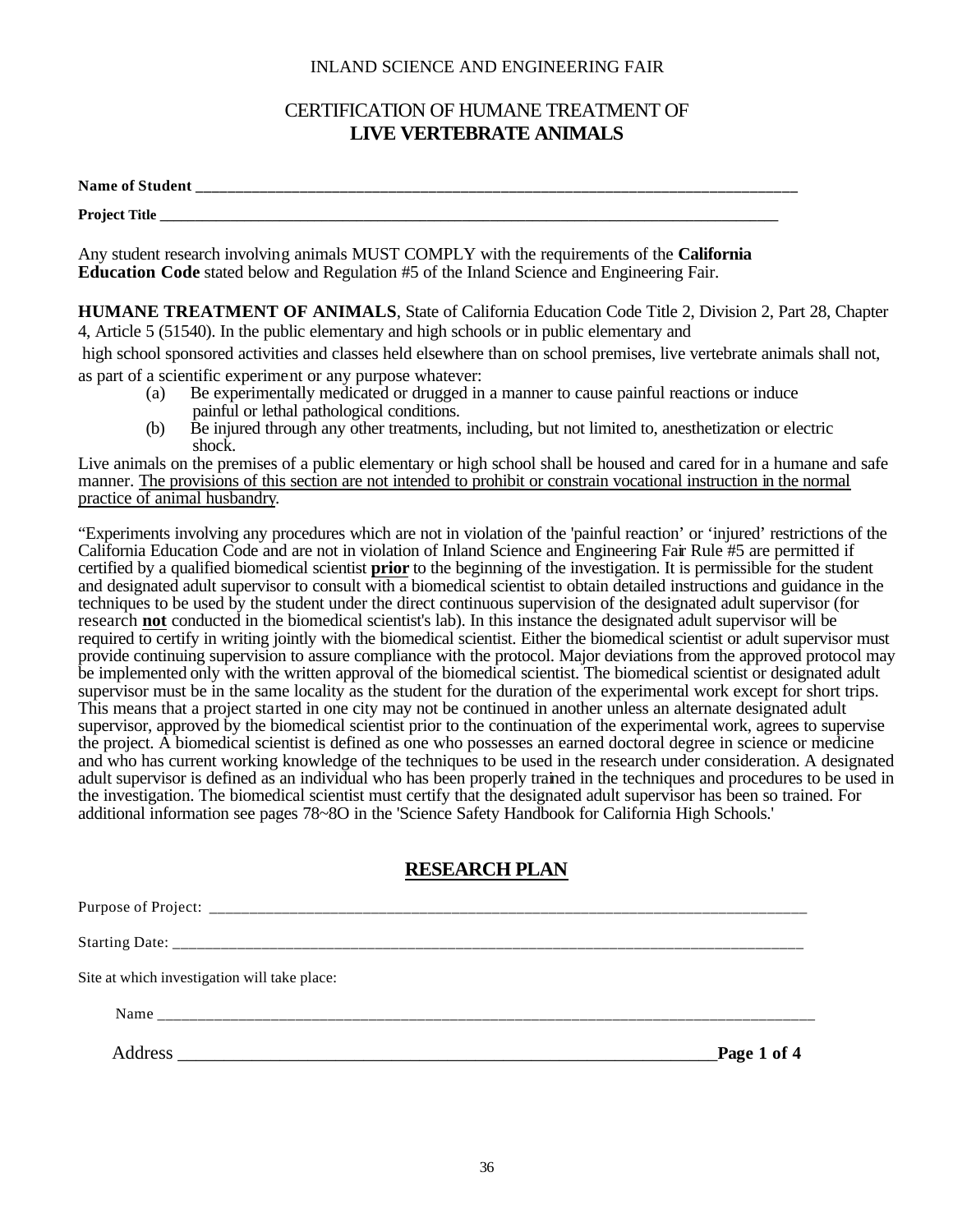#### Inland Science and Engineering Fair Certification of Humane Treatment of Live vertebrate Animals **Page Two**

Live vertebrate animals to be used:

- a) Genus, species, and common name
- b) Number of animals  $\frac{1}{\sqrt{1-\frac{1}{2}}}\left| \frac{1}{\sqrt{1-\frac{1}{2}}}\right|$
- c) Animals obtained from

List objectives of the experiment and describe fully the methods and techniques involved. When the use of electrical current, laser beams, sound stimuli or other artificial stimuli are an integral part of the Research Plan, they must not exceed the normal tissue tolerances for the species concerned (as indicated in the Biology Data Handbook, 2nd Edition; editors, P.O. Altman and S.S. Dittmer; publisher, Federation of American Societies for Experimental Biology).

\_\_\_\_\_\_\_\_\_\_\_\_\_\_\_\_\_\_\_\_\_\_\_\_\_\_\_\_\_\_\_\_\_\_\_\_\_\_\_\_\_\_\_\_\_\_\_\_\_\_\_\_\_\_\_\_\_\_\_\_\_\_\_\_\_\_\_\_\_\_\_\_\_\_\_\_\_\_\_

\_\_\_\_\_\_\_\_\_\_\_\_\_\_\_\_\_\_\_\_\_\_\_\_\_\_\_\_\_\_\_\_\_\_\_\_\_\_\_\_\_\_\_\_\_\_\_\_\_\_\_\_\_\_\_\_\_\_\_\_\_\_\_\_\_\_\_\_\_\_\_\_\_\_\_\_\_\_\_ \_\_\_\_\_\_\_\_\_\_\_\_\_\_\_\_\_\_\_\_\_\_\_\_\_\_\_\_\_\_\_\_\_\_\_\_\_\_\_\_\_\_\_\_\_\_\_\_\_\_\_\_\_\_\_\_\_\_\_\_\_\_\_\_\_\_\_\_\_\_\_\_\_\_\_\_\_\_\_ \_\_\_\_\_\_\_\_\_\_\_\_\_\_\_\_\_\_\_\_\_\_\_\_\_\_\_\_\_\_\_\_\_\_\_\_\_\_\_\_\_\_\_\_\_\_\_\_\_\_\_\_\_\_\_\_\_\_\_\_\_\_\_\_\_\_\_\_\_\_\_\_\_\_\_\_\_\_\_ Describe proposed methods of animal care: a) Cage size \_\_\_\_\_\_\_\_\_\_\_\_\_\_\_\_\_\_\_\_\_\_\_\_\_ b) Number of animals per cage \_\_\_\_\_\_\_\_\_\_\_\_\_ c) Temperature range (maximum and minimum) degree Celsius 0 room where animals are to be kept \_\_\_\_\_\_\_\_\_\_\_\_\_\_\_\_\_\_\_\_\_\_\_\_\_\_\_\_\_\_\_\_\_\_\_\_ d) Frequency of feeding and watering \_\_\_\_\_\_\_\_\_\_\_\_\_\_\_\_\_\_\_\_\_\_\_\_\_\_\_\_\_\_\_\_\_\_\_\_\_\_ e) Frequency of cleaning cage \_\_\_\_\_\_\_\_\_\_\_\_\_\_\_\_\_\_\_\_\_\_\_\_\_\_\_\_\_\_\_\_\_\_\_\_\_\_\_\_\_\_\_ f) Type of bedding to be used g) Where will animals be housed? \_\_\_\_\_\_\_\_\_\_\_\_\_\_\_\_\_\_\_\_\_\_\_\_\_\_\_\_\_\_\_\_\_\_\_\_\_\_\_ h) Where will animals be returned when research is complete? \_\_\_\_\_\_\_\_\_\_\_\_\_\_\_\_\_\_\_\_ \_\_\_\_\_\_\_\_\_\_\_\_\_\_\_\_\_\_\_\_\_\_\_\_\_\_\_\_\_\_\_\_\_\_\_\_\_\_\_\_\_\_\_\_\_\_\_\_\_\_\_\_\_\_\_\_\_\_\_\_\_\_\_\_\_\_\_ Name of animal care supervisor \_\_\_\_\_\_\_\_\_\_\_\_\_\_\_\_\_\_\_\_\_\_\_\_\_\_\_\_\_\_\_\_\_\_\_\_\_\_\_\_\_\_\_\_\_\_\_\_\_\_\_\_ Name of biomedical scientist \_\_\_\_\_\_\_\_\_\_\_\_\_\_\_\_\_\_\_\_\_\_\_\_\_\_\_\_\_\_\_\_\_\_\_\_\_\_\_\_\_\_\_\_\_\_\_\_\_\_\_\_\_\_\_ Name of designated adult supervisor  $\blacksquare$ Signature of student \_\_\_\_\_\_\_\_\_\_\_\_\_\_\_\_\_\_\_\_\_\_\_\_\_\_\_\_\_\_\_\_\_\_\_\_\_\_\_\_\_\_\_\_\_\_\_\_\_\_\_**Page 2 of 4**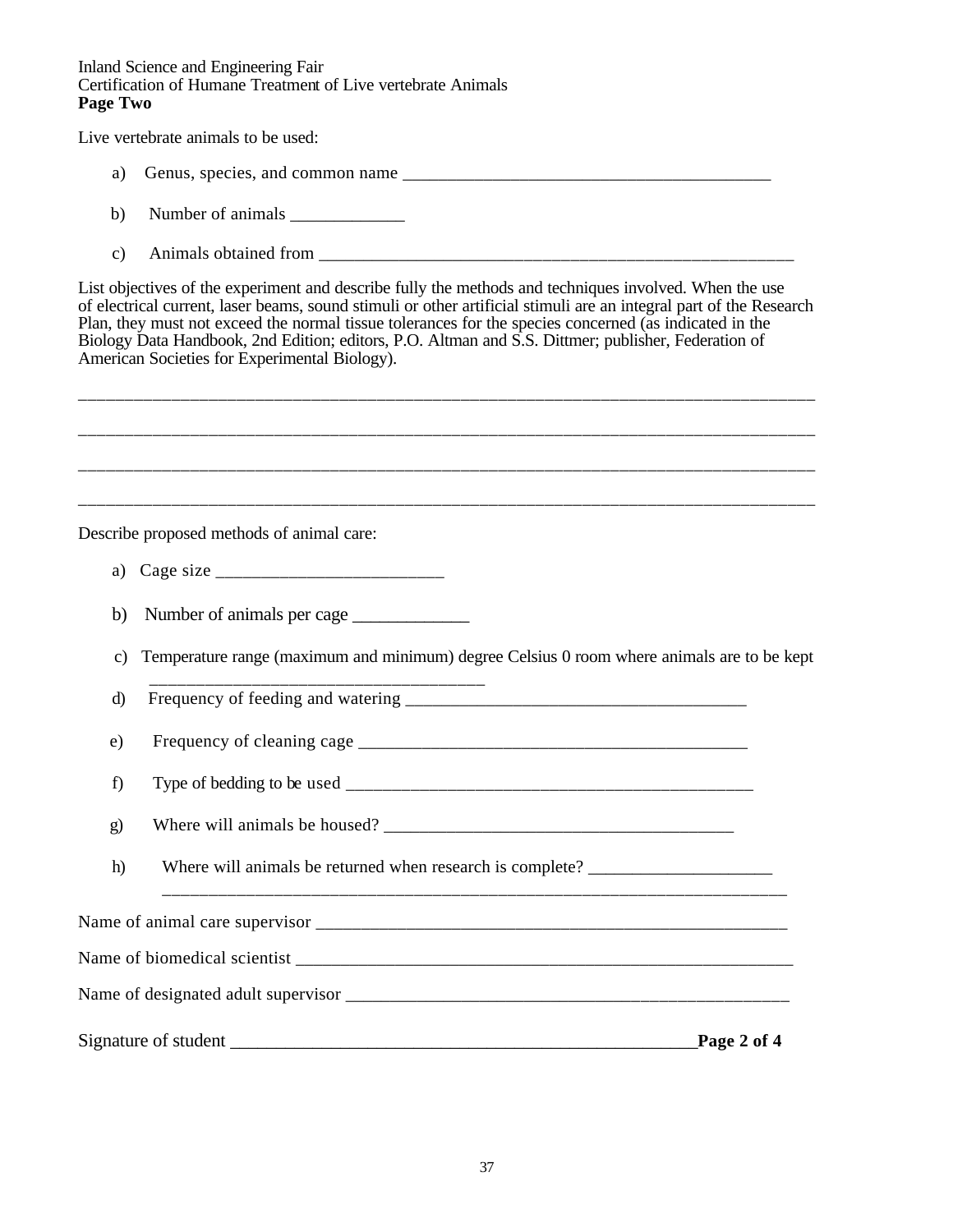This section **must** be completed for **all** vertebrate animal projects.

#### **CERTIFICATIONS**

#### THE FIRST TWO CERTIFICATIONS MUST BE COMPLETED FOR ALL PROJECTS INVOLVING LIVE VERTEBRATE ANIMALS

**CERTIFICATION BY TEACHER/ADVISOR** I agree to sponsor the student named above and assume responsibility for compliance with the existing rules and regulations pertaining to experiments with animals.

|            | Date  |  |
|------------|-------|--|
|            | Title |  |
|            |       |  |
|            |       |  |
| Home Phone |       |  |

**CERTIFICATION BY ANIMAL CARE SUPERVISOR** of compliance with California Education Code. (Must be completed prior to receipt of animals by the student.)

I certify that I have reviewed and approved the Research Plan and will supervise and accept primary responsibility for the quality of care and handling of the live vertebrate animals used by the designated student. I further certify that I am knowledgeable in the proper care and handling of experimental animals and meet prevailing animal supervisory requirements.

| Date  |
|-------|
| Title |
|       |
|       |
|       |
|       |
|       |

**Page 3 of 4**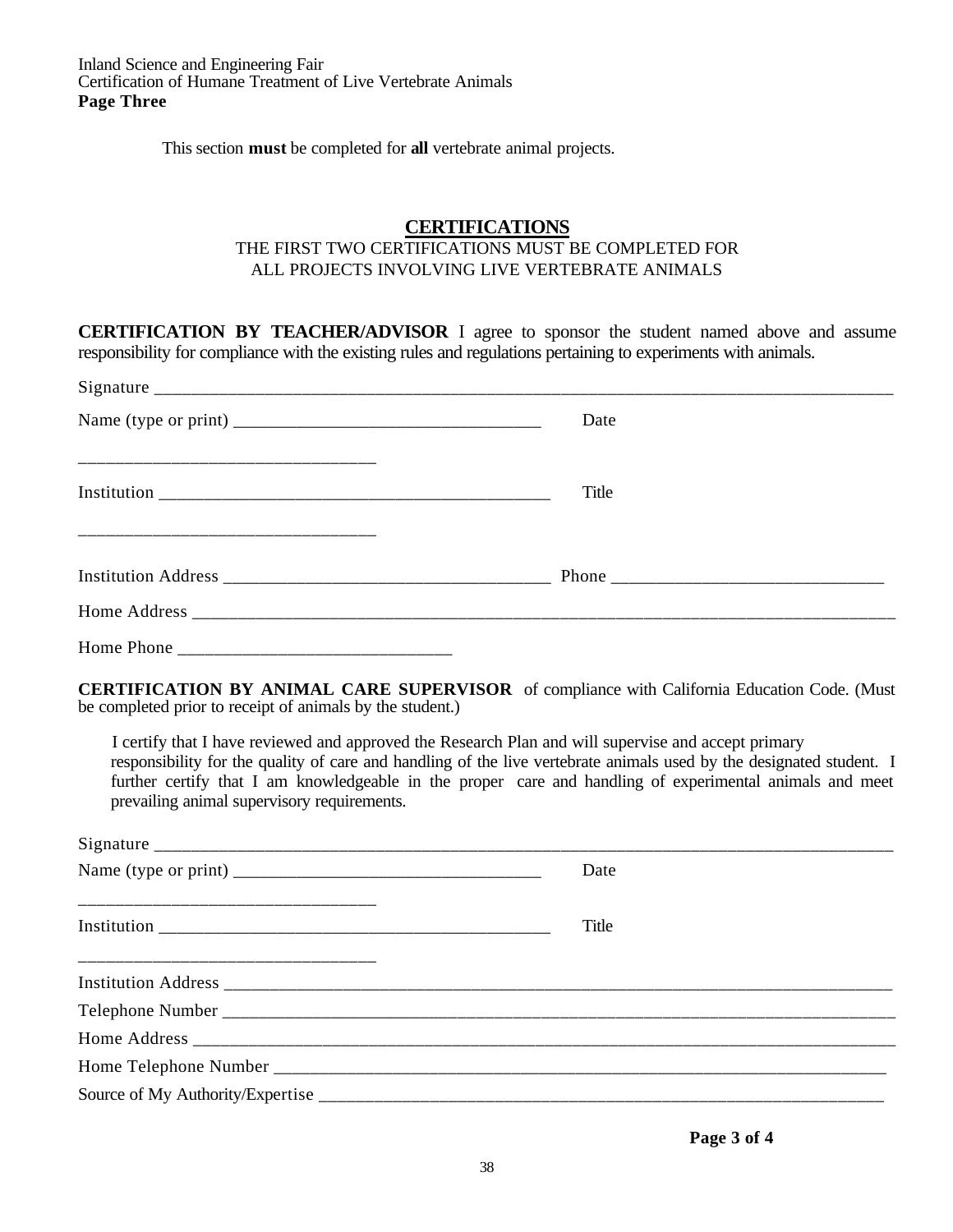#### **CERTIFICATION BY BIOMEDICAL SCIENTIST** (if required) of compliance with California Education Code and Rule #5 of the General Regulations for the Inland Science and Engineering Fair. (Must be completed prior to the start of the project.)

I certify that I have read the General Regulations for the Inland Science and Engineering Fair; that I have reviewed and approved the Research Plan; that if the student or designated adult supervisor is not trained in the necessary procedures, I will ensure his/her training; that I will assure that the requirements of the California Education Code are fully met; that I will provide advice and supervision personally or through a designated adult supervisor throughout the project; and that I am a qualified scientist with an earned doctoral degree (Ph.D., M.D., D.V.M.) and a working knowledge of the techniques to be used by the students in this research.

|                                  | Date                                                                                                                  |
|----------------------------------|-----------------------------------------------------------------------------------------------------------------------|
|                                  |                                                                                                                       |
|                                  |                                                                                                                       |
|                                  |                                                                                                                       |
| Home                             | Address                                                                                                               |
|                                  |                                                                                                                       |
|                                  |                                                                                                                       |
|                                  | Regulations for the Inland Science and Engineering Fair, and that I will provide direct supervision for the research. |
|                                  | Date                                                                                                                  |
|                                  |                                                                                                                       |
|                                  |                                                                                                                       |
|                                  |                                                                                                                       |
|                                  |                                                                                                                       |
|                                  |                                                                                                                       |
| Source of My Authority/Expertise |                                                                                                                       |

This form, properly completed, must be part of the carefully planned procedures for experimentation with live vertebrate animals or animal parts. It must accompany any such project exhibited at, or when presented for any public display associated with, the Inland Science and Engineering Fair. All sections must be completed except the "Certification by Biomedical Scientist" and the "Certification of Designated Adult Supervisor" which need be completed only by those students carrying on experiments involving anesthetics, drugs, thermal procedures, chemicals, or if euthanasia (defined above) is required.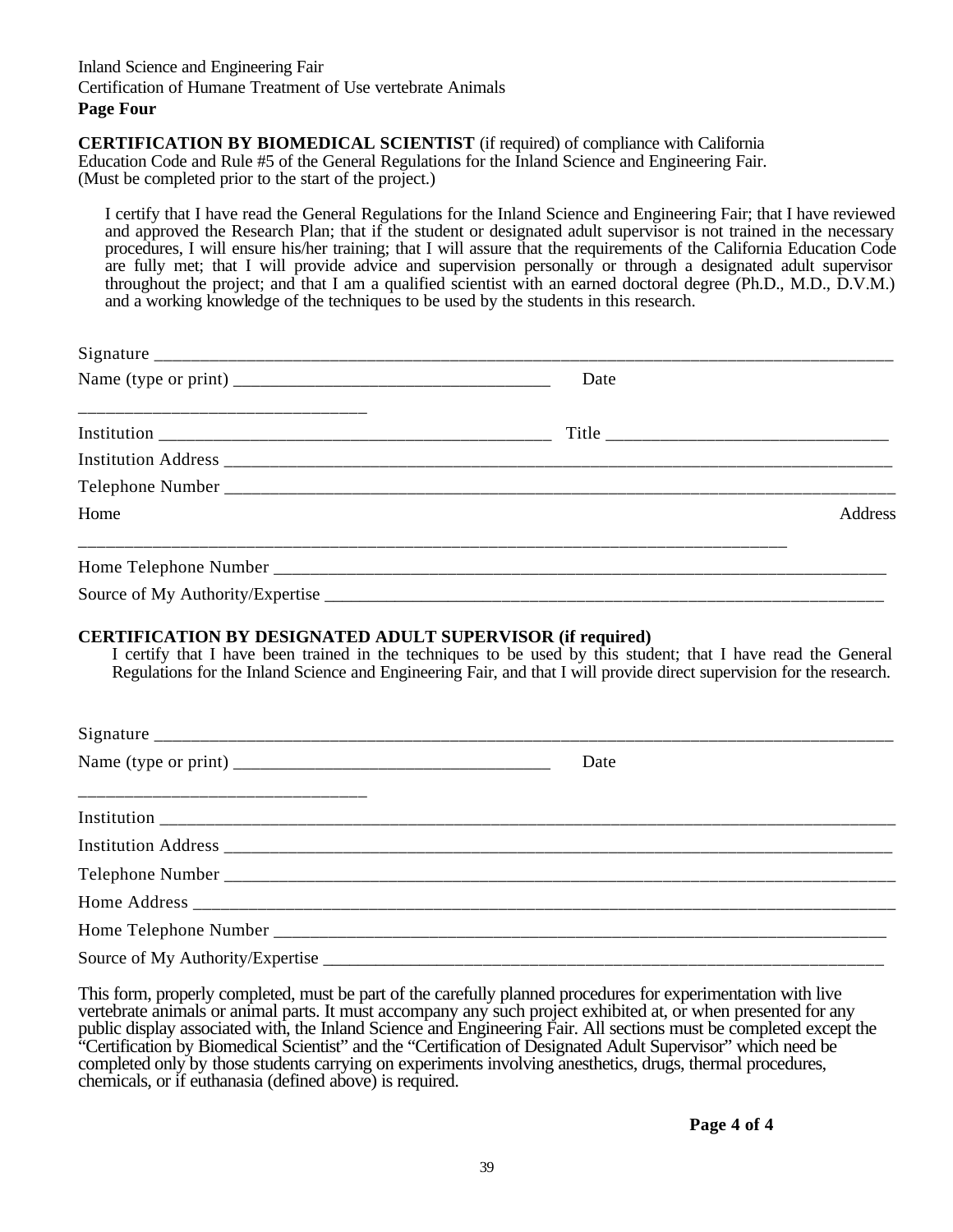#### **INLAND SCIENCE AND ENGINEERING FAIR**

#### **CERTIFICATION OF COMPLIANCE OF RESEARCH INVOLVING HUMAN SUBJECTS**

Name of Student

Project Title\_\_\_\_\_\_\_\_\_\_\_\_\_\_\_\_\_\_\_\_\_\_\_\_\_\_\_\_\_\_\_\_\_\_\_\_\_\_\_\_\_\_\_\_\_\_\_\_\_\_\_\_\_\_\_\_\_\_\_\_\_\_\_\_\_\_\_\_\_\_\_\_\_\_\_\_\_\_\_\_\_

Because federal regulations have become increasingly more rigid, students must plan carefully before undertaking research which involves the use of human subjects in either behavioral or biomedical studies. This will protect subjects from unnecessary exposure to physical or psychological risks and experimenters and schools from legal complications.

**A human subject** is legally defined as:

 A person about whom an investigator (professional or student) conducting scientific research obtains (1) data through intervention or interaction with the person or (2) identifiable private information.

**A subject at risk** is legally defined as:

 Any individual who may be exposed to the possibility of injury, including physical, psychological or social injury, as a consequence of participation as a subject in any research...

Students using human subjects must comply with all regulations that reflect the will of society and plan proper methodology for the protection of those subjects. It is essential that they be alert to humane concerns at all times. The following steps must be taken before any student begins research involving subjects:

- 1. The student completes the "Research Plan" section of this form and submits it to the sponsoring teacher.
- 2. The sponsoring teacher reviews the "Research Plan" and determines if **ANY POTENTIAL** physical, psychological, or social risk is involved (as defined in **subject at risk** above).
	- a) If none is apparent, the teacher signs the certification. (No additional certification is necessary.)
	- b) If any question exists, the student must redesign the experimental study or plan a different study.

NOTE: Any project involving human subjects that is developed with the advice and assistance of personnel at a medical/scientific organization must comply with any regulations of that organization requiring approval of its Institutional Review Board and Informed Consent Certification.

#### **RESEARCH PLAN**

Describe proposed experimental procedures:

Explain why human subjects are proposed for this experimentation: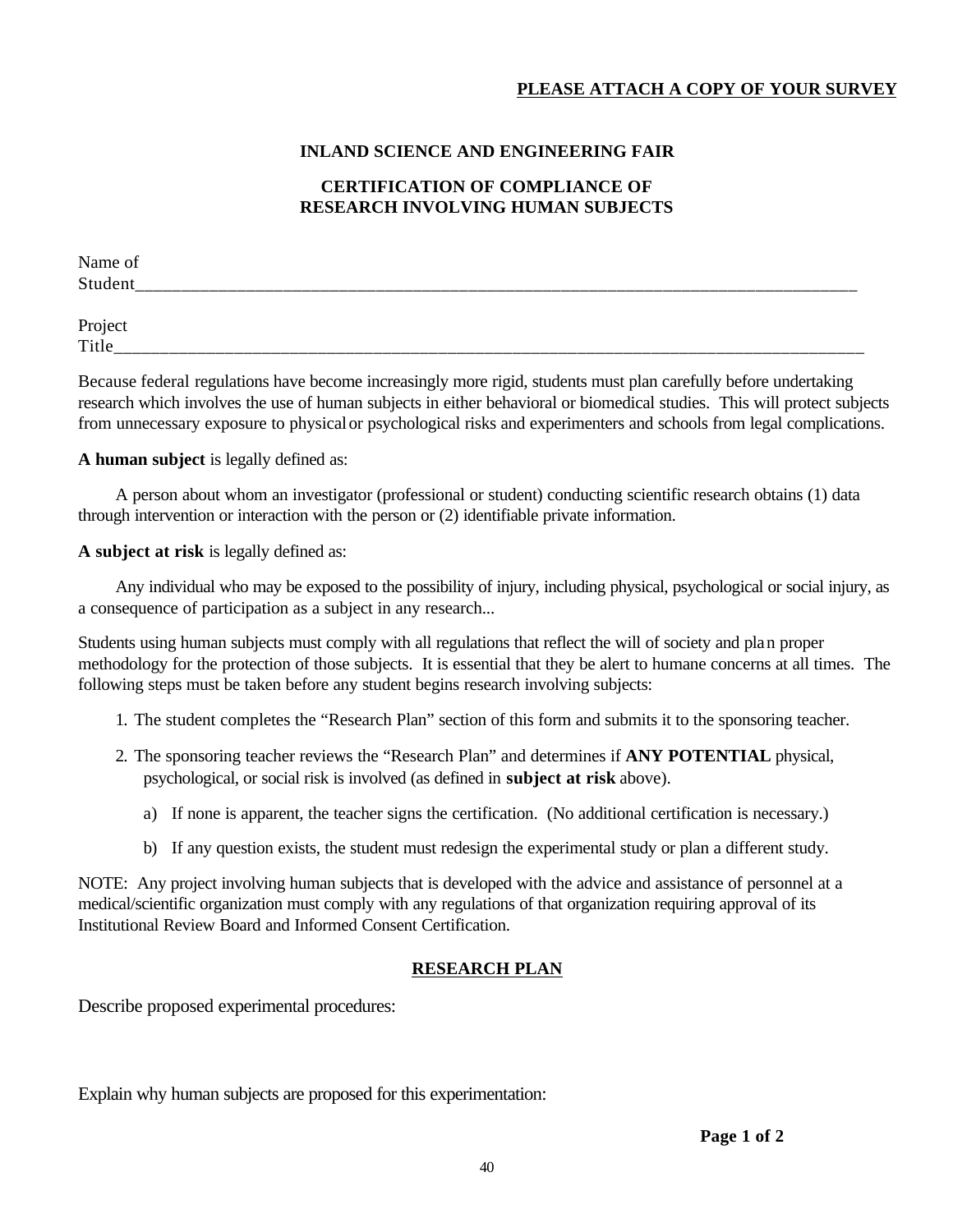Inland Science & Engineering Fair Certification of Compliance of Research Involving Human Subjects **Page Two**

Describe and assess any potentia l risk (physical, psychological, social, legal or other):

Describe the potential benefits to the individual or society:

Signature of Student \_\_\_\_\_\_\_\_\_\_\_\_\_\_\_\_\_\_\_\_\_\_\_\_\_\_\_\_\_\_\_\_\_\_\_\_\_\_ Date \_\_\_\_\_\_\_\_\_\_\_\_\_\_\_\_\_\_\_\_\_\_\_\_\_\_\_

#### **CERTIFICATION**

**CERTIFICATION BY TEACHER/ADVISOR** of compliance with federal regulations for the protection of human subjects in behavioral and biomedical research. (Must be completed before the start of experimentation.)

I certify that, upon reviewing this research plan, I found that the experimental procedures constitute no physical, social, or psychological risk to either experimenter or subjects.

I agree to supervise this experimentation and will ensure that it is conducted in a humane, risk-free manner.

This form, properly completed, must be part of the carefully planned procedures of any experiment involving human subjects. It must accompany any such project exhibited at, or presented for, any public display with the Inland Science and Engineering Fair.

**Page 2 of 2**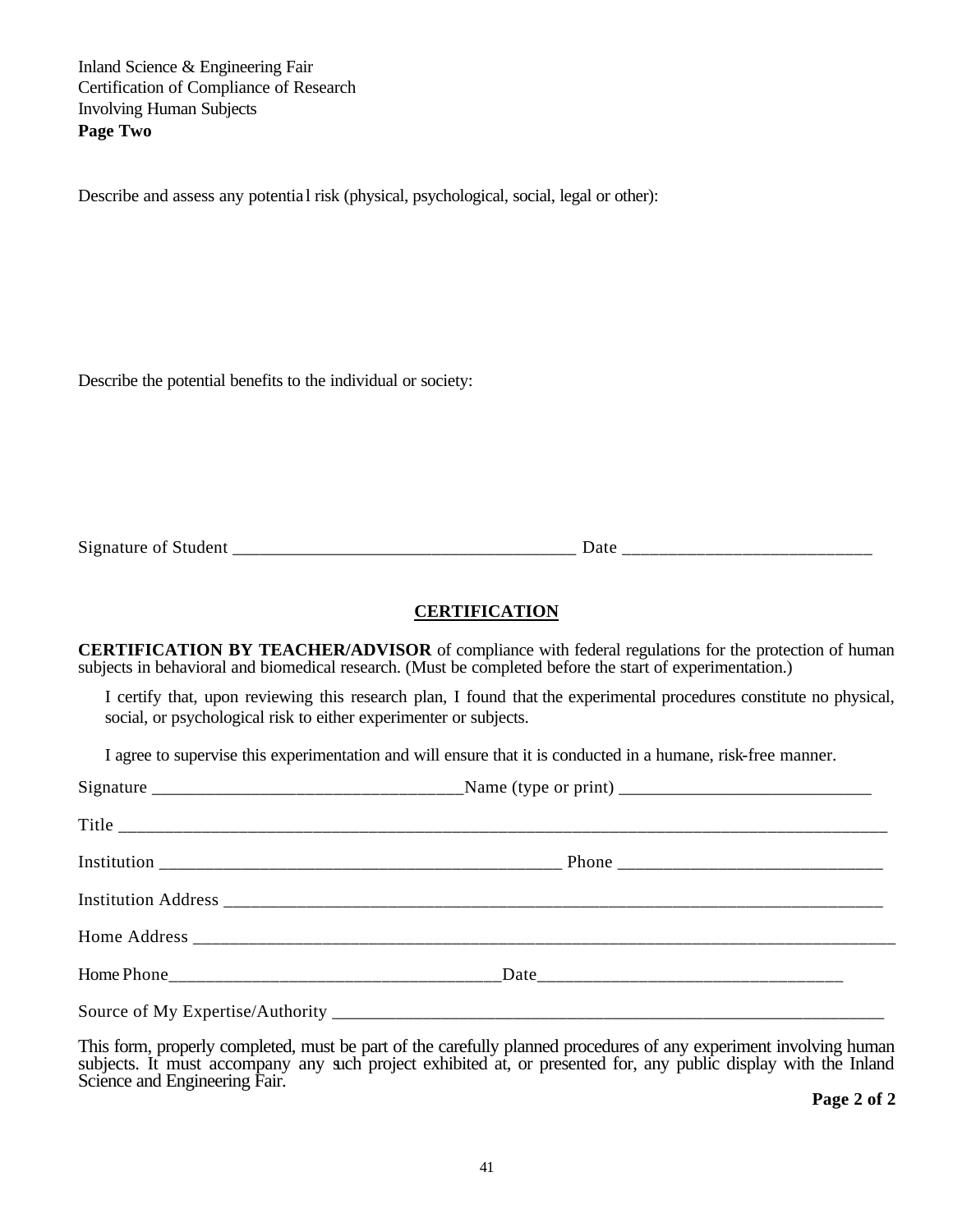# **INLAND SCIENCE AND ENGINEERING FAIR**

# **CERTIFICATION OF TISSUE SAMPLE SOURCE**

Name of Student \_\_\_\_\_\_\_\_\_\_\_\_\_\_\_\_\_\_\_\_\_\_\_\_\_\_\_\_\_\_\_\_\_\_\_\_\_\_\_\_\_\_\_\_\_\_\_\_\_\_\_\_\_\_\_\_\_\_\_\_\_\_\_\_\_\_\_\_\_\_\_\_

Project Title

# **This form must be completed for all projects using tissue(s), organ(s), human part(s), or animal parts, Including blood.**

When live or preserved tissue samples or parts of human or vertebrate animals are obtained by the student from an institution or biomedical scientist, a statement signed **by** the adult providing the tissue is required. Students may **NOT** be involved in the direct acquisition of these samples from living human or other vertebrate animals.

Live tissue samples must be:

- a) from a continuously maintained tissue culture line already available to institutional researchers, OR
- b) from animals already being used in an on-going institutional research project.

# **RESEARCH PLAN**

|    | 1. Tissue(s), $organ(s)$ , or $part(s)$ used: |  |
|----|-----------------------------------------------|--|
|    | Tissue sample is from:                        |  |
|    | - Human source                                |  |
|    | Vertebrate animal source                      |  |
|    | Genus, species and common name                |  |
| 2. |                                               |  |
| 3. |                                               |  |
|    |                                               |  |
|    |                                               |  |